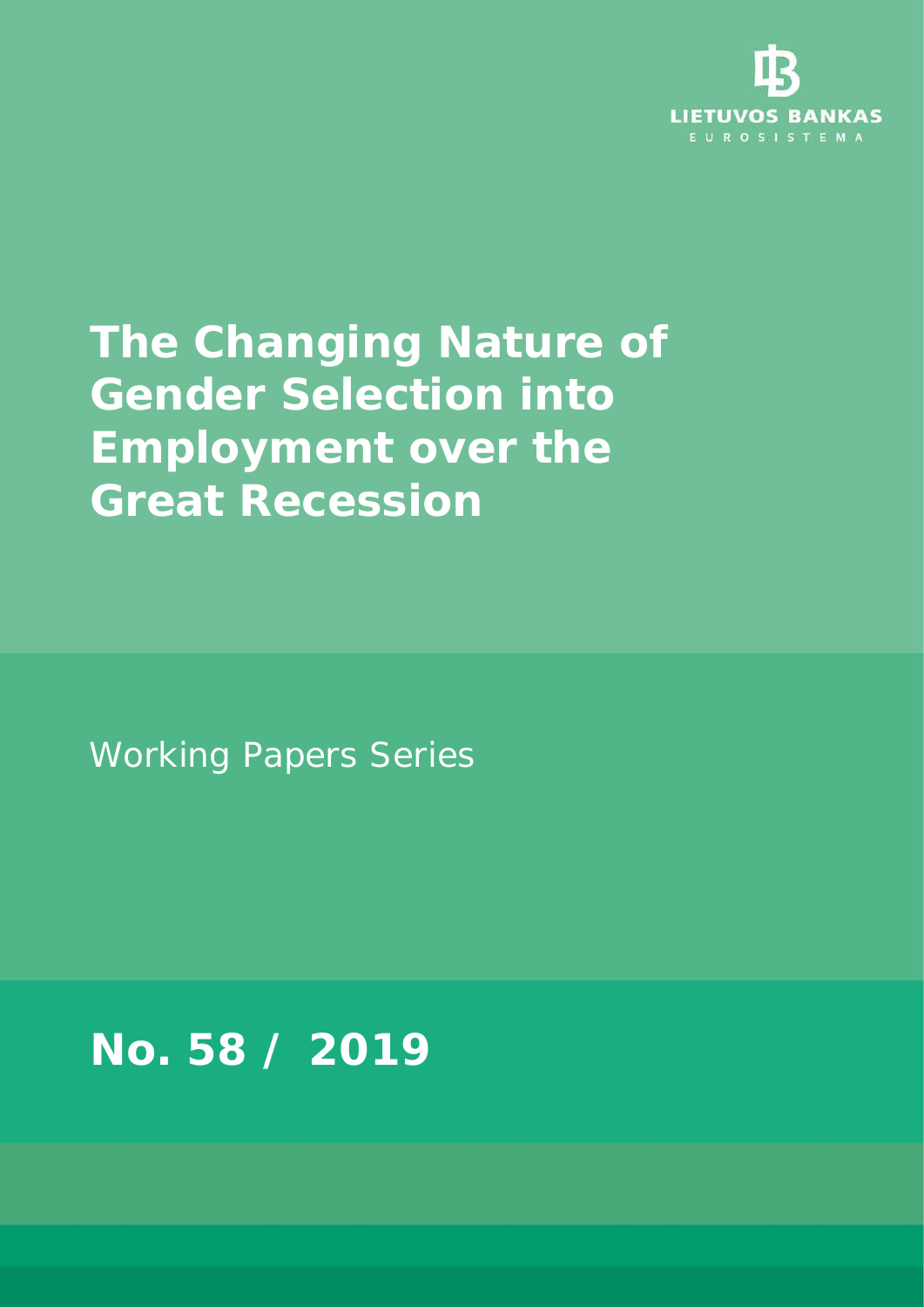No. 58 / 2019

Juan J. Dolado[†](#page-1-0)

Cecilia Garcia-Peñalosa[‡](#page-1-1)

Linas Tarasonis<sup>[§](#page-1-2)</sup>

January 2019<sup>\*</sup>

<span id="page-1-1"></span><span id="page-1-0"></span><sup>&</sup>lt;sup>†</sup> European University Institute. Email: juan.dolado@eui.eu.<br><sup>‡</sup> Aix-Marseille University, EHESS, CNRS, Central Marseille & AMSE. Email: <u>cecilia.garcia-penalosa@univ-amu.fr</u>.<br><sup>§</sup> Vilnius University & Bank of Lithuania. E

<span id="page-1-2"></span>

<span id="page-1-3"></span><sup>∗</sup> We are grateful to G. Jolivet, C. Schluter, G. Spanos, H. Turon and participants in seminars at AMSE, the Banque de France, EUI, SAE Bilbao, Univ. of Bristol, Univ. of Strasbourg and the COSME 2017 Workshop for their helpful comments and suggestions. Financial support from the ADEMU project (EC-H2020, Grant no. 6649396) programme and the Spanish Ministerio de Economía y Competitividad and from the French National Research Agency (ANR-18-CE41-0003-01) is gratefully acknowledged. The views expressed are those of the authors and do not necessarily represent those of the Bank of Lithuania. All errors are our own.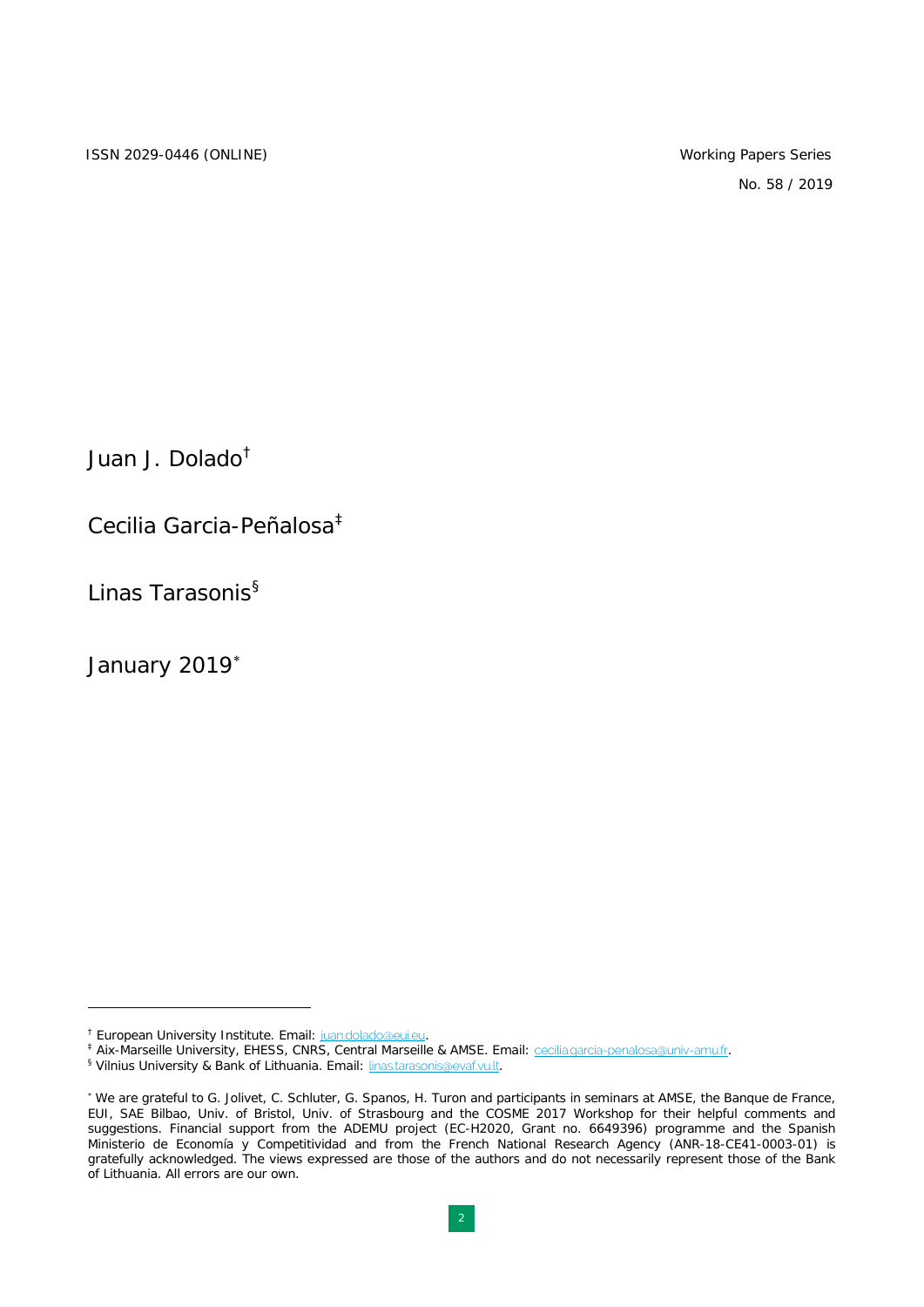© Lietuvos bankas, 2019

Reproduction for educational and non-commercial purposes is permitted provided that the source is acknowledged

Gedimino pr. 6, LT-01103 Vilnius

www. lb.lt

Working Papers describe research in progress by the author(s) and are published to stimulate discussion and critical comments.

The Series is managed by Applied Macroeconomic Research Division of Economics Department and Center for Excellence in Finance and Economic Research.

All Working Papers of the Series are refereed by internal and external experts.

The views expressed are those of the author(s) and do not necessarily represent those of the Bank of Lithuania.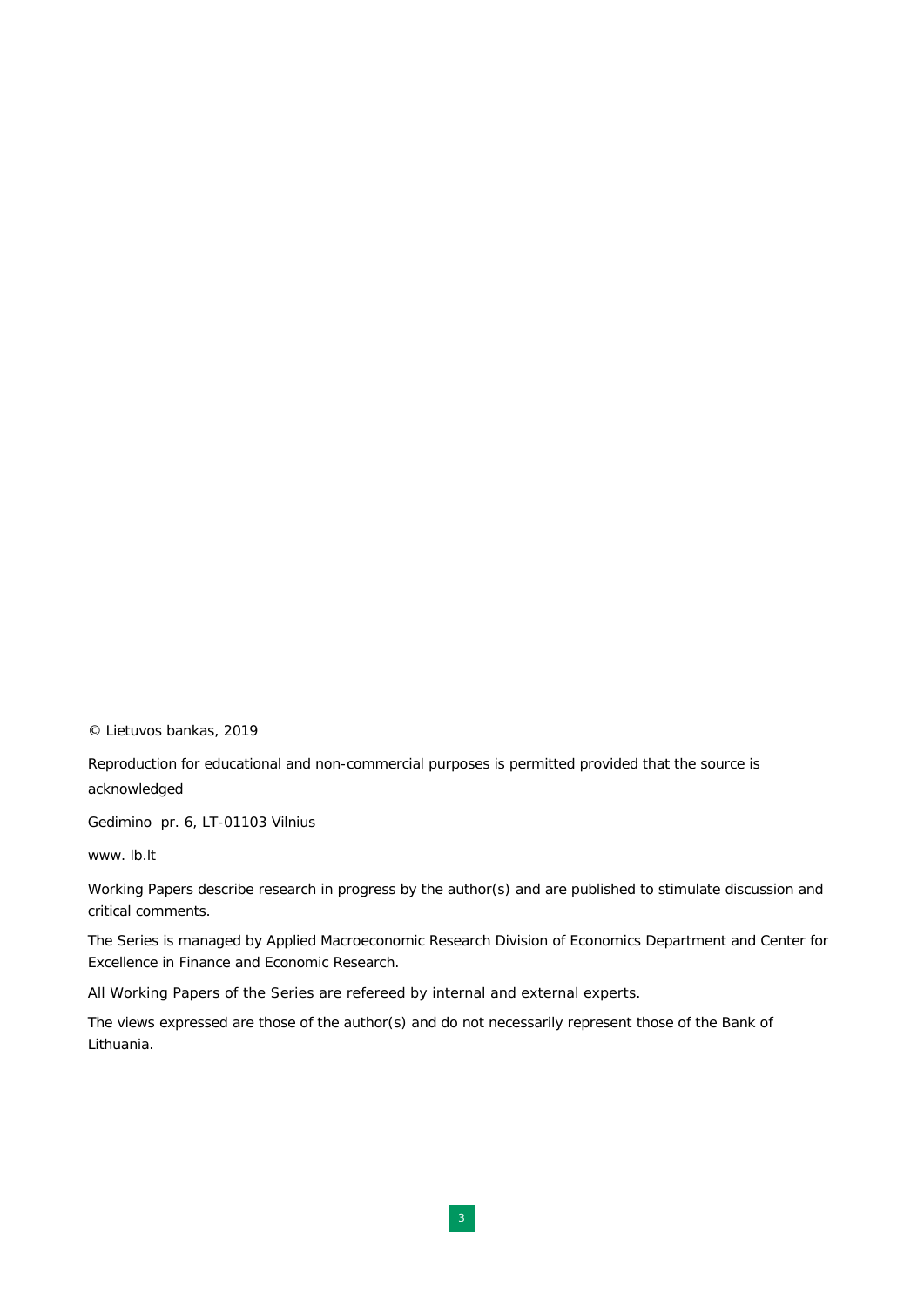#### **Abstract**

The Great Recession has strongly influenced employment patterns across skill and gender groups. This paper analyzes how the resulting changes in nonemployment have affected selection into jobs and hence gender wage gaps. Using data for the European Union, we show that male selection into the labour market, traditionally disregarded, has become positive. This is particularly so in Southern Europe, where dramatic drops in male unskilled employment have taken place during the crisis. As regards female selection, traditionally positive, we document two distinct effects. An *added-worker effect* has increased female labour force participation and hence reduced selection in some countries. In others, selection has become even more positive as a result of adverse labour demand shifts in industries which are intensive in temporary work, a type of contract in which women are over-represented. Overall, our results indicate that selection has become more important among men and less so among women, thus changing traditional gender patterns and calling for a systematic consideration of male non-employment when studying gender wage gaps.

JEL code: J31.

Keywords: Sample selection, gender wage gaps, gender employment gaps.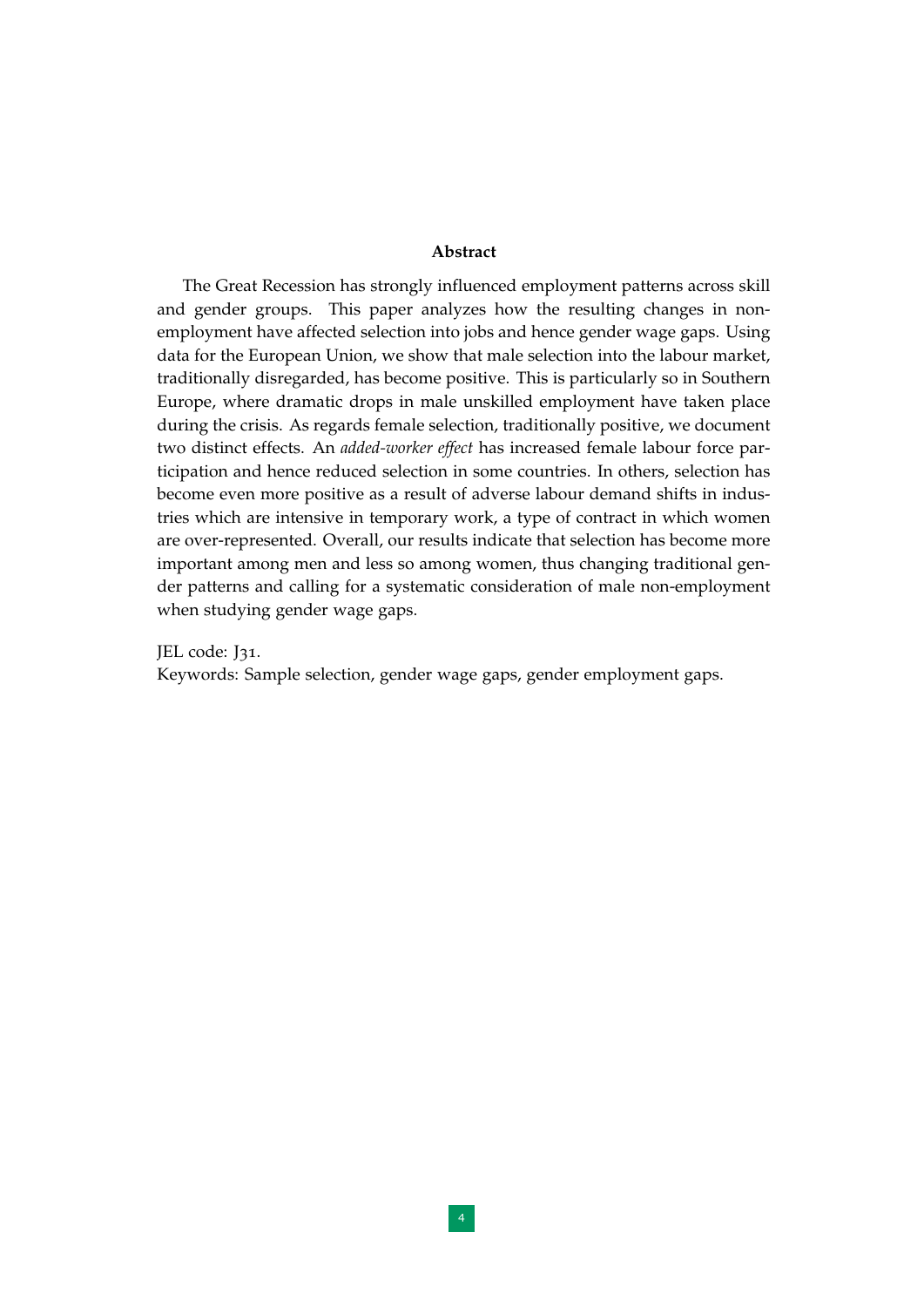### **1 Introduction**

While there has been extensive discussion in the academic literature and in the media about the effects of the Great Recession on household income inequality, its impact on gender wage inequality has received much less attention.<sup>[1](#page-4-0)</sup> This is somewhat surprising since industries exhibiting large differences in their use of male and female labour have experienced quite unequal cyclical fluctuations in employment and labour-force participation, both of which are expected to induce sizeable changes in wage differentials by gender. In particular, this has been the case in the European Union (EU), where the last recession in several of its member states has been longer and more severe than in the US and other high-income economies.<sup>[2](#page-4-1)</sup> As a result, the EU constitutes an interesting case study in which to analyze how large shifts in labour demand and labour supply can impinge on gender wage gaps via changes in the way men and women have self-selected into different EU labour markets over the crisis period.

A number of recent reports, most notably [OECD](#page-35-0) ([2014](#page-35-0)), have documented that *raw* gender wage gaps (i.e., based on reported wages by employed workers and unadjusted for characteristics; termed in short as *RG* hereafter) have narrowed in several EU countries during the Great Recession.[3](#page-4-2) Several explanations have been provided for this finding. For example, declining RG could be the outcome of women being over-represented in the public sector (where gender gaps are generally lower) and under-represented in other sectors where men tend to earn well and that have been subject to much higher job destruction. Likewise, it has been argued that the intensive use of early retirement policies in some EU countries – to alleviate social pressure against collective dismissals during the slump – could have reduced RG because men are a majority among elderly workers with long professional careers and higher wages. However, these potential rationalizations of lower RG since the onset of the crisis could be restrictive because they do not take into consideration the effects on gender gaps of relevant changes in patterns of non-random selection of male and female workers into employment, as a result of the major cyclical fluctuations that EU labour markets have gone through over this period.

In effect, when comparing wages across two groups, non-random selection into employment can imply that measured wage gaps differ considerably from the gaps that one would obtain if the two populations had experienced the same employment

<span id="page-4-1"></span><span id="page-4-0"></span><sup>1</sup>See, for example, [Jenkins et al.](#page-35-1) ([2012](#page-35-1))

<sup>&</sup>lt;sup>2</sup>This is so since the Great Recession in most of the EU not only covers the global financial crisis in 2008-09, but also the subsequent sovereign debt crisis in the Euro area from late 2009 to mid 2012.

<span id="page-4-2"></span><sup>&</sup>lt;sup>3</sup>More precisely, the gender wage gap is defined in the sequel as the difference between male and female hourly wages in log points.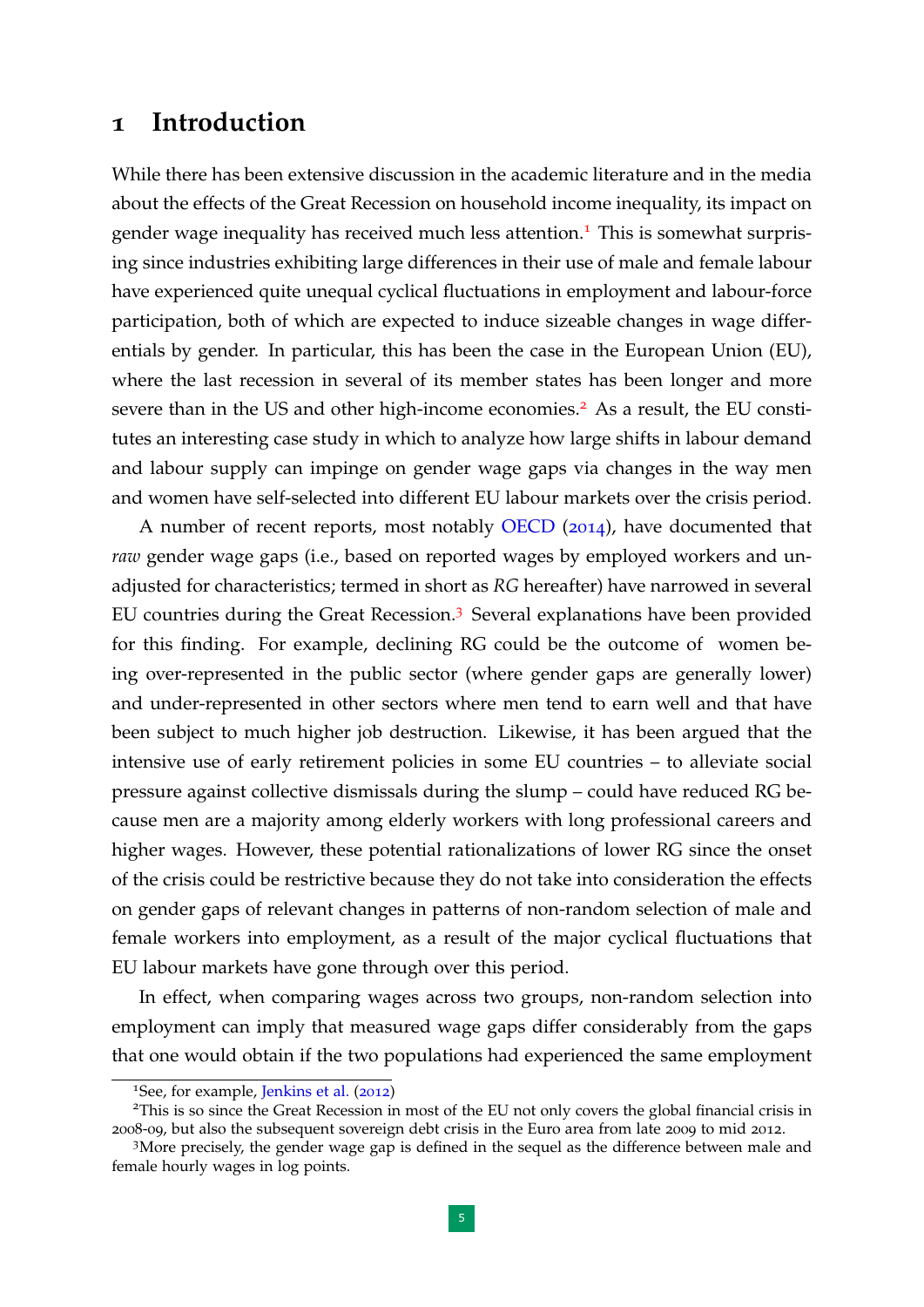fluctuations. The observed RG can be larger or smaller than the *potential* wage gap (termed *PG* in the sequel), depending on the sign of selection. The literature usually assumes no selection of the majority group (white, natives, men, etc.) and considers both positive and negative selection of the minority. Thus, as demonstrated by a large body of literature on this topic, accounting for selection becomes essential to obtain a corrected measure of RG that better reflects PG.[4](#page-5-0)

Our focus on selection issues is dictated by previous evidence indicating that they have played a key role in explaining EU cross-country differences in gender gaps prior to the last recession. For example, [Olivetti and Petrongolo](#page-35-2) ([2008](#page-35-2)) document that, from the mid 1990s to the early 2000s, gender gaps in southern Mediterranean countries (*Southern EU*, hereafter), based on imputed wage distributions for the working age population, were considerably higher than RG based on reported wages. In contrast, both gaps were fairly similar in central and northern EU countries (*Rest of EU*, henceforth) and in the US. The historically low female labour-force participation (LFP) in Southern EU economies implies positive selection among participating women, as they often have relatively high-wage characteristics. In the rest of the sample, both female and male LFP rates are uniformly high, implying no selectivity, so that observed medians of the female and male reported wage distributions accurately represent their population counterparts. Hence, lacking selection-bias corrections, [Olivetti and Petrongolo](#page-35-2) ([2008](#page-35-2)) convincingly argue that measured RG in Southern EU would appear as being much lower than in other high-income countries.

In view of these considerations, our aim in this paper is to explore whether [Olivetti](#page-35-2) [and Petrongolo](#page-35-2) ([2008](#page-35-2))'s assessment of gender sorting into EU labour markets before the slump has changed as a result of the large differences in the scale of employment and LFP adjustments that have taken place in different parts of the EU during the recession. To analyze this issue, we use the EU-SILC longitudinal dataset on wages which is available for 13 EU member states, and which covers periods before and after the global financial crisis.

Specifically, in contrast to the previous assessment, we conjecture that selection during the Great Recession may have become more important among men and less so among women, especially in Southern EU. We refer to this phenomenon as "the *changing nature* of selection by gender during the Great Recession".[5](#page-5-1) The insight is that, following a massive job shedding in sectors intensive in low-skilled male workers (e.g., in the construction sector in some EU economies), the distribution of

<span id="page-5-0"></span><sup>4</sup> See, amongst others, [Heckman](#page-35-3) ([1979](#page-35-3)), [Johnson et al.](#page-35-4) ([2000](#page-35-4)), [Neal](#page-35-5) ([2004](#page-35-5)), [Mulligan and Rubinstein](#page-35-6) ([2008](#page-35-6)), [Olivetti and Petrongolo](#page-35-2) ([2008](#page-35-2)), and [Arellano and Bonhomme](#page-34-0) ([2017](#page-34-0)).

<span id="page-5-1"></span><sup>5</sup>To the best of our knowledge, [Arellano and Bonhomme](#page-34-0) ([2017](#page-34-0)) is the only paper that documents positive male selection into the labour market. Their focus is on the UK prior to the Great Recession.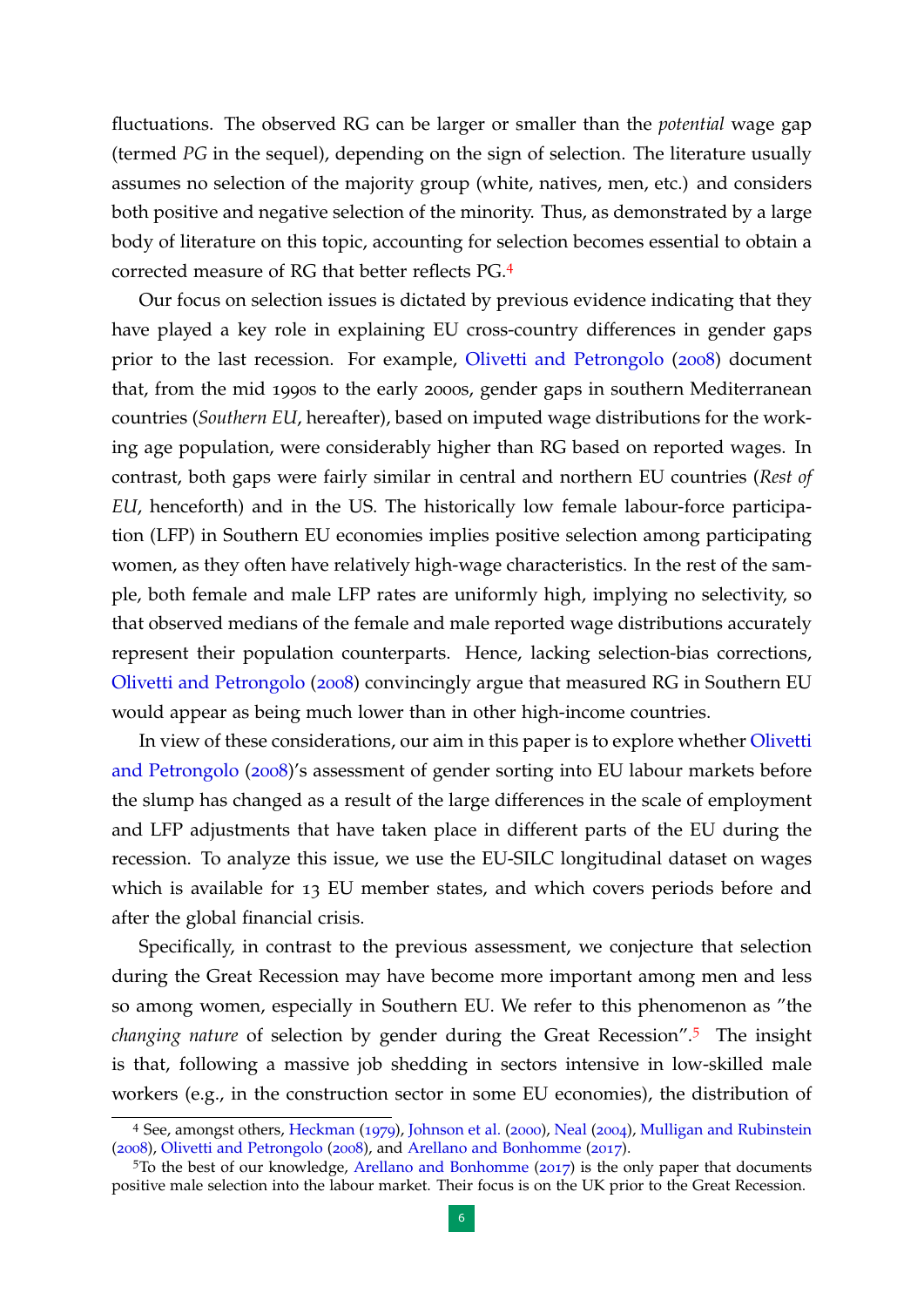observed male wages has become a censored version of the imputed distribution. In parallel, we argue that the observed rise in LFP among less-skilled female women could be due to the so-called "added-worker" effect, whereby inactive women start searching for jobs in order to help restore household income when male breadwin-ners became jobless.<sup>[6](#page-6-0)</sup> In line with previous findings by [Bentolila and Ichino](#page-34-1) ([2008](#page-34-1)), Bredtmann et al. (2014, Table 2) have shown that this effect is particularly strong in southern Mediterranean countries, due to their less generous welfare states. Hence, combining male job destruction with a rise in female LFP (and possibly in female employment) would lead to a lower (resp. larger) difference between RG and PG among females (resp. males) during the crisis than prior to it.

Two empirical strategies are used to correct for non-random selection in measuring gender wage gaps in EU countries. Following [Olivetti and Petrongolo](#page-35-2) ([2008](#page-35-2)), we first apply the sample-selection correction methodology advocated by [Johnson et al.](#page-35-4) ([2000](#page-35-4)) and [Neal](#page-35-5) ([2004](#page-35-5)). This approach requires credible assumptions on the position of imputed wages for non-employed workers relative to the median (rather than the actual level of missing wages) according to different imputation rules. An advantage of this approach is that it avoids arguable exclusion restrictions often invoked in the standard Heckit approach to extrapolate the distribution below the reservation wage.[7](#page-6-1) Yet, a potential caveat is that the reliability of the results using this method hinges on the plausibility of the imputation rules. Hence, to check how robust our findings are under a more conventional control-function approach, we also provide results based on Arellano and Bonhomme's (2017) estimation procedure of quantile wage regressions by gender subject to selectivity corrections. Note that the main reason for using quantile regressions is that our rationalization of changes in the gender wage gap relies on different behaviour of male and female workers at the bottom and at other parts of the wage distribution.

Our empirical findings broadly support the mechanisms outlined above. First, we document that the absence of male selection traditionally assumed in the literature may no longer be a valid description of the data in several EU countries after the Great Recession. Strong evidence of positive male selection is found for Southern EU, and to a lesser extent for Rest of EU. Second, we show that patterns of female selection are

<span id="page-6-0"></span> ${}^{6}$ [Bredtmann et al.](#page-34-2) ([2014](#page-34-2)) – using the same database (EU-SILC; see Section [3](#page-15-0)) and a similar sample period as ours – find evidence of a high responsiveness of women's labor supply to their husband's loss of employment. Given that this evidence is based on the same panel dataset we use here and for a similar sample period (2004-13), in the sequel we take the "added-worker" effect as a given stylised fact for this set of countries.

<span id="page-6-1"></span><sup>7</sup>For example, this might be the case regarding number of children or being married (as proxies for household chores). Such variables are often assumed as only affecting labour-market participation via reservation wages. However, one could argue that they might as well affect effort at market-place work, and therefore productivity and wages.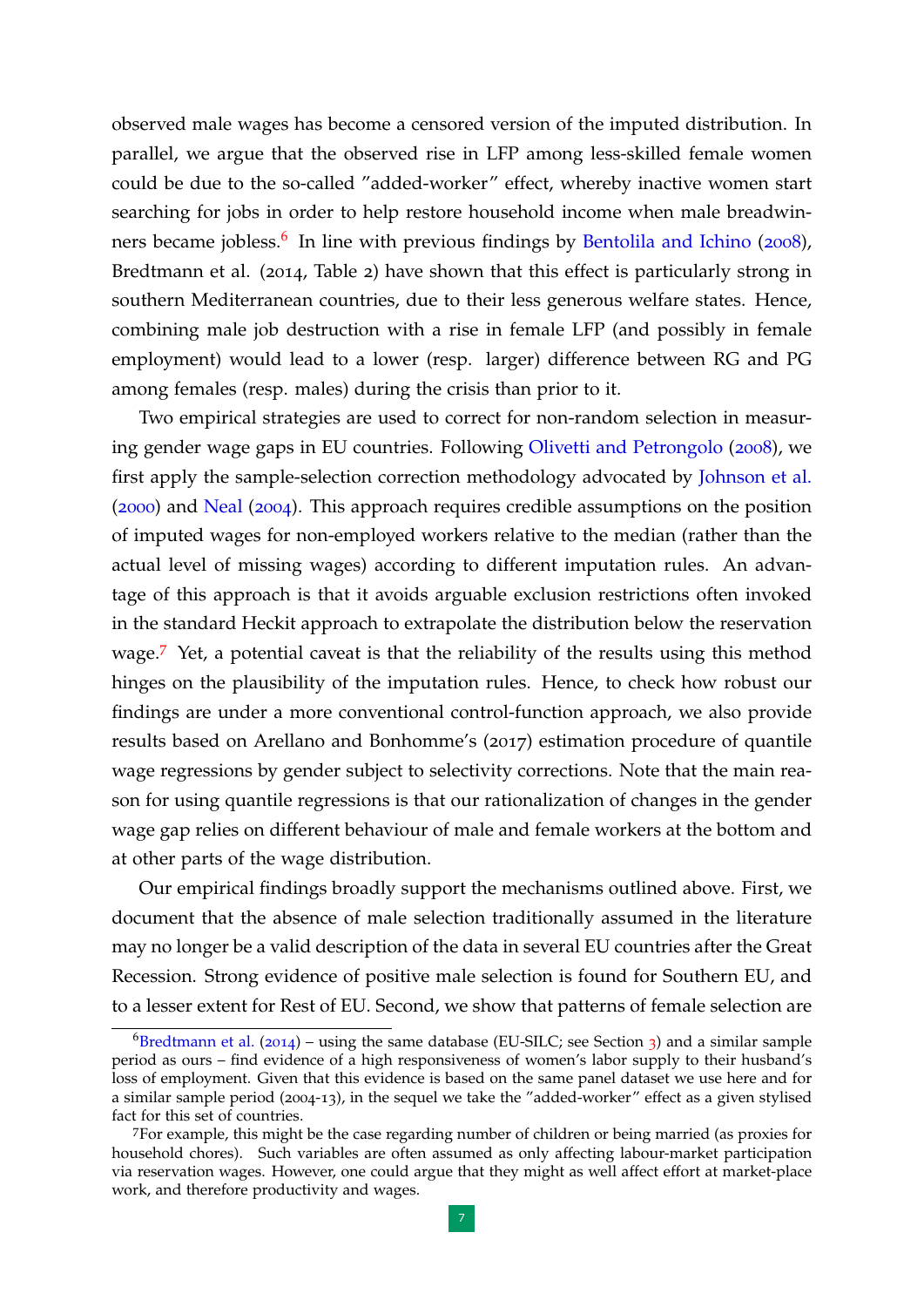mixed. The added-worker effect has resulted in increased female LFP at the bottom of the wage distribution, making female selection less favourable than before the Great Recession. However, in those countries where female unemployment rates have also surged (especially among the less skilled) in parallel with rising female LFP, female selection has become more positive than prior to the crisis. In particular, the relative weight of these two effects varies across Southern EU countries. We argue that female selection may have become even more positive in some of these countries due to the highly dual nature of their labour markets. Dualism is reflected by the intensive use of temporary jobs (subject to low or no termination costs), where women are over-represented and which have been massively destroyed during the crisis.

#### **Related literature**

This paper contributes to a vast literature on gender outcomes in developed (and developing) countries; cf. [Blau et al.](#page-34-3) ([2013](#page-34-3)) and [Goldin](#page-35-7) ([2014](#page-35-7)) for comprehensive overviews. While most of the research documents historical trends, our paper complements this approach by providing evidence on how sizeable changes in gender wage gaps are shaped at a particularly relevant business cycle phase, as in the case of the recent slump.

The issue of how hourly real wages vary over the business cycle, taking into account differences between observed and unobserved characteristics of workers moving in and out of the labor force over the business cycle, has been studied by [Keane](#page-35-8) [et al.](#page-35-8) ([1988](#page-35-8)) for the US by means of the well-known [Heckman](#page-35-3) ([1979](#page-35-3))'s self-selection correction techniques.<sup>[8](#page-7-0)</sup> We differ from [Keane et al.](#page-35-8) ([1988](#page-35-8)) in four main respects. First, we focus on gender wage gaps rather than exclusively on male wages. Second, our evidence refers to a cross-country comparison of RG in EU countries, where the evolution and causes of gender gaps has been subject to much less research than in the US (see e.g., [Blau et al.,](#page-34-3) [2013](#page-34-3)). Third, we provide both some theory and new empirical evidence of how the Great Recession may have affected the traditional assessment of difference in selection by gender. Last, we also depart from these authors in choice of econometric approaches. Rather than applying Heckman's conventional control function approach, we make use of the (missing) wages imputation methodology advocated by [Johnson et al.](#page-35-4) ([2000](#page-35-4)) and [Neal](#page-35-5) ([2004](#page-35-5)), as well as the selectivity-correction techniques for quantile regressions proposed by citetarellano2017quantile.

The rest of the paper is organized as follows. Section 2 provides some theoretical underpinning of the main mechanisms at play and derives testable hypotheses in terms of both changes in selection biases and employment by gender. Section 3

<span id="page-7-0"></span><sup>&</sup>lt;sup>8</sup>See also [Bowlus](#page-34-4) ([1995](#page-34-4)) and [Gayle and Golan](#page-34-5) ([2012](#page-34-5)) for further examples in the gender-gap literature accounting for the dynamics of employment selection over the cycle.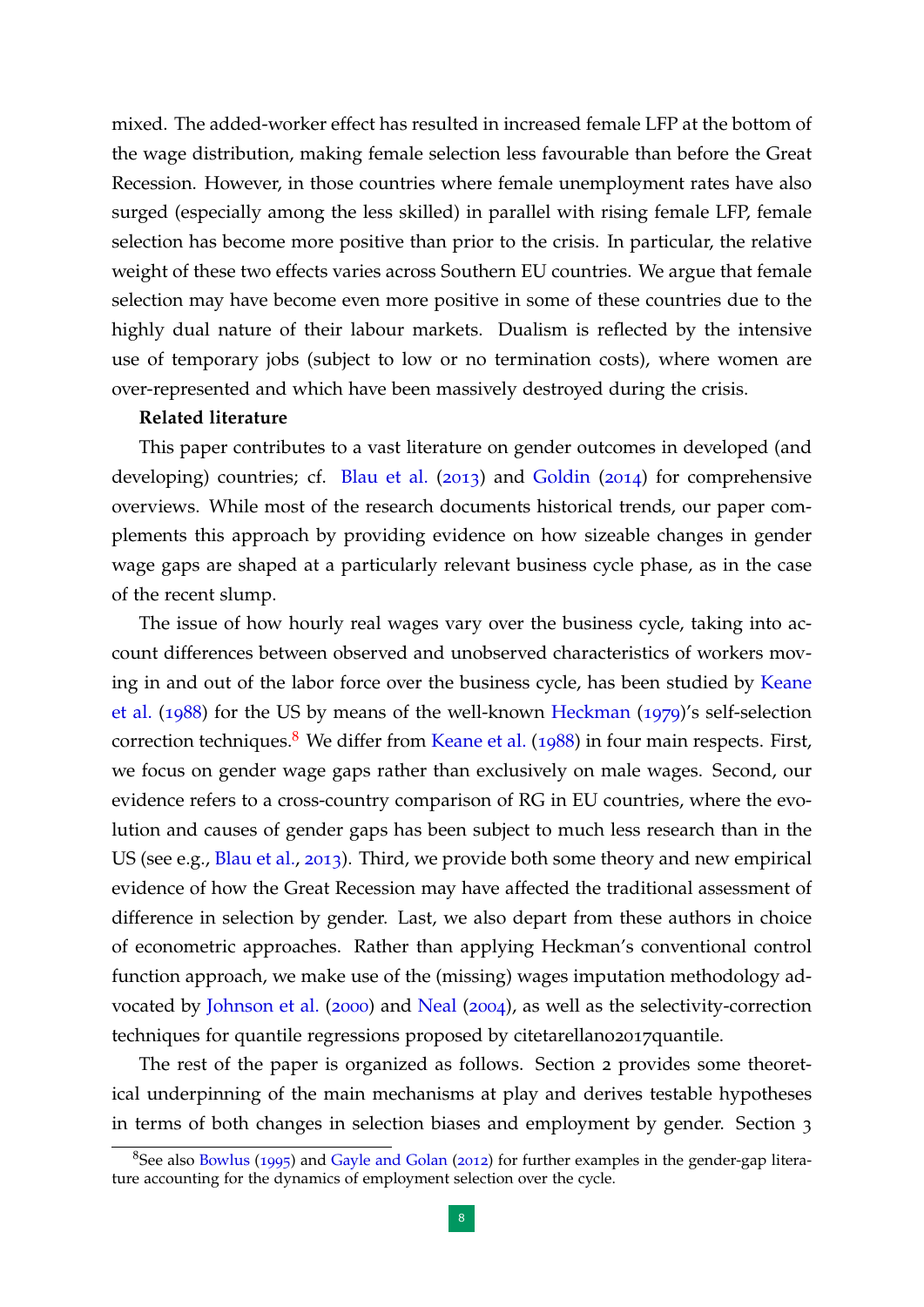describes the EU-SILC longitudinal dataset used throughout the paper. Section 4 explains our first empirical approach (imputation rules around the median) to compute the potential wage distributions, and discusses its results. Section 5, in turn, presents our second empirical approach (quantile selection models) and its corresponding results. Section 6 interprets the main findings of the paper in the light of the various mechanisms explored in Section 2. Finally, Section 7 concludes. An Appendix provides further details on the construction of hourly wages, while an Online Appendix reports additional results on the quality of alternative imputation procedures, quantile regressions, and further descriptive statistics for the 13 European countries considered in our sample.

# **2 A Simple Theoretical Framework**

#### **2.1 The model**

To provide some theoretical underpinning for the mechanisms at play, we start by briefly reviewing the basic effects of selection on the measurement of gender wage gaps. As in [Mulligan and Rubinstein](#page-35-6) ([2008](#page-35-6)), we consider the following equation for the (logged) hourly *potential wage*:

<span id="page-8-1"></span>
$$
w_{it} = \mu_t^w + g_i \gamma_t + \varepsilon_{it}
$$
 (1)

where *wit* denotes individual *i*'s potential hourly wage in year *t*, *g<sup>i</sup>* is a gender indicator variable (males have  $g = 0$ , females have  $g = 1$ ),  $\mu_t^w$  represents the determinants of wages that are common to *all* workers, and *γ<sup>t</sup>* captures those determinants of female wages common to all women but not applicable to men (including discriminatory practices by employers). Finally,  $\varepsilon_{it}$  is an error term normalized to have a unit variance (for both males and females) such that  $m(\varepsilon_{it} | \mu_t^w, g_i) = 0$ , where  $m(\cdot)$  denotes the (conditional) *median* function.[9](#page-8-0)

If we were able to measure potential wages for all men and women, then the *potential* median gender wage gap at year *t*, *PG<sup>t</sup>* , would be:

$$
PG_{t} \equiv m(w_{it}|g_{i}=0) - m(w_{it}|g_{i}=1) = -\gamma_{t}.
$$
 (2)

where we expect *PG<sup>t</sup>* > 0 (i.e., *γ<sup>t</sup>* < 0) on historical grounds (see [Olivetti and Petron](#page-35-9)[golo,](#page-35-9) [2016](#page-35-9)).

<span id="page-8-0"></span><sup>&</sup>lt;sup>9</sup>Consistent with the empirical section, our focus in this section is on median rather than mean gender gaps. This choice is without loss of generality since the results can be rewritten in terms of mean gaps and selection biases. As is well known, in this case the latter become functions of the inverse Mill's ratio, as in [Mulligan and Rubinstein](#page-35-6) ([2008](#page-35-6)).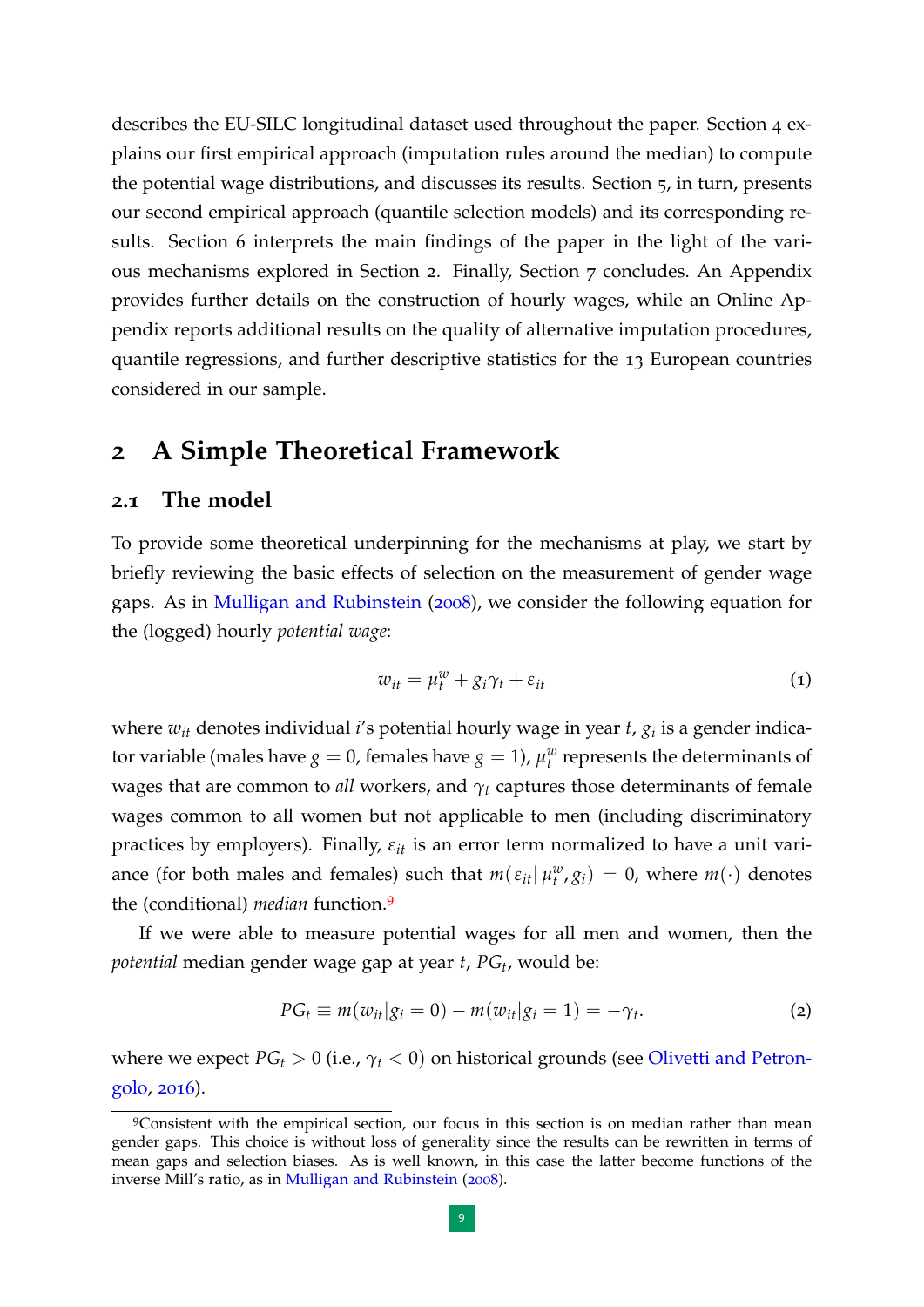However, to the extent that selection into employment is not a random outcome of the male and female populations, the observed gender gap in median (*RG*)*<sup>t</sup>* , where the wage comparison by gender is restricted exclusively to *employed* individuals, will differ from the  $PG_t$ , namely:<sup>[10](#page-9-0)</sup>

$$
RG_t \equiv m(w_{it}|g_i = 0, L_{it} = 1) - m(w_{it}|g_i = 1, L_{it} = 1)
$$
  
=  $-\gamma_t + m(\varepsilon_{it}|g_i = 0, L_{it} = 1) - m(\varepsilon_{it}|g_i = 1, L_{it} = 1)$   
=  $PG_t + \underbrace{b_t^m - b_t^f}_{\text{selection bias differential}}$  (3)

where  $L_{it}$  is an indicator for whether individual *i* is employed in year *t*, and  $b_t^m$  $m(\varepsilon_{it}|g_i=0,L_{it}=1)$  and  $b_t^f=m(\varepsilon_{it}|g_i=1,L_{it}=1)$  are the (median) selection biases of males and females, respectively. These two terms differ from zero to the extent that non-employed males and females have different potential wages than employed ones. As discussed above, [Olivetti and Petrongolo](#page-35-2) ([2008](#page-35-2)) argue that, prior to the Great Recession,  $b_t^m < b_t^f$  $t_t$  held in Southern EU countries, so that  $RG_t < PG_t$ , whereas  $b_t^m \simeq$ *b f*  $P_t$  held in Rest of EU countries, and hence  $RG_t \simeq PG_t$ .

Using ([3](#page-9-1)), the change in the observed RG over time becomes:

<span id="page-9-2"></span><span id="page-9-1"></span>
$$
\Delta RG_t = \Delta PG_t + \Delta b_t^m - \Delta b_t^f. \tag{4}
$$

Equation ([4](#page-9-2)) has three terms. The first one ( $\Delta PG_t = -\Delta \gamma_t$ ) is the change in the gender-specific component of wages, which may exist due to changes in gender wage discrimination / relative market valuation of skills / relative human capital accumulation when considering *all* men and women. In addition, the second and third terms in  $(4)$  $(4)$  $(4)$  capture the changes in the selection biases of males and females, respectively, which constitute the main focus of this paper.<sup>[11](#page-9-3)</sup>

Traditionally, this setup has been used to predict which females are employed, using both a potential market wage equation determining  $w_{it}$ , as in ([1](#page-8-1)), plus an additional equation determining the reservation wage, *rit*. We extend this conventional setup by including an extra equation determining productivity, *xit*, to capture labourdemand constraints that can affect both men and women. This leads to the following

<span id="page-9-0"></span><sup>&</sup>lt;sup>10</sup>The discussion below echoes the well-known arguments on selection biases in the seminal work by [Gronau](#page-35-10) ([1974](#page-35-10)) and [Heckman](#page-35-3) ([1979](#page-35-3)), albeit based on gaps in median wages rather than on average wages as these authors do.

<span id="page-9-3"></span><sup>&</sup>lt;sup>11</sup>Note that, had we allowed for changes in the variance in the error term  $\varepsilon_{it}$ , an additional term would appear in ([4](#page-9-2)), namely  $(b_t^m - b_t^f)$  $\sigma_t^f$ ) $\Delta \sigma_t^{\varepsilon}$ , where  $\sigma_t^{\varepsilon}$  is its time-varying standard deviation . This term captures changes in the dispersion of wages which has been shown to play an important role in explaining female selection in the US (see Mulligan and Rubinstein, 2008). Yet, we ignore these changes in the sequel because, as shown in Figure  $6$  in Appendix  $A$ , where wage dispersion is measured by the logarithm of the ratio between wages at the 90th and 10th percentiles, no major trends seem to present over 2004-2012, with the possible exceptions of Greece and Portugal.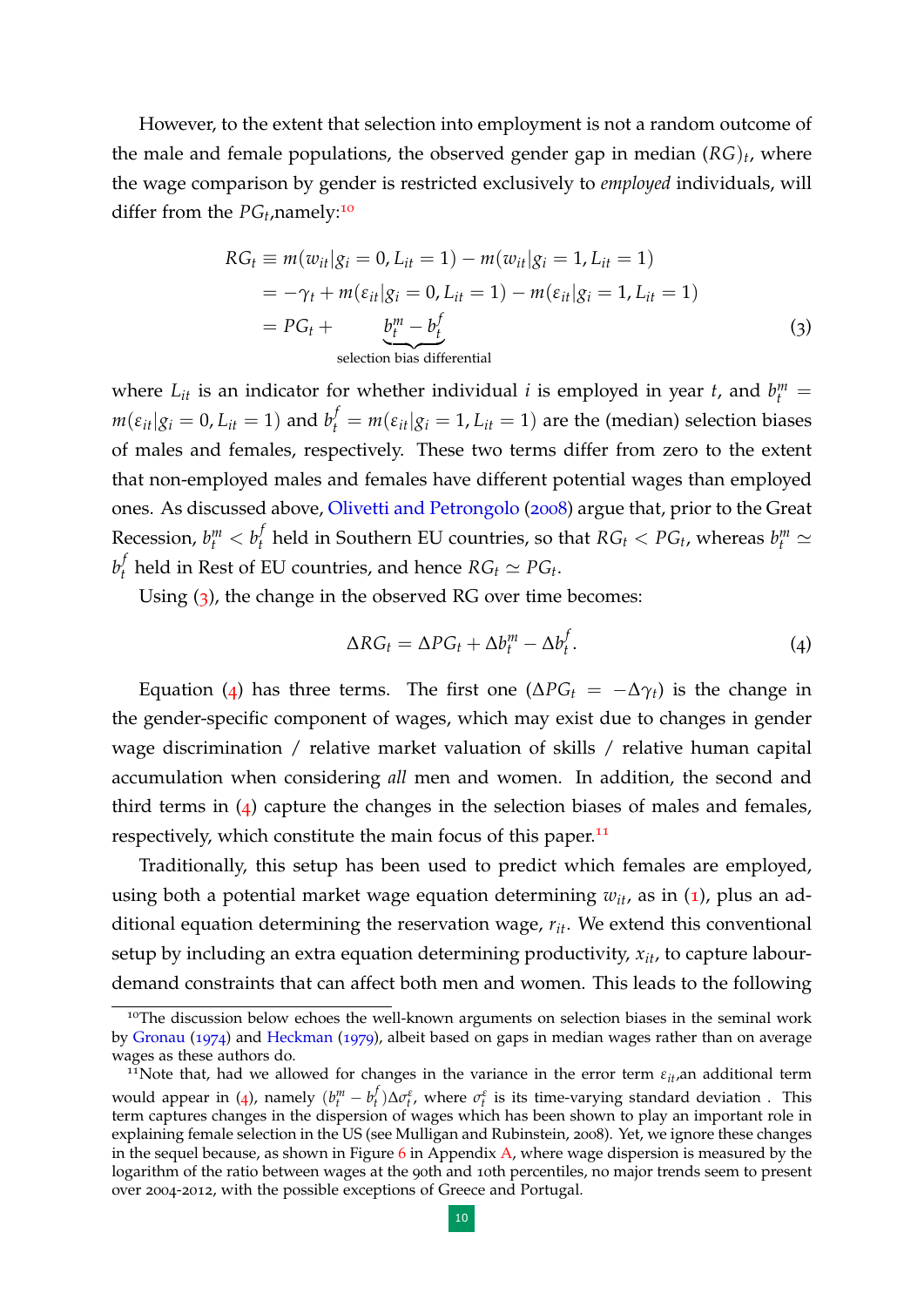three-equation model (where equation  $(1)$  $(1)$  $(1)$  is repeated below in  $(5)$  for convenience):

$$
w_{it} = \mu_t^w + g_i \gamma_t + \varepsilon_{it} \tag{5}
$$

$$
x_{it} = \mu_t^x + (1+\rho)\varepsilon_{it} \tag{6}
$$

$$
r_{it} = g_i \mu_t^r + g_i v_{it}, \tag{7}
$$

where  $\mu_t^x$  captures the determinants of the average productivity of a worker,  $\mu_t^r$  is the female reservation wage (male reservation wage is normalized to zero),  $(1 + \rho)\varepsilon_{it}$  is a productivity shock, and  $v_{it}$  is a reservation-wage shock.<sup>[12](#page-10-0)</sup> We assume that  $\rho > 0$ to capture the fact that, when individual productivity changes by  $(1 + \rho)\varepsilon_{it}$ , wages only adjust by  $\varepsilon_{it}$ , reflecting they are not totally flexible.<sup>[13](#page-10-1)</sup> As mentioned above, note that the productivity equation captures labour demand constraints, namely the fact that some individuals who sort themselves into the labour market may not be able to find a job when wages are partially rigid. Finally, whereas *εit* has a continuous support, for the sake of simplicity, it is assumed that the shock  $v_{it}$  in the reservation wage equation is equal to zero for males and only takes two values for females: a high one,  $\bar{v}$ , with probability  $p \in (0, 1)$  and a low one, <u>*υ*</u>, with probability  $1 - p$ .

Accordingly, individual *i* works at time *t* if her/his reservation wage is higher than her/his potential market wage (labour supply condition),  $w_{it} > r_{it}$ , and her/his productivity is greater than the wage, leaving a positive surplus for the firm (labour demand condition),  $x_{it} - w_{it} > 0$ . To simplify the analysis, we set the male reservation wage equal to zero, so that men participate if their productivity shock *εit* exceeds a labour supply (LS) cut-off value given by:

$$
a_t^{LS}(g_i = 0) = -\mu_t^w,
$$
\n(8)

which for a sufficiently large value of  $\mu_t^w > 0$  implies that the LS constraint does not bind for males, so that (almost) all men would participate in the labour market, in line with their high LFP.

For women, the labour supply (LS) condition,  $w_{it} > r_{it}$ , is satisfied if and only if  $\varepsilon_{it}$  exceeds the following LS thresholds:

$$
a_t^{LS}(g_i = 1, v_{it} = \overline{v}) \equiv \overline{a}_t = \mu_t^r + \overline{v} - \mu_t^w - \gamma_t,
$$
\n(9)

$$
a_t^{LS}(g_i = 1, v_{it} = \underline{v}) \equiv \underline{a}_t = \mu_t^r + \underline{v} - \mu_t^w - \gamma_t. \tag{10}
$$

<span id="page-10-0"></span><sup>&</sup>lt;sup>12</sup>Note that, for convenience, we normalize to unity the coefficient on  $\varepsilon_{it}$  in the wage equation (5), rather than in the productivity equation (6).

<span id="page-10-1"></span> $13$ This is particularly the case in most European countries, where unions play a more important role in wage setting than in the US. Our model implies symmetry of positive and negative shocks, although it could be easily generalized to the case in which wages respond more to positive than to negative shocks.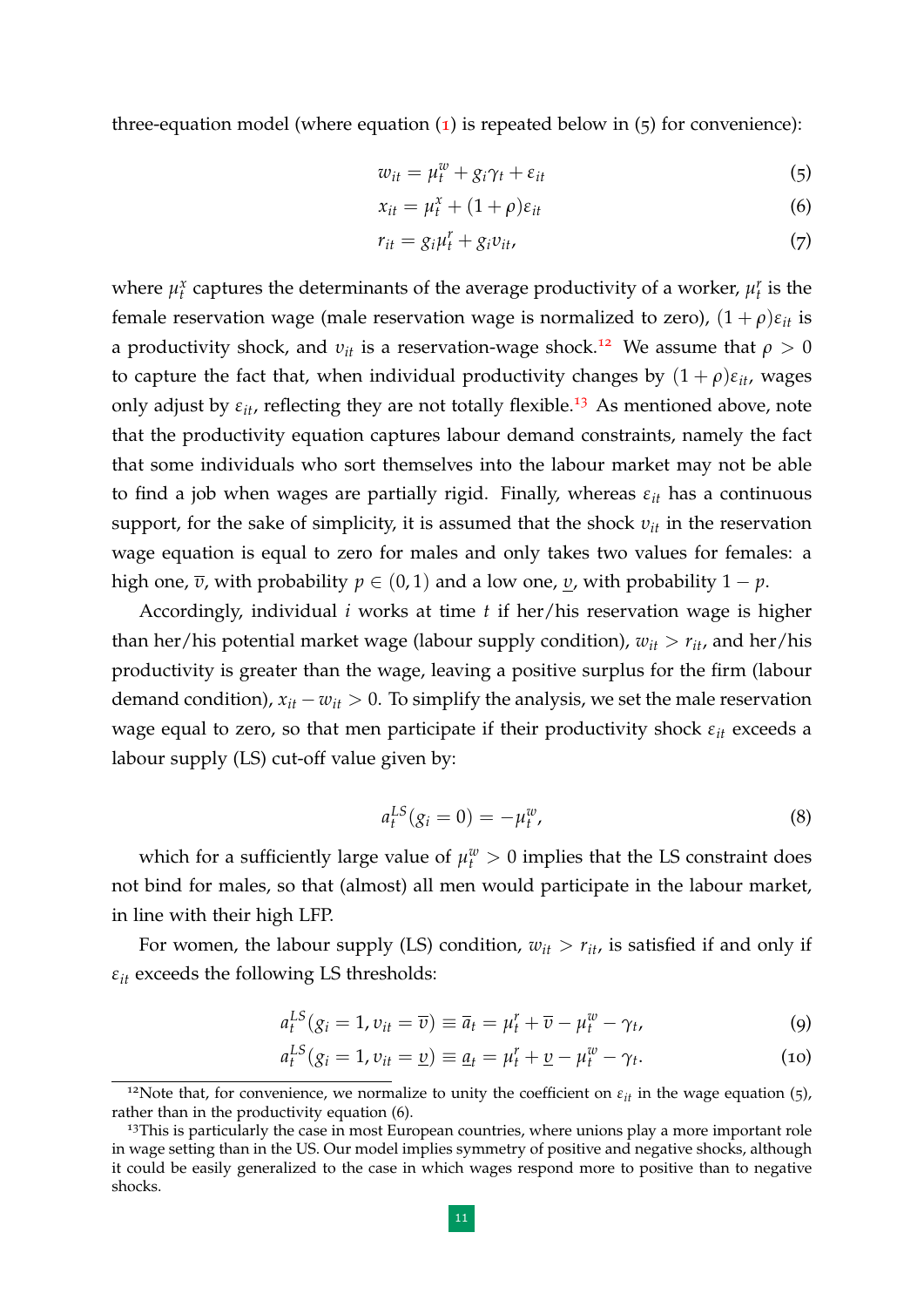The labour demand (LD) condition,  $w_{it} < x_{it}$ , holds if and only if  $\varepsilon_{it}$  exceeds the following labour demand threshold:

$$
a_t^{LD}(g_i) \equiv \frac{\mu_t^w + g_i \gamma_t - \mu_t^x}{\rho}.
$$
\n(11)

for  $g_i = 1, 0$ .

The conditions above yield gender-specific lower bounds for *εit* implying that *only one* of the two constraints above binds. Since the LS constraint for males has been assumed not to be binding, then the LD threshold  $a_t^{LD}(g_i = 0)$  is the only one that binds. By contrast, both constraints may be binding for female workers. For example, in the case of women with a high reservation-wage shock, the LD constraint would be binding if and only if:  $a_t^{LS}(g_i = 1, v_{it} = \overline{v}) < a_t^{LD}(g_i = 1)$  or:

<span id="page-11-1"></span>
$$
\frac{\mu_t^x - (\mu_t^w + \gamma_t)}{\overline{a}_t} < \rho. \tag{12}
$$

whereas for women with low reservation wage shock, the corresponding LD condi-tion becomes:<sup>[14](#page-11-0)</sup>

<span id="page-11-2"></span>
$$
\frac{\mu_t^x - (\mu_t^w + \gamma_t)}{\underline{a}_t} < \rho. \tag{13}
$$

Intuitively, equations  $(12)$  $(12)$  $(12)$  and  $(13)$  $(13)$  $(13)$  hold when: (i) the potential female wage is high relative to productivity, i.e. when the numerator  $\mu_t^x - (\mu_t^w + \gamma_t)$  is small; (ii) the reservation wage is low relative to potential wage, i.e., when  $\underline{a}_t$  and  $\overline{a}_t$  are high; (iii) the surplus is high, i.e., when  $\rho$  is much larger than zero. By contrast, when  $\mu_t^x$  –  $(\mu_t^w + \gamma_t)$  is high,  $\underline{a}_t$  and  $\overline{a}_t$  are low and  $\rho$  is close to unity, it is likely that  $a_t^{LD} < a_t^{LS}$ , so that the LS constraint would be the binding one. For example, in more traditional societies (such as those in Southern EU), where the average female reservation wage is high due to cultural norms, and the surplus is low, reflecting lower productivity in these countries, the LS condition will be binding. Conversely, in more modern societies (such as in the Rest of the EU), where the average female reservation wage is low and the surplus is high, the LD condition is the binding one. Moreover, the LS constraint is more likely to affect lower-educated women in all countries. This is so since it is often thought that, relative to their distribution of offered wages, they have a higher reservation wage than higher-educated ones because they are more subject to traditional social norms on the distribution of household tasks.

<span id="page-11-0"></span><sup>&</sup>lt;sup>14</sup>Note that, since  $\underline{a}_t < \overline{a}_t$ , the LD condition is more likely to be the binding one for women with a high reservation-wage shock than for women with a low reservation-wage shock.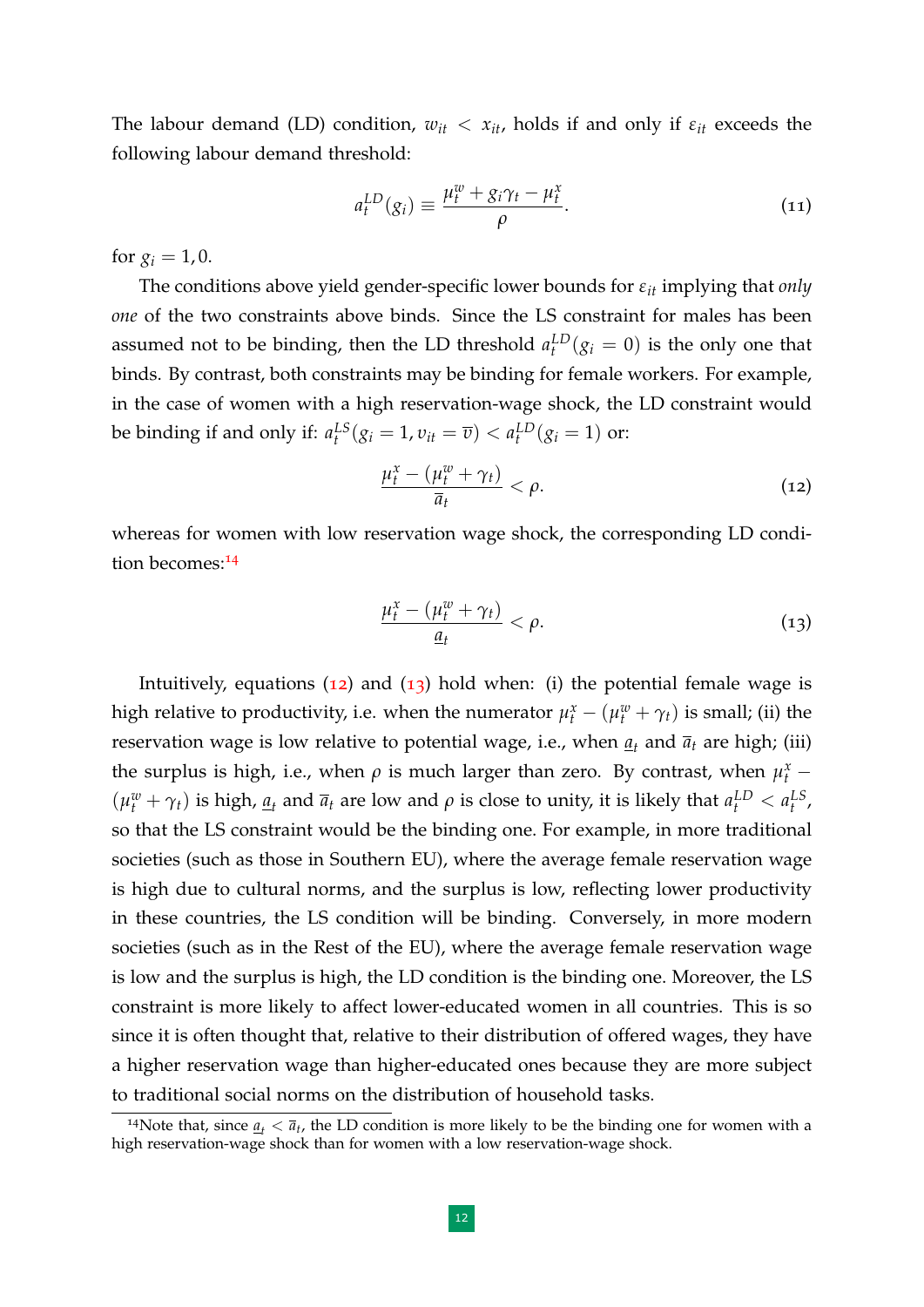#### **2.1.1 Male Participation**

In order to examine male LFP, for illustrative purposes we make use of the following result concerning the median of a (standardized) normal distribution which is trun-cated from below (see [Johnson et al.,](#page-35-11) [1994](#page-35-11)). Assuming  $\varepsilon_{it} \sim \mathcal{N}[0,1]$  and denoting the c.d.f. of the standardized normal distribution by  $\Phi(\cdot)$ , then the median,  $m(a)$ , of the truncated from below distribution of  $\varepsilon_{it}$ , such that  $a < \varepsilon_{it}$ , is given by:

$$
\underline{m}(a) = \Phi^{-1}\left[\frac{1}{2}(1+\Phi(a))\right].
$$

Using this result, the observed male wage, for which the LD constraint binds,  $a_t^{LS}(g=0) < a_t^{LD}(g=0)$ , has a closed-form solution:

$$
w_t^m \equiv m(w_{it}|g_i = 0, L_{it} = 1) = m(w_{it}|g_i = 0, a_t^{LD}(g = 0) < \varepsilon_{it})
$$
\n
$$
= \mu_t^w + \underline{m}(a_t^{LD}(g = 0)).
$$

Given the properties of  $\Phi(\cdot)$ , it holds that the  $\underline{m}(\cdot)$  term is a non-negative increasing function of  $a_t^{LD}(g = 0)$  which measures the strength of the selection bias,  $b_t^m =$  $m(\varepsilon_{it}|g_i = 0, L_{it} = 1) = \underline{m}(a_t^{LD}(g = 0)).$ 

Then, the response of  $w_t^m$  with respect to a change in  $\mu_t^x$  is given by:

$$
\frac{dw_t^m}{d\mu_t^x} = \frac{\partial \underline{m}}{\partial a_t^{LD}(g=0)} \times \frac{\partial a_t^{LD}(g=0)}{\partial \mu_t^x} < 0,\tag{14}
$$

since  $a_t^{LD}(g = 0)$  is decreasing in  $\mu_t^x$ . Hence, if we identify the Great Recession with a drop in productivity,  $\Delta \mu_t^x < 0$ , then the median of the observed male wage distribution increases, due to a stronger positive selection of males into employment,  $\Delta b_l^m > 0.15$  $\Delta b_l^m > 0.15$  In other words, less-skilled male workers with lower wages will not show up in the observed wage distribution because they become unemployed, and so the median wage for men will rise.

#### **2.1.2 Female Participation**

Under our assumption on the reservation-wage shocks *υit*, it is easy to check that in the case of women the corresponding median, *m*(*a*(*υ*)), of the truncated-from-below distribution of  $\varepsilon_{it}$ , such that  $a(v) < \varepsilon_{it}$ , is given by:

$$
\underline{m}(a(v)) = \Phi^{-1}\left[\frac{1}{2}(1 + p\Phi(\overline{a}) + (1 - p)\Phi(\underline{a}))\right].
$$

<span id="page-12-0"></span><sup>&</sup>lt;sup>15</sup>Note that the converse argument could be used to model the effects of a rise in early retirement. Because older male workers have longer experience and this typically leads to higher wages, early retirement would imply stronger negative selection,  $\Delta b_t^m < 0$ .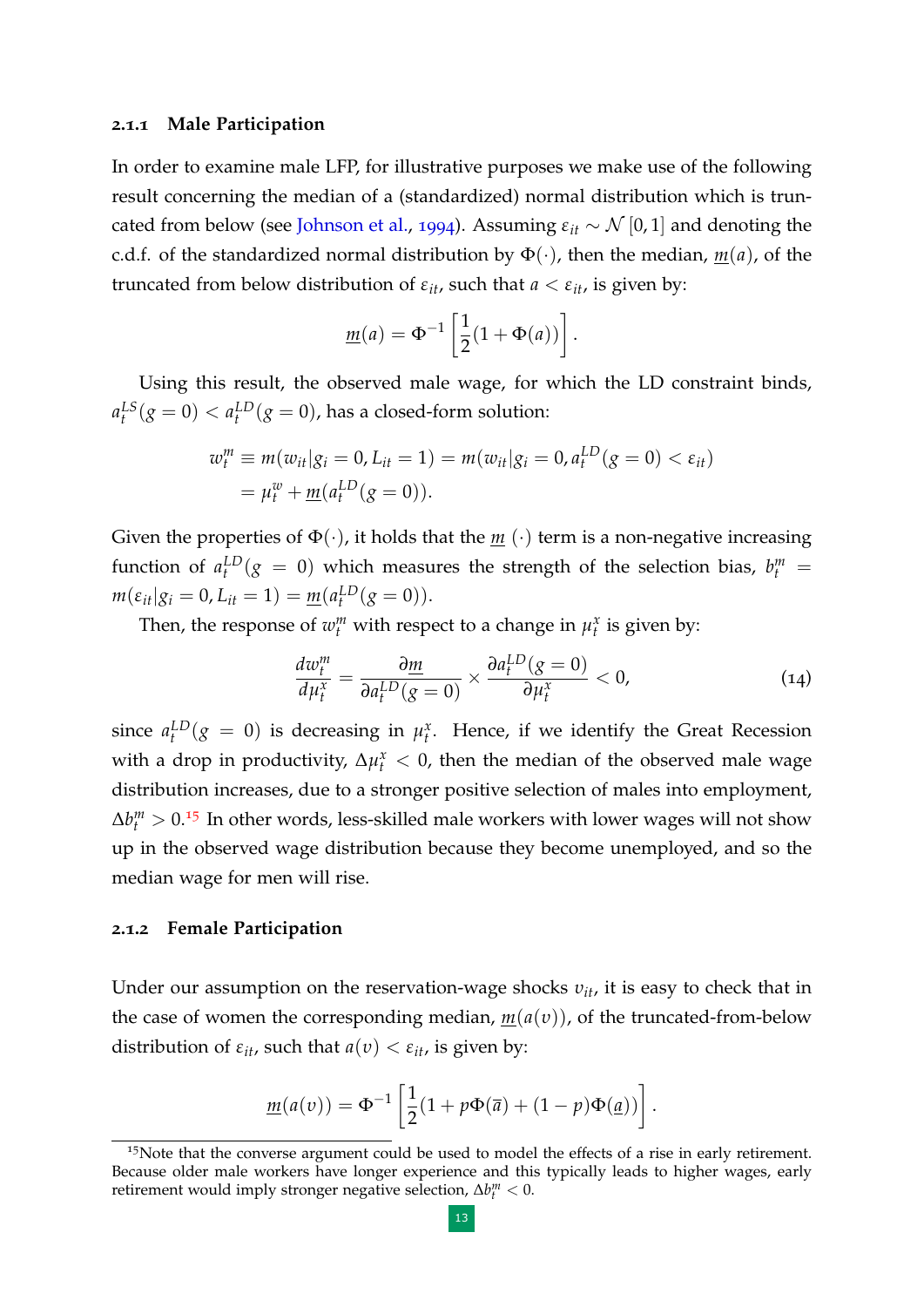*Mutatis mutandis*, the female wage among the employed workers is given by:

$$
w_t^f \equiv m(w_{it}|g_i = 1, L_{it} = 1) = m(w_{it}|g_i = 1, a_t^f(v) < \varepsilon_{it})
$$
\n
$$
= \mu_t^w + \gamma_t + \underline{m}(a_t^f(v))
$$
\n
$$
a_t^f(v) \equiv \begin{cases} a_t^{LS}(g = 1; v) & : a_t^{LS}(g = 1; v) > a_t^{LD}(g = 1) \\ a_t^{LD}(g = 1) & : a_t^{LS}(g = 1; v) < a_t^{LD}(g = 1) \end{cases}
$$

Thus, the observed female wage will depend on which of the LS and LD constraints is binding. Again, the strength of the selection bias for females is measured by the  $\underline{m}(\cdot)$  term, that is,  $b_t^f = m(\varepsilon_{it}|g_i = f, L_{it} = 1) = \underline{m}(a_t^f)$  $f_t(v)$ ). If the binding constraint is LD, i.e.,  $a_t^{LS}(g = 1; v) < a_t^{LD}(g = 1)$ , then a reduction in labour productivity  $(d\mu_t^x < 0)$  during the Great Recession will have the same impact on observed female wages as the one discussed before for male wages, namely:

$$
\frac{dw_t^f}{d\mu_t^x} = \frac{\partial \underline{m}(a_t^f(v))}{\partial a_t^{LD}(g=1)} \times \frac{\partial a_t^{LD}(g=1)}{\partial \mu_t^x} < 0. \tag{15}
$$

That is, observed female median wages will increase due to an even stronger positive selection of women into employment when productivity goes down, since those at the bottom of the wage distribution are the ones losing their jobs.

However, if the LS constraint is the binding one,  $a_t^{LS}(g = 1; v) > a_t^{LD}(g = 1)$ , then:

$$
\frac{dw_t^f}{d\mu_t^r} = \frac{\partial \underline{m}(a_t^f(v))}{\partial a_t^{LS}(g=1;v)} \times \frac{\partial a_t^{LS}(g=1;v)}{\partial \mu_t^r} > 0.
$$
\n(16)

Hence, insofar as the downturn has generated an added-worker effect among previous female non-participants in the less-skilled segment of the labour market, this would translate into a reduction in the reservation wage,  $\Delta \mu_t^r < 0$ . This results in a reduction of the observed female wage due to a less positive selection,  $\Delta b_t^f < 0$ , since less-skilled women enter the labour market and are able to find a job.

In sum, depending upon which of the two opposite forces (LD and LS constraints) dominates, the observed female wage may increase or fall as a result of the recession.

#### <span id="page-13-0"></span>**2.2 Gender-gap scenarios over the Great Recession**

The implications of the analysis above results in a number of hypotheses that can emerge (individually or jointly) and which lead to our main testable implications:

- **Hypothesis I**: *Higher job destruction rate among low-skilled workers*.
	- **Hypothesis I***m*: If the Great Recession has largely resulted in the shedding of unskilled low-paid jobs in *male* labour-intensive industries, then one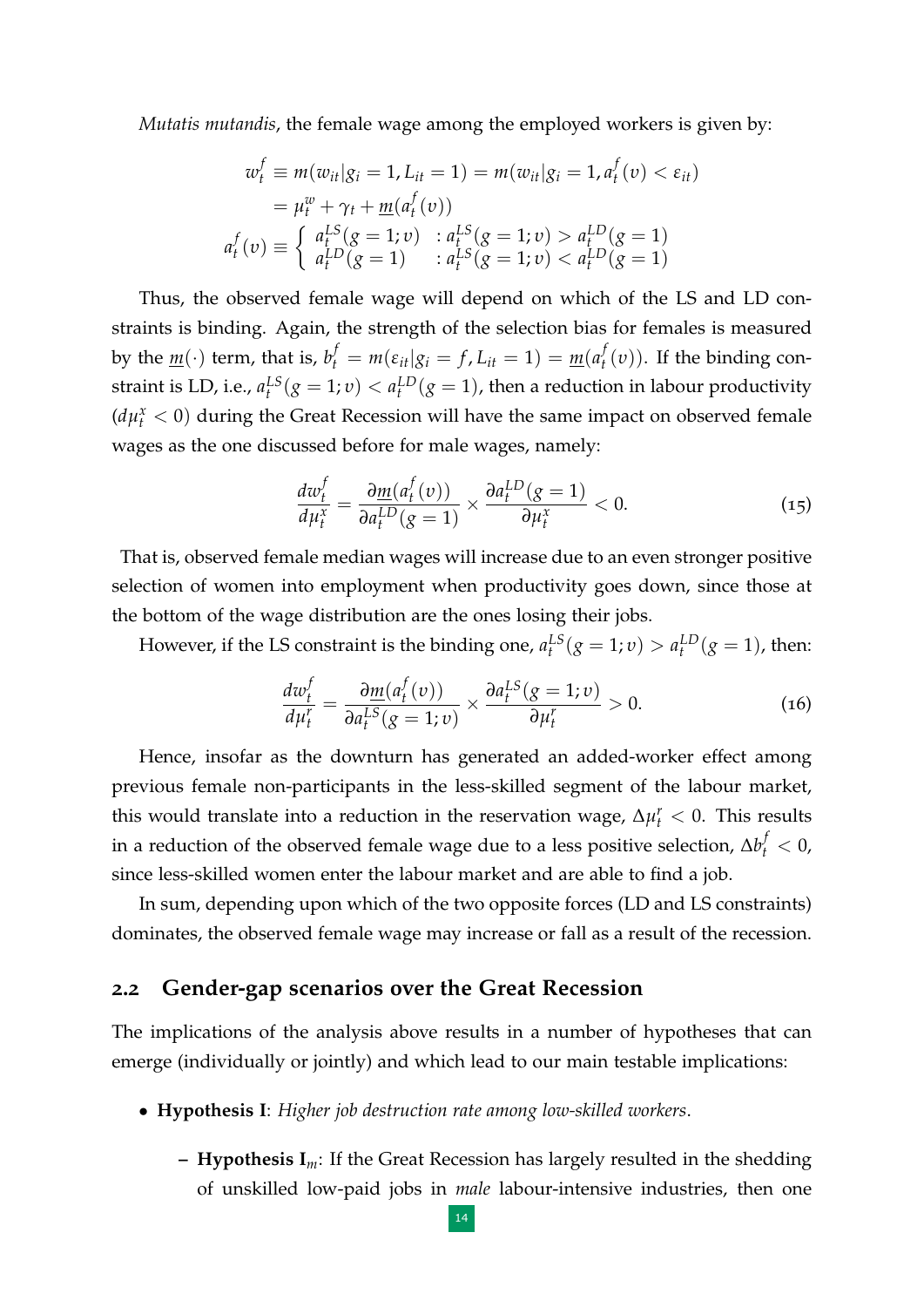would expect a positive male selection bias ( $\Delta b_t^m > 0$ ). From (4), this implies that ∆*RG<sup>t</sup>* > ∆*PG<sup>t</sup>* . Furthermore, denote employment rates at time *t* by  $E_t^{ij}$  $t'$ , where  $i = f$ , *m* denotes gender and  $j = u$ , *s* whether the individual is unskilled or skilled. Then, the employment-rate patterns consistent with this hypothesis would be a decline in the employment rate of unskilled male workers, i.e.  $\Delta E_t^{mu} < 0$ , and no relevant changes in either skilled male or overall female employment rate, i.e.,  $\Delta E_t^{ms} = \Delta E_t^f = 0$  respectively.

- **Hypothesis I***<sup>f</sup>* : The implications are the same as in Hypothesis II*m*, except that now the focus is on employment reductions only among less-skilled *female* workers. This may be more pronounced in countries with dual labour markets where temporary jobs (in which females are over-represented) can be easily terminated at low cost. It then holds that  $\Delta E_t^{fu} < 0$ , while  $\Delta E_t^m = \Delta E_t^{fs} = 0$  and the female selection bias becomes more positive  $(\Delta b_t^f > 0)$ , so that equation (4) implies  $\Delta RG_t < \DeltaPG_t$ .
- **Hypothesis II**: *Added-worker effect*.

As documented by [Bredtmann et al.](#page-34-2) ([2014](#page-34-2)), the Great Recession has led to a rise in less-skilled female LFP (particularly in Southern EU labour markets), as a response to a decline in the employment rate of less-skilled men ( $\Delta E_t^{mu}$  < 0). Two cases can be distinguished, depending on whether higher female LFP translates into higher female employment (the binding constraint is LS) or does not (the binding constraint is LD).

- **Hypothesis II**<sub>fe</sub>. When the LS constraint binds, then new less-skilled female entrants in the labour market become employed. As a result, female selection becomes *less* positive ( $\Delta b_t^f < 0$ ), while male selection (previously absent) becomes positive ( $\Delta b_t^m > 0$ ) because of the job losses among the less-skilled men. Hence,  $\Delta RG_t \gg \Delta PG_t$  since in this case both selection terms in (4) would push the selection gap upwards. In terms of employment rates, this hypothesis would be consistent with  $\Delta E_t^{fu} > 0$  and  $\Delta E_t^{mu} < 0.$
- **Hypothesis**  $II_{fu}$ **.** If LD is the binding constraint, the increase in female LFP does not translate into a net increase in jobs for less-skilled women, so that their unemployment rate rises. Then, while male selection remains positive ( $\Delta b_t^m > 0$ ), female selection becomes even *more* positive ( $\Delta b_t^f > 0$ ), and therefore ∆*RG<sup>t</sup>* could be larger or smaller than ∆*PG<sup>t</sup>* . This hypothesis would be consistent with  $\Delta E_t^{fu} < 0$  and  $\Delta E_t^{mu} < 0$ .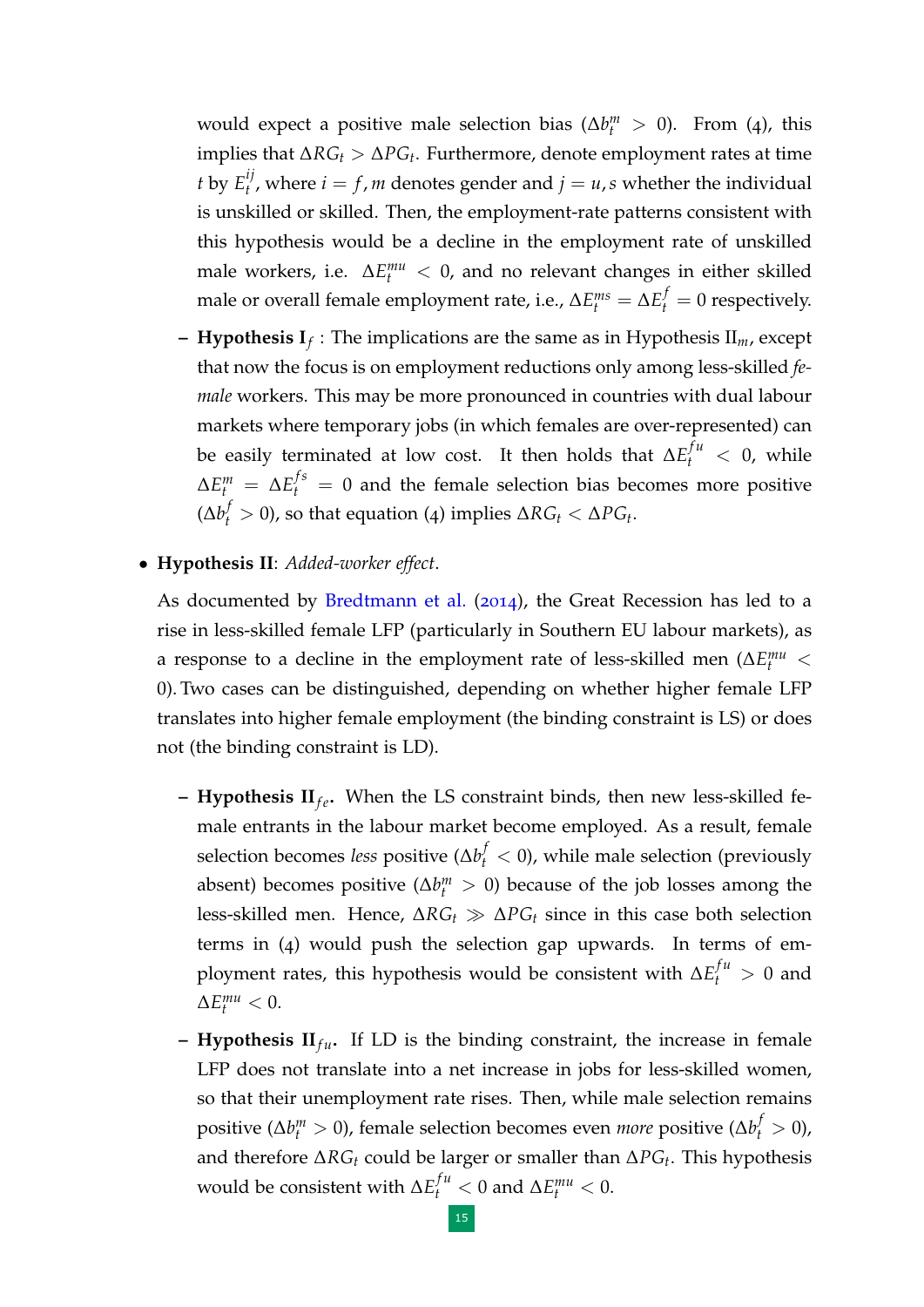# <span id="page-15-0"></span>**3 Data**

In order to measure both RG and PG, we use the European Statistics on Income and Living Conditions (EU-SILC) data set.<sup>[16](#page-15-1)</sup> This is an unbalanced household-based panel survey which has replaced the European Community Household Panel Survey (ECHPS) as the standard data source for many gender wage gap studies in Europe, including the aforementioned [Olivetti and Petrongolo](#page-35-2) ([2008](#page-35-2)). It collects comparable multidimensional annual micro-data on a few thousand households per country, starting in 2004. Our sample covers the period 2004-20012; that is, it includes observations for years both before and after the Great Recession.

The countries in our sample are classified into two groups: (i) "Southern EU": Greece, Italy, Portugal and Spain, and (ii) "Rest of EU": Austria, Belgium, Denmark, Finland, France, Ireland, The Netherlands, UK, and Norway. It is noteworthy that some large countries in the latter group, notably Germany, are not included in our sample due to lack of longitudinal information on several key variables affecting wages.

We restrict our sample to individuals aged 25-54 as of the survey date, and we use self-defined labour market status to exclude those in self-employment, full-time education, and military service.

One of the shortcomings of the EU-SILC data is that income information is only available for the income reference period while labour market status and additional variables are recorded at the moment of the interview during the survey year, which for most countries does not cover the same period. In effect, the income reference period corresponds to the previous calendar year for all countries except the UK (where the income reference period is the current year) and Ireland (where the income reference period is the 12 months preceding the interview). We follow a methodology similar to [Engel and Schaffner](#page-34-6) ([2012](#page-34-6)) to derive hourly wages. A detailed account of this procedure is provided in the Appendix [A.](#page-36-0)

The educational attainment categories (no college and college) correspond to ISCED 0-4 and 5-7, respectively. Spouse income is calculated as annual labor income for spouses of respondents. Descriptive statistics are reported in the Online Appendix [A.](#page-36-0) Finally, throughout our empirical analysis, observations are weighted using pop-ulation weights when available.<sup>[17](#page-15-2)</sup>

<span id="page-15-1"></span><sup>&</sup>lt;sup>16</sup>Existing literature using EU-SILC data for international comparisons of gender gaps includes [Christofides et al.](#page-34-7) ([2013](#page-34-7)), who use OLS and quantile regressions to document the differences in the gender gap across the wage distribution in a number of countries.

<span id="page-15-2"></span><sup>17</sup>Specifically, we use personal base weights, PB050. For Denmark, Finland, Sweden and The Netherlands, income data is only available for selected respondents. We use personal base weights for selected respondents, PB080, for these countries. Personal weights are not available for Norway and Ireland.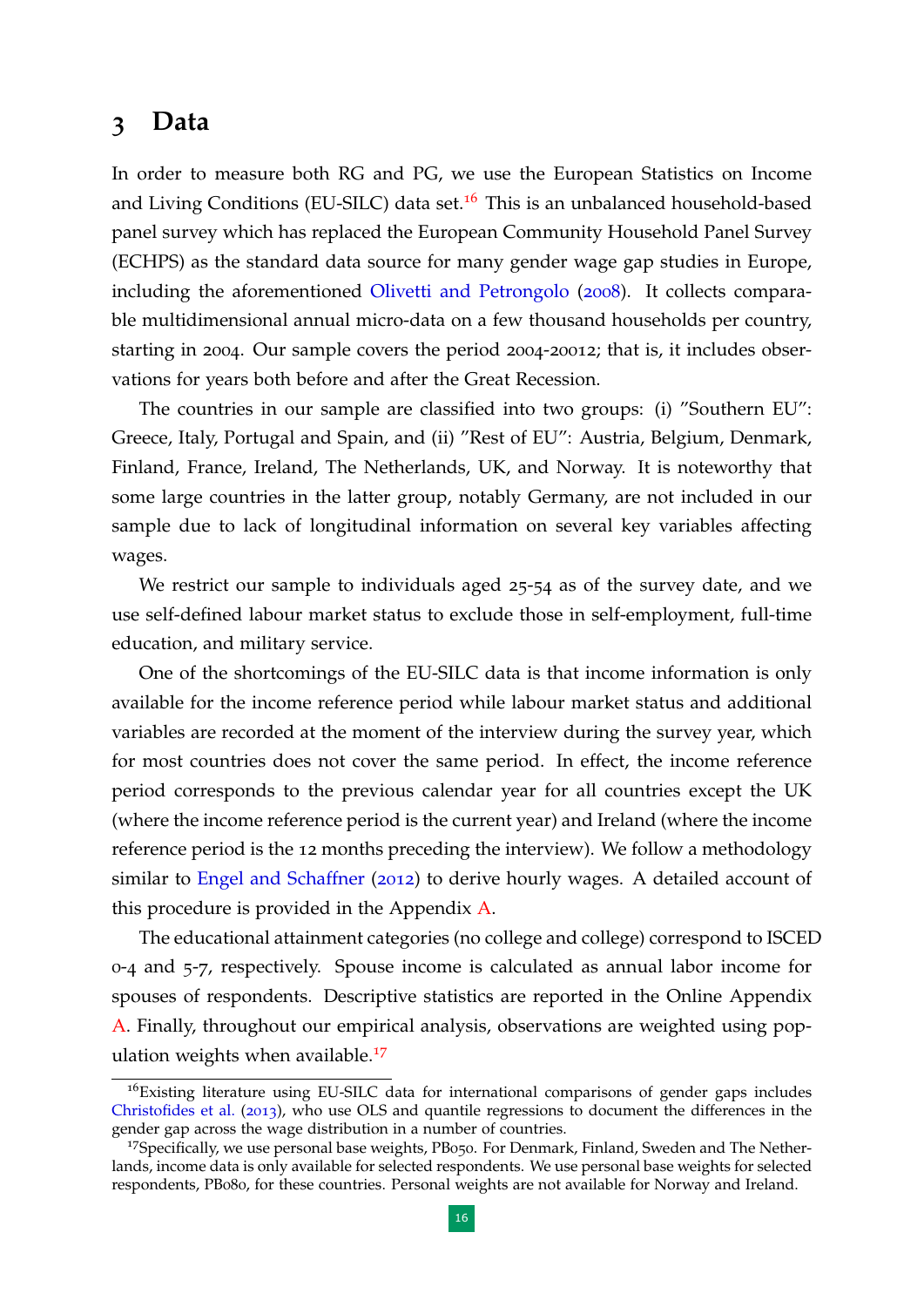<span id="page-16-1"></span>

<span id="page-16-0"></span>

Before proceeding to the analysis, let us consider gender differences in the participation and employment responses to the recession. As shown in Figure 1[a,](#page-16-0) where changes in female LFP rates (in pp., vertical axis) during the crisis are plotted against changes in male LFP rates (in pp., horizontal axis), most EU countries (Finland is the exception) exhibit a much larger rise in female LFP since 2007 (i.e., at the beginning of the recession) than before. Nonetheless, as pointed out earlier, it should be borne in mind that higher LFP by women does not necessarily translate into female employment gains, if jobs are not available. In effect, according to Figure 1[b,](#page-16-1) where changes in female employment rates (in pp.,vertical axis) are displayed against the corresponding changes in male employment rates (in pp., horizontal axis), both turn out to be negative in almost half of the countries under consideration.<sup>[18](#page-16-2)</sup> For example, Greece, Ireland, Portugal and Spain exhibit much larger drops in male, as compared to female, employment rates (points above the 45*<sup>o</sup>* line), capturing large job destruction in male-intensive industries. However, even within Southern EU countries, one can find some diverging patterns. For example, there are much more muted employment changes in Italy than in the other three southern countries. Economies in Rest of EU (excepting Denmark and Ireland, which also experienced housing bubbles) have in turn followed rather different employment patterns than the southern ones, with much lower male and female job losses.

When LFP and employment changes are analysed by workers' educational attain-

<span id="page-16-2"></span> $18$ Employment rates are defined as the ratios between employment and the labour force.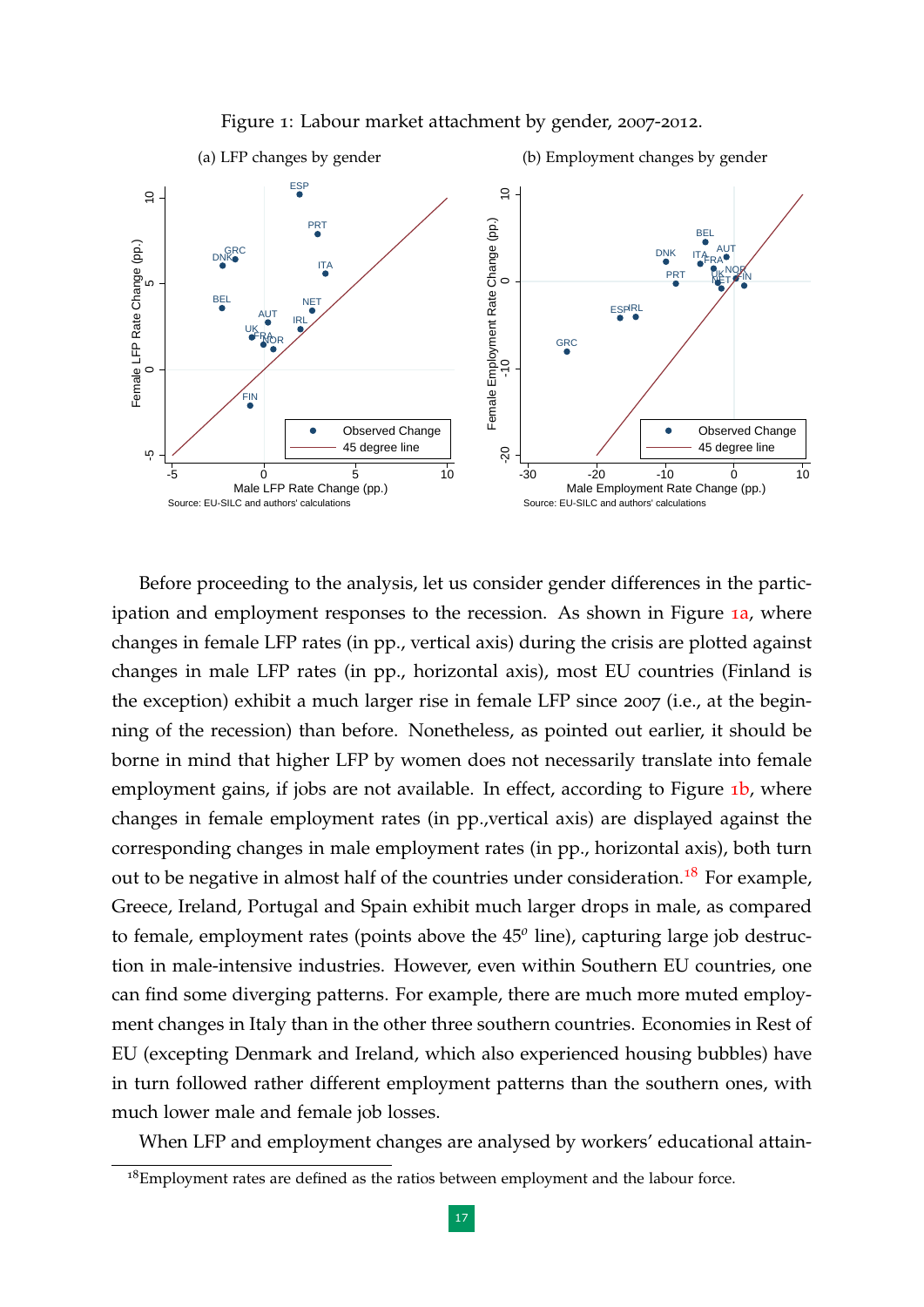ment (for m[a](#page-18-0)les in Figure  $2a$  and  $3a$  and for females in Figure  $2b$  $2b$  and  $3b$ ), it becomes clear that the fall in employment has been more pronounced among less-educated (no-college) male workers. This has been particularly the case in Ireland and Spain, as a result of the bursting of their respective housing bubbles, as well as in Greece, due to the sovereign debt crisis. Likewise, regarding LFP, it can be seen that most of the gains in participation in Southern EU countries are due to females with lower educational attainments. Overall, we take this preliminary evidence as yielding some support for the mechanisms underlying the set of hypotheses outlined above.

<span id="page-17-1"></span>Figure 2: Cross-country changes in LFP by gender and skill, 2007-2012.

<span id="page-17-2"></span><span id="page-17-0"></span>

# **4 Evidence from Imputation Rules around the Median**

As mentioned above, the use of median (or mean) wage regressions to estimate coefficients involved in the components  $\mu_t^w$  and  $\gamma_t$  in equation ([1](#page-8-1)) is bound to yield biased estimates of gender gaps since wages *wit* are only observed for the employed and are missing for the rest of the sample. To the extent that employed males and females have have different potential wage distributions than non-employed ones, this will result in selection biases.

As discussed in [Olivetti and Petrongolo](#page-35-2) ([2008](#page-35-2)), the median estimator using a transformed dependent variable which equals *wit* for those who are employed at time *t*,  $L_{it} = 1$ , and some arbitrary low or high imputed value,  $w_t$  and  $\overline{w}_t$  respectively, for those in the non-employment,  $L_{it} = 0$ , will yield an unbiased estimator of the me-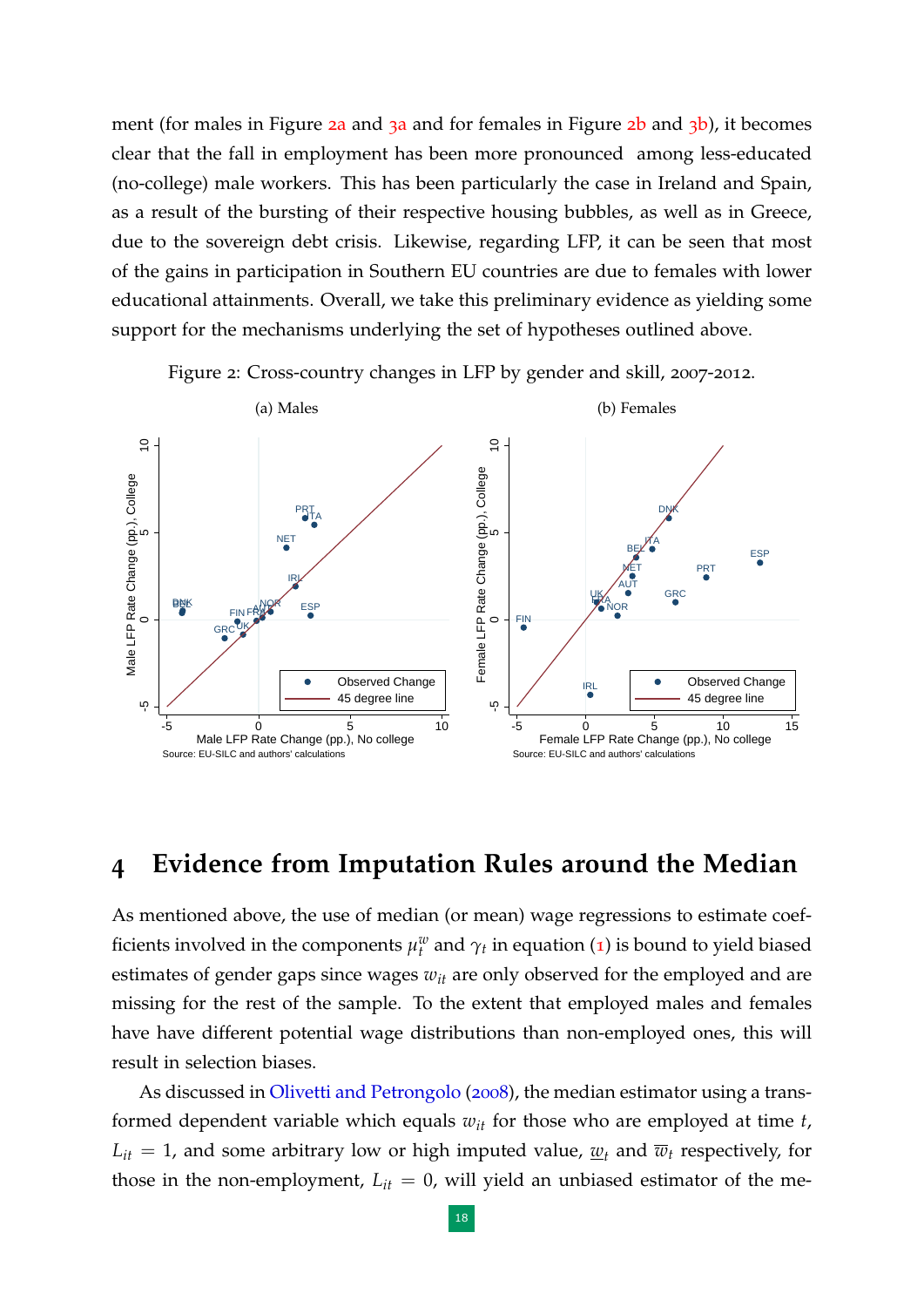<span id="page-18-0"></span>

<span id="page-18-4"></span><span id="page-18-1"></span>Figure 3: Cross-country changes in employment rates by gender and skill, 2007-2012.

dian gap in potential wages insofar as the missing wage observations are imputed on the correct side of the median. To understand this procedure, let us consider the following illustrative linear wage equation:

$$
\omega = \beta_0 + \beta_1 g + \epsilon, \tag{17}
$$

where  $\omega$  is the (logged) potential wage of an (atomistic) agent in a very large (continuous) sample of individuals,  $\beta_0$  is an intercept,  $\beta_1$  is the parameter capturing the pay gap, *g* is a gender dummy, and  $\epsilon$  is a disturbance term with support  $(-\infty, +\infty)$  and c.d.f.  $F(\cdot)$ , such that  $m(\epsilon|g) = 0$ . Let  $\widehat{\beta} = (\widehat{\beta}_0, \widehat{\beta}_1)'$  be the hypothetical least absolute deviations (LAD) regression estimators based on potential wages, namely  $\hat{\beta} \equiv \arg \hat{\beta}$ min  $\int_{-\infty}^{\infty} |\omega - \beta_0 - \beta_1 g| dF(\epsilon)$ . Suppose now that wages are only observed for the employed, while the missing wages for the non-employed fall completely below the median regression line, i.e.,  $\omega < \hat{\omega} \equiv \hat{\beta}_0 + \hat{\beta}_1 g$ , that is,  $F(m|g, L = 0) = 1.19$  $F(m|g, L = 0) = 1.19$  Then, defining a transformed dependent variable *y* such that it equals the observed wage *w* for  $L = 1$  and an arbitrarily low value <u>w</u> (with  $w < \hat{\omega}$ ) for  $L = 0$ , the LAD estimator of the median of *y*, denoted as  $\hat{y}$ , verifies:<sup>[20](#page-18-3)</sup>

$$
\widehat{y} = \arg\min_{\widehat{y}} \left[ \int_{-\infty}^{\underline{w}} \left| \underline{w} - \widehat{\omega} \right| dF(\epsilon) + \int_{\underline{w}}^{\widehat{y}} \left| w - \widehat{\omega} \right| dF(\epsilon_i) + \int_{\widehat{y}}^{\infty} \left| w - \widehat{\omega} \right| dF(\epsilon) \right].
$$

<span id="page-18-2"></span><sup>19</sup>Similar arguments as below would apply if all the missing observations happen to be above the median regression lines, with *y* being defined as  $\overline{w}$  when  $L = 0$ .

<span id="page-18-3"></span><sup>20</sup>See [Bloomfield and Steiger](#page-34-8) ([2012](#page-34-8))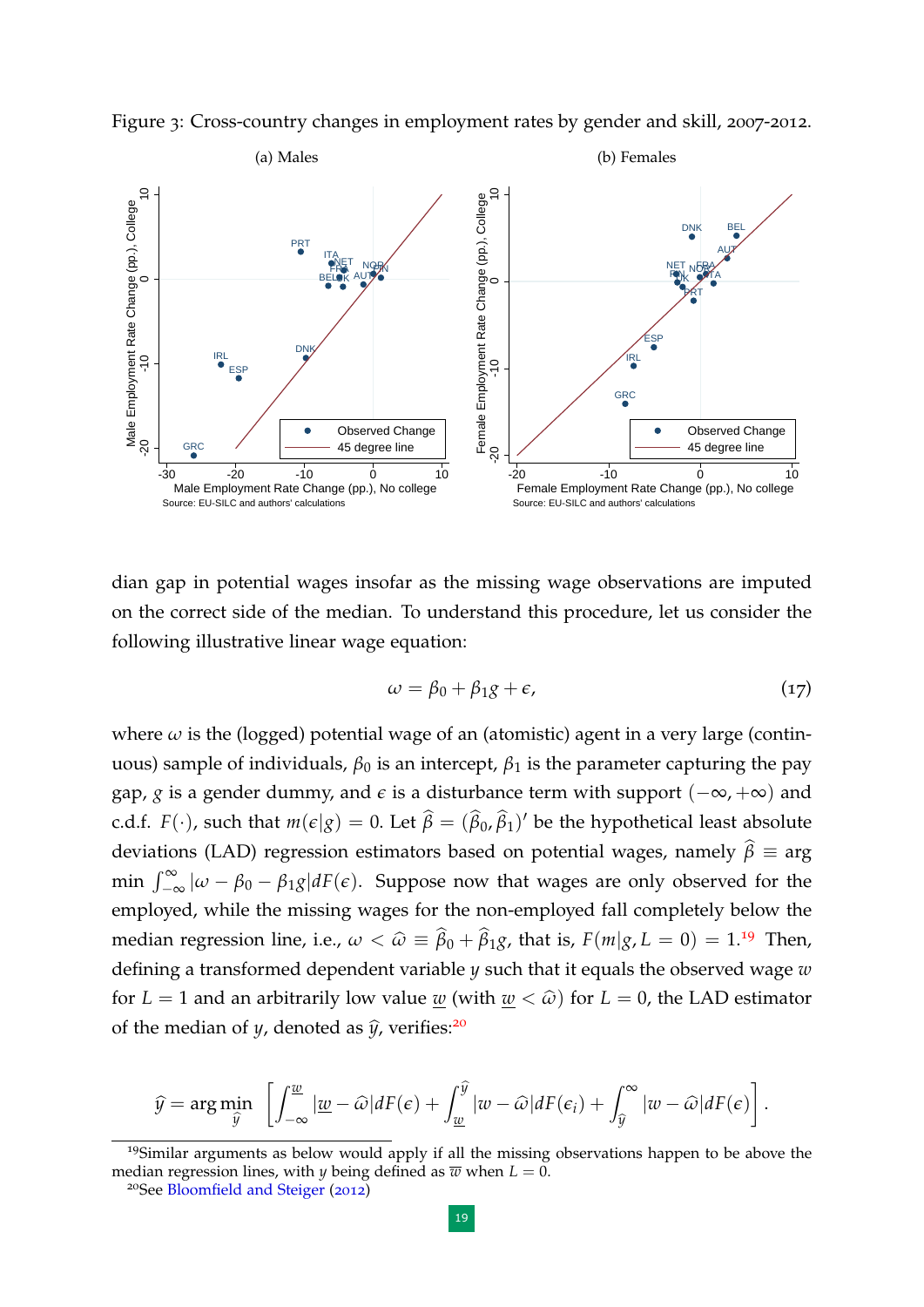Differentiating this object function w.r.t.  $\hat{y}$  yields the following f.o.c.:

$$
[F(\underline{w}) + F(\widehat{y}) - F(\underline{w})] - [1 - F(\widehat{y})] = 0,
$$

that is,  $F(\hat{y}) = 0.5$ , whereas the f.o.c. for the LAD estimator of the median of potential wages verifies  $F(\hat{\omega}) = 0.5$ . Hence, it follows that  $\hat{y} = \hat{\omega}$ .

Our first estimation approach relies on this methodology.<sup>[21](#page-19-0)</sup> Thus, we compute median gender gaps as well as the effects of selection into non-employment on the basis of wage imputations that require only assumptions on the position of the imputed wage with respect to the median of the gender-specific wage distribution.

We use a small number of observable characteristics, *X<sup>i</sup>* to make assumptions about the position of the imputed wage with respect to the median of the genderspecific wage distribution. We define a threshold for *X<sup>i</sup>* below which non-employed workers would earn wages below the gender-specific median, and another threshold above which individuals would earn above-median wages.

Specifically, our core specification is based on standard human capital theory, and uses both observed *educational* attainment and labour market *experience* ("Imputation on EE") to predict the position of the missing wages. As explained above, the imputed dependent variable is set to equal a low value, *w<sup>t</sup>* , if an individual has low education and limited labour market experience, and a high value,  $\overline{w}_t$ , when an individual is highly educated and has extensive labour market experience. In addition, to take into account non-employed individuals with low (high) education and long (limited) experience, we follow [Olivetti and Petrongolo](#page-35-2) ([2008](#page-35-2)) in fitting a probit model for the probability that the wage of employed individual lies above the gender specific median, based on education, experience and its square. In this way, predicted probabilities for the non-employed are obtained. An imputed sample using all individuals in the sample is then constructed using these predicted probabilities as sample weights. The reference wage is calculated for the base sample with wage observations from adjacent waves.

In a second specification, we exploit the hypothesis of assortative mating, which implies a positive correlation between *spousal incomes* within the household ("Imputation on SI"). Further details on the precise rules of imputation that we use are provided below.

These methods of imputation of missing wages follow an educated guess. Two procedures are used to assess the goodness of alternative guesses. Following [Olivetti](#page-35-2) [and Petrongolo](#page-35-2) ([2008](#page-35-2)), the first procedure (Goodness Method 1) uses wage informa-

<span id="page-19-0"></span><sup>&</sup>lt;sup>21</sup>As noted, this approach is closely related to [Johnson et al.](#page-35-4) ([2000](#page-35-4)) and [Neal](#page-35-5) ([2004](#page-35-5)).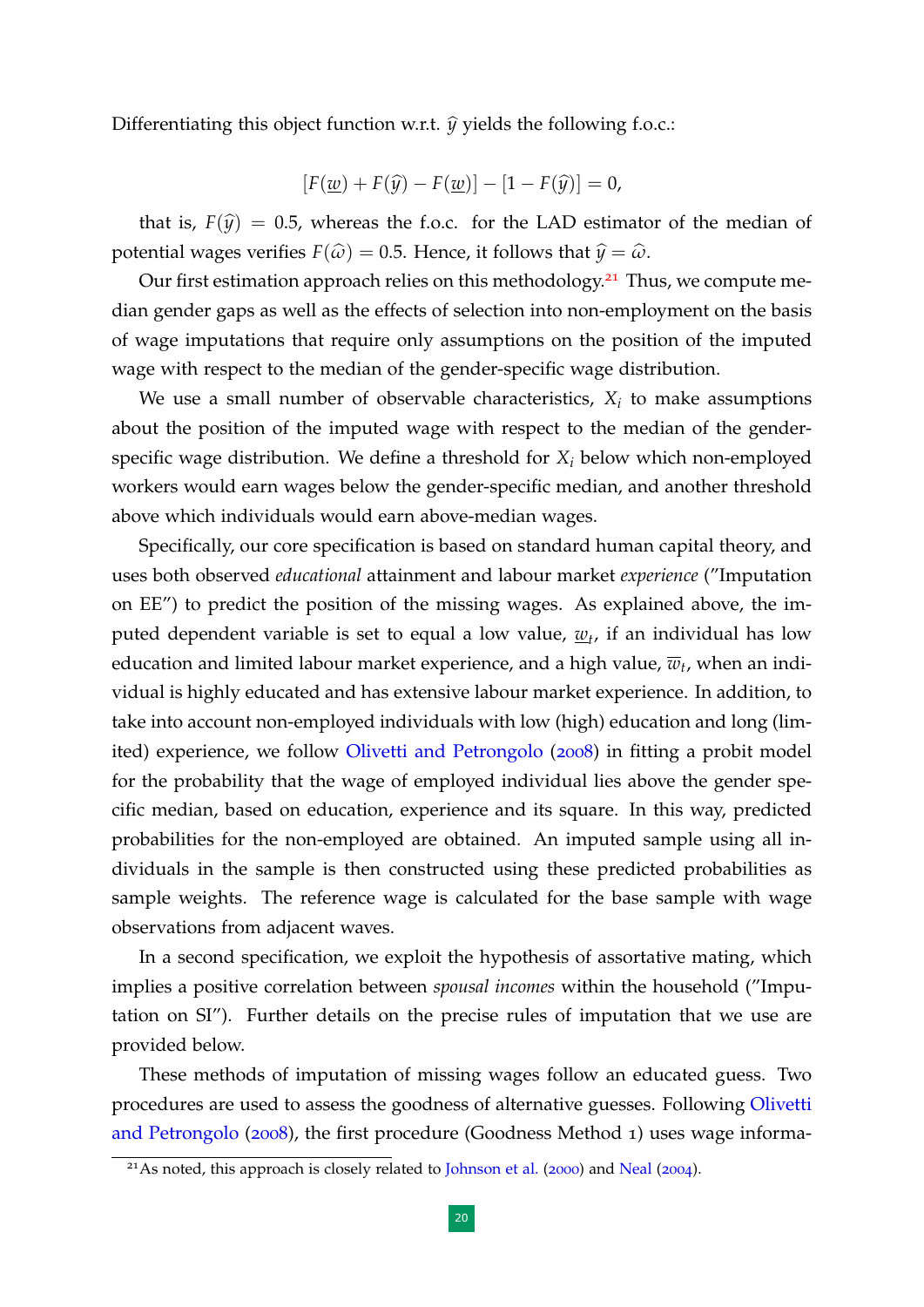tion for non-employed individuals from other waves in the panel in which individuals report having received a wage. In this way, it is possible to check whether the relative position as regard the median of imputed wages using information of the aforementioned demographics corresponds to the actual one when the wage is observed. The second method (Goodness Method 2) takes all employed workers and computes the fraction of those with the relevant personal characteristics and wage observations on the correct side of the median as predicted by the imputation rule.

As an alternative imputation method which does not rely on using arbitrary assumptions based on observable characteristics, as above, [Olivetti and Petrongolo](#page-35-2) ([2008](#page-35-2)) exploit the panel nature of the data so that, for all those not employed in year *t*, they recover their wages from the nearest wave, *t'*. As argued by [Olivetti and Petron](#page-35-2)[golo](#page-35-2) ([2008](#page-35-2)), the identifying assumption is that the wage position with respect to the median when an individual is not employed can be proxied by the observed wage in the nearest wave. While this procedure, denoted as Imputation on Wages from Other Waves ("WOW") relies exclusively on wages and therefore has the advantage of incorporating selection on time-invariant unobservables, it has the disadvantage of not providing any wage information on individuals who never worked during the sample period. Thus, this method will be relatively conservative in assessing the effects of positive selection in the countries with a relatively low labour market attachment of females. Moreover, since the panel dimension of our data set is relatively short, this procedure yields less satisfactory results in terms of goodness of fit.<sup>[22](#page-20-0)</sup> Consequently, we relegate this analysis to the Online Appendix.

#### <span id="page-20-1"></span>**4.1 Results**

#### **4.1.1 Imputation based on education and experience**

Table [1](#page-21-0) presents results for our preferred Imputation EE method, based on education and experience. As discussed above, two education categories are defined: those individuals with upper secondary education or less are considered to be "less-education", while those with some tertiary education are defined as "high-educated". Similarly, we define as "low (high) experienced individuals" those with less than (at least) 15 years of work experience.

The upper and lower panels of Table  $\bf{1}$  $\bf{1}$  $\bf{1}$  present the results for the four Southern EU and the nine Rest of EU countries considered in our sample. We report the RG and PG in levels, the selection biases and employment rates by gender in 2007 (at the onset of the recession), as well as the corresponding changes between 2007 and

<span id="page-20-0"></span><sup>&</sup>lt;sup>22</sup>The longitudinal component of EU-SILC allows to follow each household for four years, with the exception of France, where each household is followed for eight consecutive years.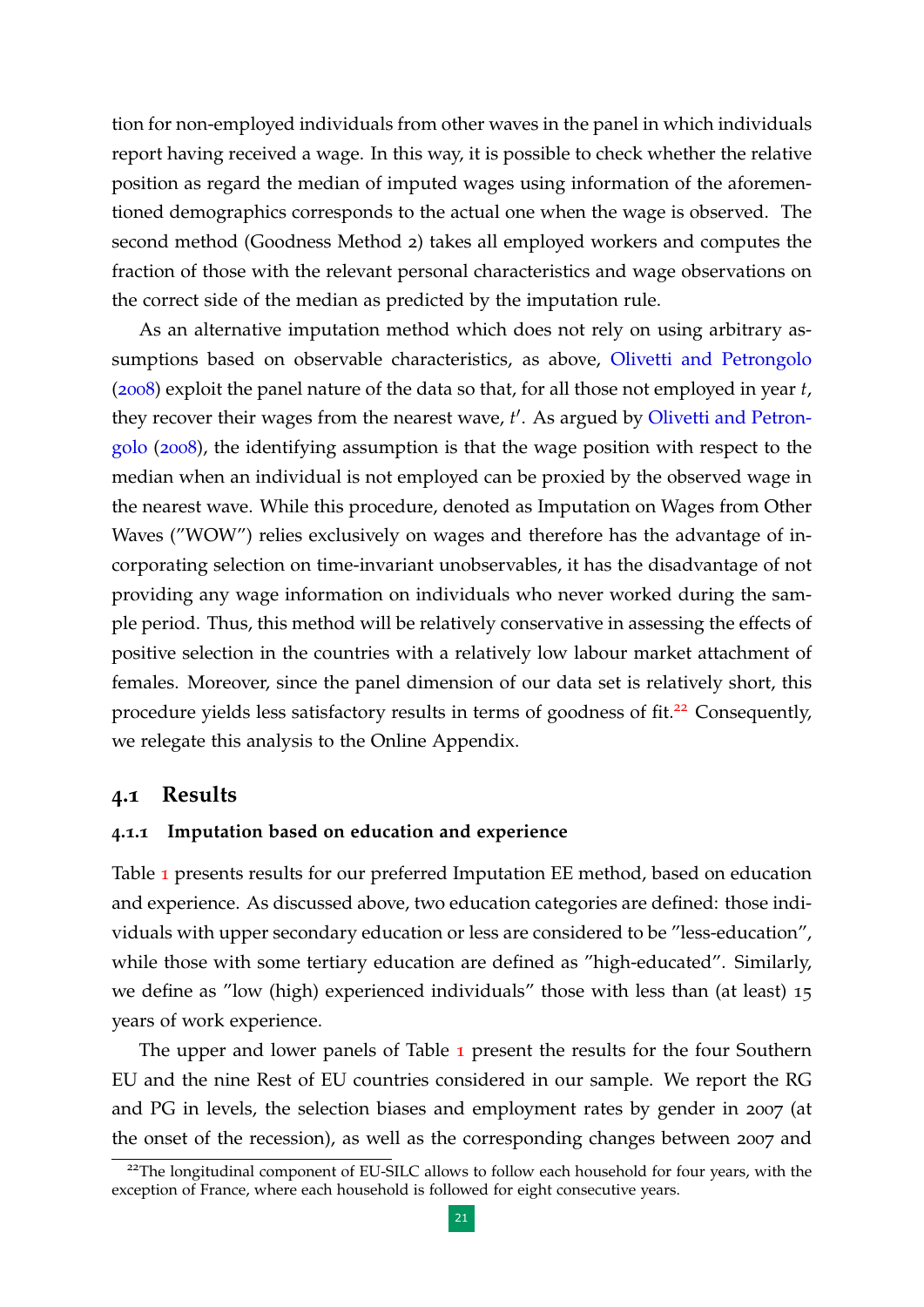|                        | Levels in 2007 |           |           |             |            |      |          | Changes over 2007-2012 |           |             |            |          |  |  |
|------------------------|----------------|-----------|-----------|-------------|------------|------|----------|------------------------|-----------|-------------|------------|----------|--|--|
|                        | Raw            | Potential | Selection |             | Employment |      | Raw      | Potential              | Selection |             | Employment |          |  |  |
|                        | Wage           | Wage      |           | <b>Bias</b> |            | Rate | Wage     | Wage                   |           | <b>Bias</b> |            | Rate     |  |  |
|                        | Gap            | Gap       | М         | F           | М          | F    | Gap      | Gap                    | М         | F           | М          | F        |  |  |
| Southern Europe:       |                |           |           |             |            |      |          |                        |           |             |            |          |  |  |
| Greece                 | .182           | .450      | .016      | .283        | .853       | .542 | $-.076$  | $-0.036$               | .069      | .109        | $-0.257$   | $-.111$  |  |  |
| Italy                  | .035           | .266      | .029      | .260        | .849       | .558 | .053     | .017                   | .008      | $-.028$     | $-0.057$   | .002     |  |  |
| Spain                  | .132           | .254      | .012      | .134        | .88q       | .674 | $-.027$  | $-.021$                | .087      | .094        | $-167$     | $-.078$  |  |  |
| Portugal               | .172           | .229      | .030      | .087        | .838       | .708 | $-0.038$ | $-.067$                | .011      | $-.018$     | -.084      | $-.014$  |  |  |
| Mean                   | .130           | .300      | .022      | .191        | .857       | .620 | $-0.022$ | $-0.027$               | .044      | .039        | $-141$     | $-0.050$ |  |  |
| <b>Rest of Europe:</b> |                |           |           |             |            |      |          |                        |           |             |            |          |  |  |
| Austria                | .192           | .299      | .009      | .117        | .879       | .711 | .012     | $-.021$                | .000      | $-0.033$    | .003       | .011     |  |  |
| Belgium                | .074           | .142      | .021      | .089        | .866       | .742 | $-0.019$ | $-0.063$               | .004      | $-.040$     | $-0.034$   | .031     |  |  |
| Ireland                | .170           | .296      | .029      | .155        | .851       | .668 | $-.040$  | $-.064$                | .002      | $-.022$     | $-139$     | $-.076$  |  |  |
| United Kingdom         | .247           | .302      | .009      | .063        | .942       | .806 | $-0.065$ | $-.049$                | .010      | .026        | $-0.035$   | $-0.025$ |  |  |
| Netherlands            | .158           | .190      | .003      | .034        | .933       | .802 | $-0.054$ | $-0.043$               | $-.001$   | .010        | $-0.031$   | $-.018$  |  |  |
| France                 | .114           | .159      | .006      | .051        | .917       | .816 | .005     | $-0.015$               | .008      | $-.012$     | $-0.034$   | .000     |  |  |
| Finland                | .203           | .209      | .013      | .019        | .897       | .864 | $-.072$  | $-.072$                | .003      | .003        | $-.020$    | -.038    |  |  |
| Denmark                | .116           | .121      | .001      | .006        | .985       | .941 | $-.072$  | $-.064$                | $-.001$   | .007        | $-.126$    | $-0.045$ |  |  |
| Norway                 | .154           | .161      | .002      | .009        | .975       | .913 | .027     | .014                   | $-0.003$  | $-.016$     | $-015$     | .004     |  |  |
| Mean                   | .158           | .209      | .010      | .060        | .916       | .807 | $-0.031$ | $-0.042$               | .003      | $-.008$     | -.048      | $-0.017$ |  |  |

<span id="page-21-0"></span>Table 1: Median Wage Gaps under Imputation on Education and Experience

Source: EU-SILC and authors' calculations. Note: Selection bias = an increase in observed wage due to selection. Wage imputation rule: Impute wage < median when non-employed and education ≤ upper secondary and experience < 15 years; impute wage > median when non-employed and education  $\geq$  higher education and experience  $\geq$  15 years.

2012. Selection biases are measured as a percentage decrease in the median wage once wages of non-employed individuals are imputed. In line with the results of [Olivetti and Petrongolo](#page-35-2) ([2008](#page-35-2)), Southern EU countries exhibit a greater employment gap and a much stronger female selection bias than in Rest of EU. For instance, the average female selection bias in the former group amounts to 19 pp. out of the 30 pp. yielded by PG (i.e., 60%), whereas it reaches only 6.0 pp. out of 21 pp. (i.e., 27%) in the latter. In general, female selection biases are fairly small in Rest of EU (bottom panel). The exceptions are Austria, Belgium and Ireland, which have the lowest female employment rates (between 65% and 75%) in this set of countries. In spite of having similar average selection biases (2.2 pp. against 1.0 pp.), male biases are also higher in southern Mediterranean countries, a finding which is again consistent with their lower aggregate employment rates.

Regarding changing patterns in selection biases since 2007, two findings are noteworthy. The first is that the female selection bias has increased on average by 3.9 pp. in Southern EU while it has hardly changed in Rest of EU (-0.8 pp.). However, patterns differ among Southern EU countries in interesting ways. On the one hand, female selection biases experience substantial reductions in Italy and Portugal, where the fall in female employment rates is fairly small. Given the strong reduction in male employment rates (-5.7 pp. and -8.4 pp.), this finding is not only consistent with the added-worker hypothesis, but it is also clearly indicative that increases in female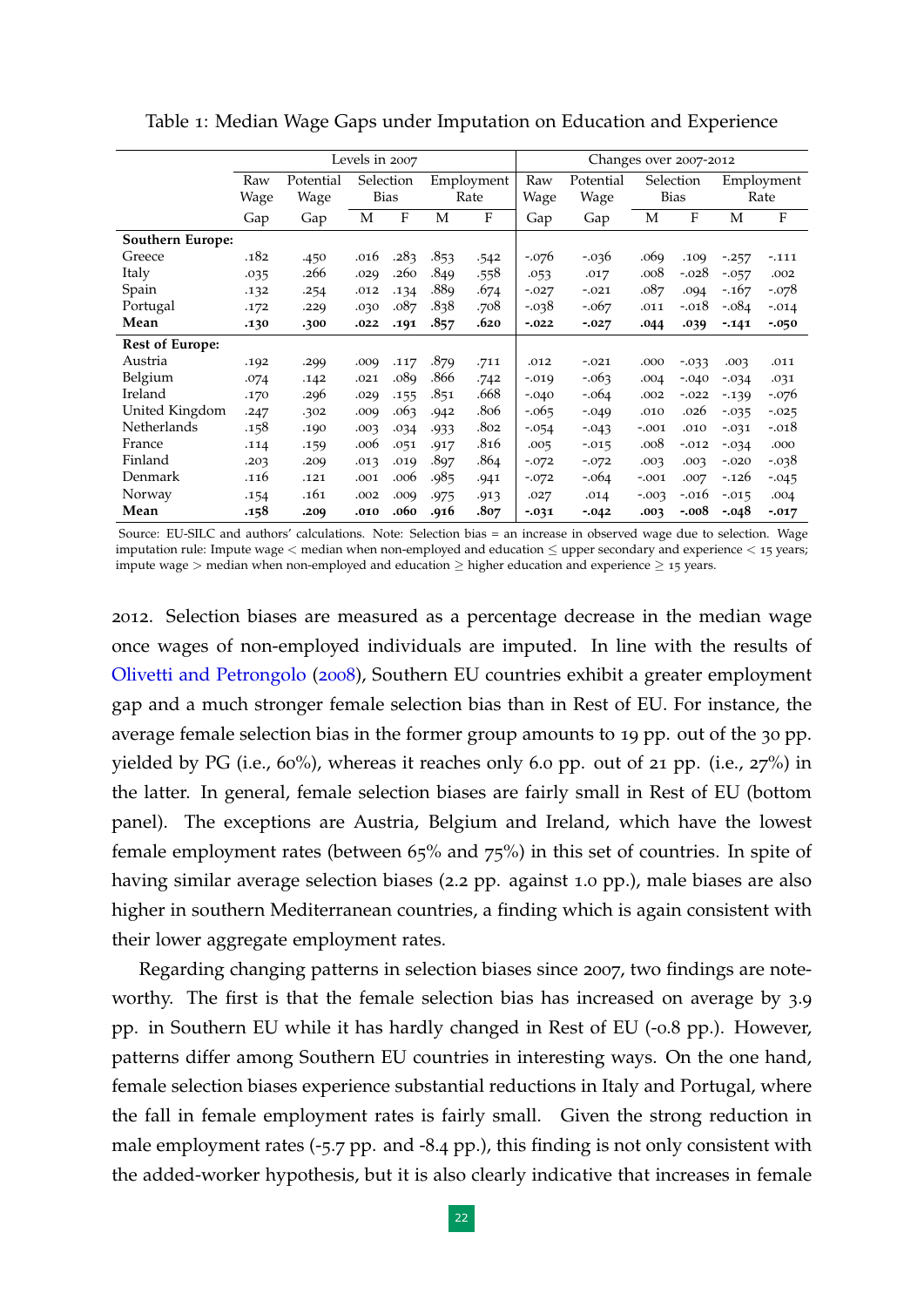LFP in these two countries have been matched by similar increases in female employment. Conversely, female employment has fallen sharply in Greece and Spain, implying that a downward shift in male and female labour demand is the dominant force in these countries. Hence, selection biases in both countries have become stronger (more positive).

As reported in the Online Appendix (see Table  $A.2$  $A.2$  in section  $A$ ), female LFP rates have increased in the four Southern EU economies and, in general, these changes have been stronger among less-educated female workers. It is worth noting, however, that the largest drops in female selection in our sample of Rest of EU countries have taken place in Austria and Belgium (bottom panel), since these are the two economies where female employment rates have risen the most. In both cases, the increase in female employment is associated with a similar decline in male employment which has improved the employability of both high- and less-educated women.

Table [1](#page-21-0) also indicates that the male selection bias in the Southern EU has increased on average by much more (4.4 pp.) than in Rest of EU (0.3 pp.). Among the former set of countries, the rise in male selection is largest in Greece and Spain (in line with large drops in less-skilled male employment of 27.6 pp. and 19.2 pp., respectively), whereas in Portugal wage flexibility imposed by the memorandum of understanding with the "Troika" and out-migration have reduced job shedding of less-skilled men.<sup>[23](#page-22-0)</sup> Overall, the degree of post-GR selection bias in considerable, reaching around 4 pp. in both Italy and Portugal, 8.5 pp. in Greece, and finally 9.9 pp. in Spain.

When we focus on changes in wage gaps over the Great Recession, we see that, in line with the evidence that gender gaps have fallen over this period, RG have fallen by 2.2 pp. and 3.1 pp. in Southern EU and Rest of EU, respectively, and that accounting for selection accentuates the decline by about 0.5 pp. and 1.0 pp., respectively. Note, however, that while Rest of EU countries share similar patterns in RG, there are substantial variations among Southern EU countries. For example, selection has become more positive for men and less positive for women in Portugal, while somewhat similar results hold for Italy. Hence, in both instances ∆*RG* > ∆*PG*, and these two southern economies provide good illustrations of labour markets where LS is the binding constraint. Conversely, accounting for selection either induces ∆*RG* < ∆*PG* in Greece, and Δ*RG*  $\approx$  Δ*PG* in Spain. This reflects that female selection bias has increased similarly or even more than male selection, due to adverse labour demand shifts. As a result, these two countries provide the best examples of labour markets where the binding constraints is LD, rather than LS.

<span id="page-22-0"></span><sup>&</sup>lt;sup>23</sup>Note that amongst the core countries, only the UK exhibits a sizeable increase; see [Arellano and](#page-34-0) [Bonhomme,](#page-34-0) [2017](#page-34-0) for a discussion of the UK case.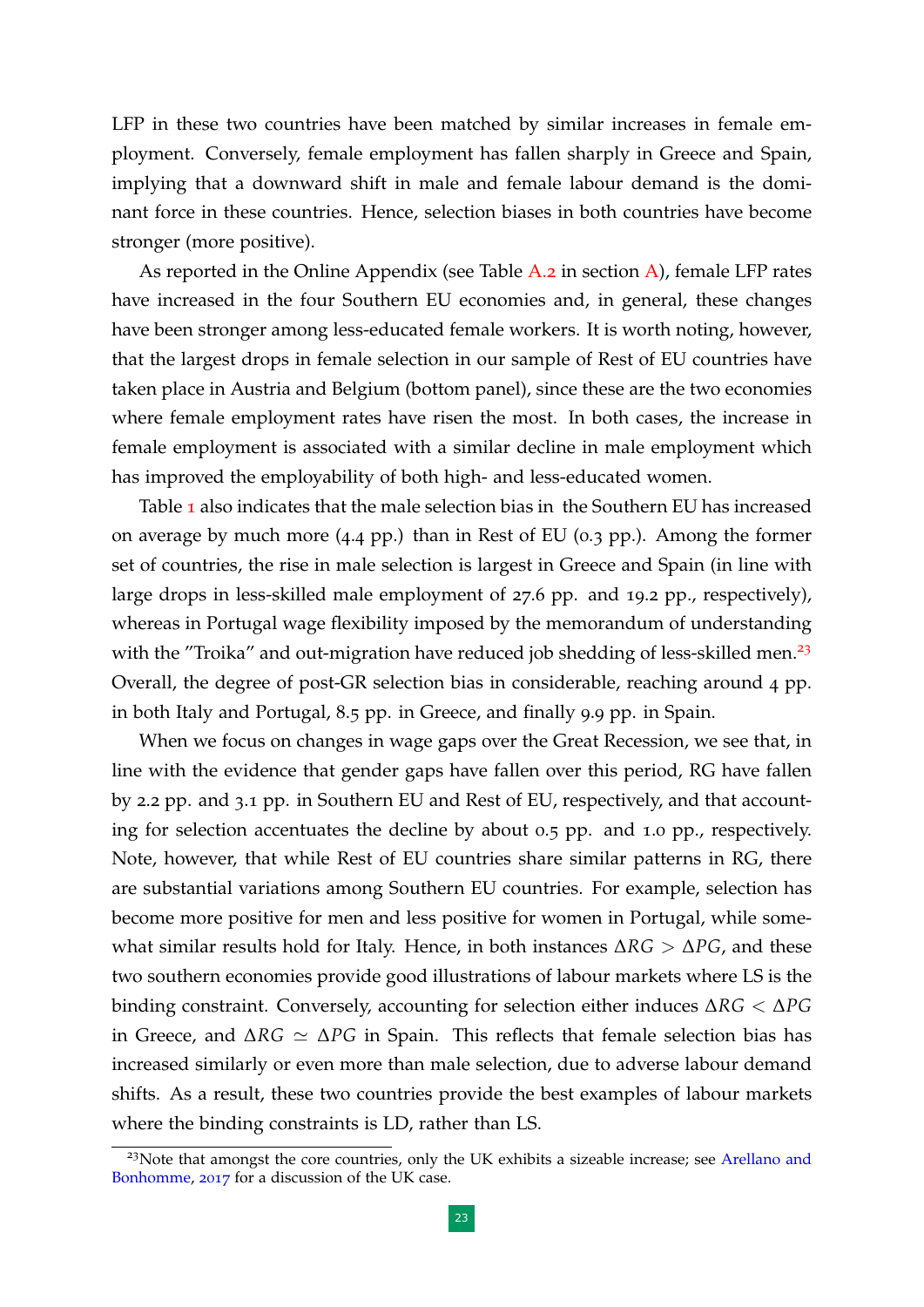|                         | 2007  |            |            |                 |            | 2012            |            |       |                 |      |            |              |
|-------------------------|-------|------------|------------|-----------------|------------|-----------------|------------|-------|-----------------|------|------------|--------------|
|                         |       | Imputation | Goodness   |                 | Goodness   |                 | Imputation |       | Goodness        |      | Goodness   |              |
|                         | Rate  |            | Method 1   |                 | Method 2   |                 | Rate       |       | Method 1        |      | Method 2   |              |
|                         | M     | F          | М          | F               | M          | F               | М          | F     | M               | F    | M          | $\mathbf{F}$ |
| <b>Southern Europe:</b> |       |            |            |                 |            |                 |            |       |                 |      |            |              |
| Greece                  | $-43$ | .71        | .93        | .86             | .84        | .85             | .45        | .63   | .72             | .80  | .83        | .82          |
| Italy                   | .54   | .74        | .81        | .74             | .70        | .69             | .51        | .70   | .8 <sub>5</sub> | .75  | .72        | .74          |
| Spain                   | .41   | .66        | .79        | .71             | .75        | .80             | $-73$      | $-73$ | .70             | .69  | -73        | -77          |
| Portugal                | .39   | .54        | .63        | .56             | .71        | .77             | .29        | .40   | .68             | .60  | .74        | .80          |
| Mean                    | .44   | .66        | .79        | .72             | $\cdot 75$ | .78             | .50        | .61   | $-74$           | .71  | .76        | .78          |
| <b>Rest of Europe:</b>  |       |            |            |                 |            |                 |            |       |                 |      |            |              |
| Austria                 | $-34$ | .57        | .89        | .70             | .76        | .80             | $-33$      | .54   | .80             | .70  | .83        | .80          |
| Belgium                 | .39   | .58        | .81        | .88             | .79        | .8 <sub>0</sub> | .47        | .64   | .82             | .78  | .77        | .81          |
| Ireland                 | .41   | .54        | .92        | .87             | .83        | .81             | .40        | $-45$ | $-73$           | .65  | $-73$      | .78          |
| United Kingdom          | .42   | .50        | .36        | .62             | .74        | .74             | .41        | .55   | .94             | .61  | .76        | .70          |
| Netherlands             | .39   | .64        | .55        | .94             | .81        | .75             | .50        | .59   | .92             | .91  | .82        | .77          |
| France                  | .44   | .64        | .85        | .79             | .80        | .79             | .44        | .70   | .68             | .67  | .79        | .80          |
| Finland                 | .58   | .47        | .95        | .8 <sub>5</sub> | .76        | .78             | .54        | $-45$ | -74             | .70  | .78        | $-73$        |
| Denmark                 | .21   | $-43$      | .63        | .75             | .66        | .76             | .23        | .57   | .13             | 1.00 | .72        | -77          |
| Norway                  | .40   | .40        | .79        | .71             | .75        | .80             | $-33$      | $-45$ | .70             | .69  | $-73$      | -77          |
| Mean                    | .40   | $-53$      | $\cdot 75$ | .79             | $\cdot 77$ | .78             | .41        | .55   | .72             | -75  | $\cdot 77$ | $\cdot 77$   |

<span id="page-23-0"></span>Table 2: Rate and Goodness of Imputation on Education and Experience

Source: EU-SILC and authors' calculations. Note: Wage imputation rule: Impute wage < median when non-employed and education  $\leq$  upper secondary and experience  $<$  15 years; impute wage  $>$  median when non-employed and education  $\geq$  higher education and experience  $\geq$  15 years. Imputation Rate = proportion of imputed wage observations in total non-employment. Goodness Method 1 = proportion of imputed wage observations on the same side of the median as wage observations from other waves in the panel. Goodness Method  $2 =$  proportion of employed workers on the same side of the median as predicted by the imputation rule.

Finally, Table [2](#page-23-0) reports results on our two measures of goodness of fit, computed for men and women separately, for the years 2007 and 2012. We report both the imputation rates for each year and the share of imputations that place the individual on the correct side of the median.<sup>[24](#page-23-1)</sup> Both measures indicate a satisfactory goodness of fit for about 75% of the individuals of either gender in our sample. Furthermore, there is no indication that we do a better job in imputing female than male missing wages.<sup>[25](#page-23-2)</sup>

#### **4.1.2 An illustration of the mechanisms at play: Portugal** *vs***. Spain**

To understand how the contrasting LS and LD constraints operate in practice, we focus on the case of Portugal and Spain, two neighbouring Mediterranean countries badly hit by negative shocks during the recession. As can be observed in Figures

<span id="page-23-1"></span><sup>&</sup>lt;sup>24</sup>Recall that Method 1 compares our imputation with the positioning implied by looking at the wage observed for the individual in other waves, while Method 2 computes the proportion of employed workers which are on the same side of the median as would be implied if we applied our imputation rule to them.

<span id="page-23-2"></span> $^{25}$ In order to check the robustness of our imputation method, the Online Appendix [B](#page--1-2) reports estimates based on a probit model. The results are qualitatively similar to our findings in Table [1](#page-21-0).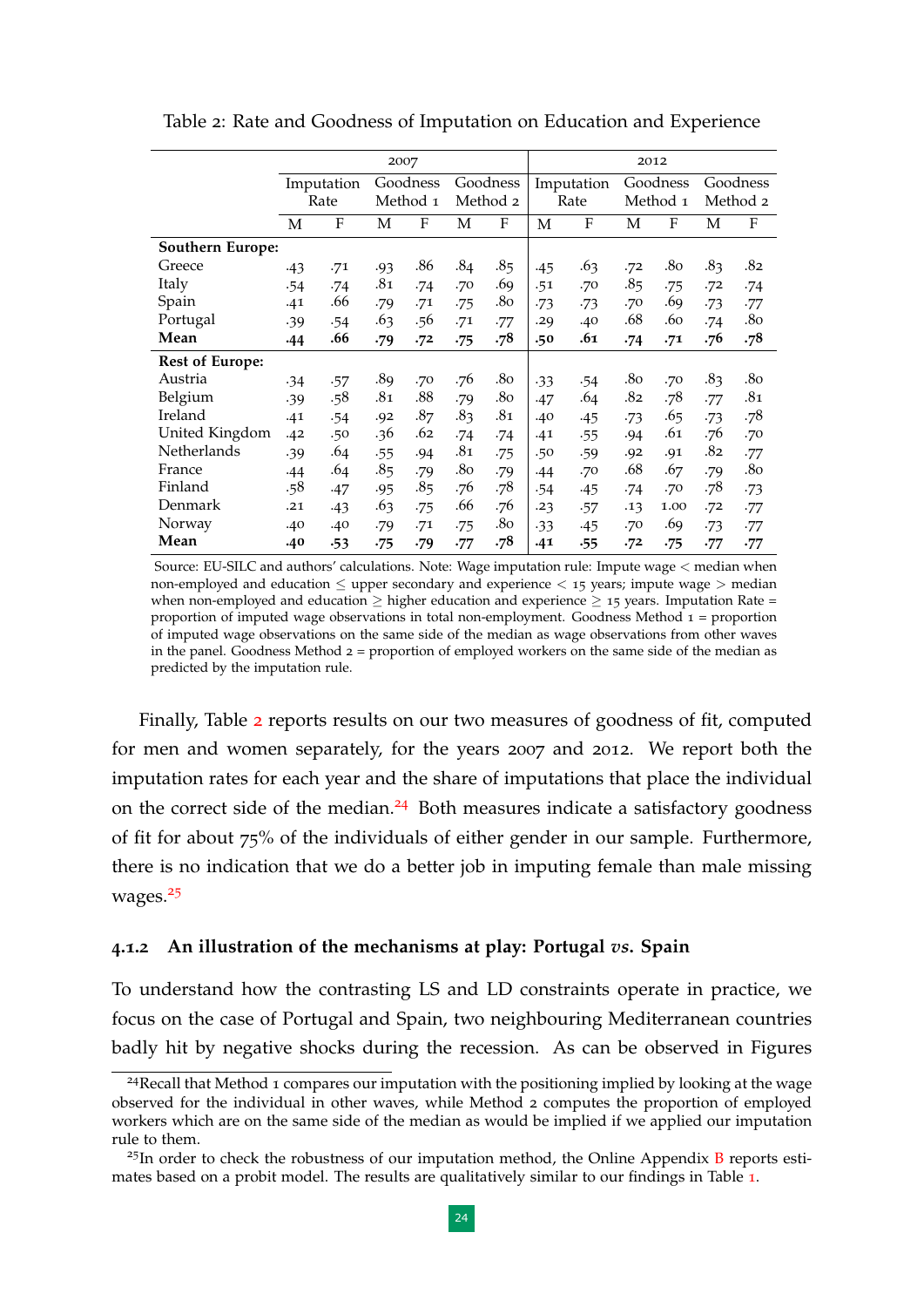

<span id="page-24-0"></span>Figure 4: Selection bias and employment rates by gender, Portugal, 2007-2012.

[2](#page-17-2) and [3](#page-18-4) above, while less-skilled male workers suffered massive job losses during the slump, less-educated women who were previously inactive (especially married ones) increasingly searched for jobs in both countries. However, in parallel with a rise in female LFP, it is well known that many unskilled jobs were destroyed during the slump, particularly in Spain, where the unemployment rate rose from 9% in 2008 to 26% in 2012. This implies that, while only adverse LD shifts (i.e., higher job destruction) apply to males, both LD and LS considerations are likely to have been relevant for women.

This is illustrated by the left-hand-side (LHS) panels in Figures [4](#page-24-0) and [5](#page-25-0), which display selection biases for males and females in both countries from 2007 to 2012, computed using imputation based on employment and experience. For comparison, the RHS panels of these two figures display employment rates (shares of occupied in the population of working age). As can be seen, male selection (dashed line) increases drastically in both countries. Yet, while female selection declines in Portugal, it rises in Spain.

The different behaviour of female selection biases between these two countries is likely due to the fact that, while both female and male employment rates collapsed in Spain, only male employment declined in Portugal. The better performance of the Portuguese labour market can be attributed to its larger wage flexibility prior to 2012, as well as to its less dualized nature (see [Dolado,](#page-34-9) [2016](#page-34-9)). At any rate, given that employment adjustment in Spain was mainly borne by the termination of temporary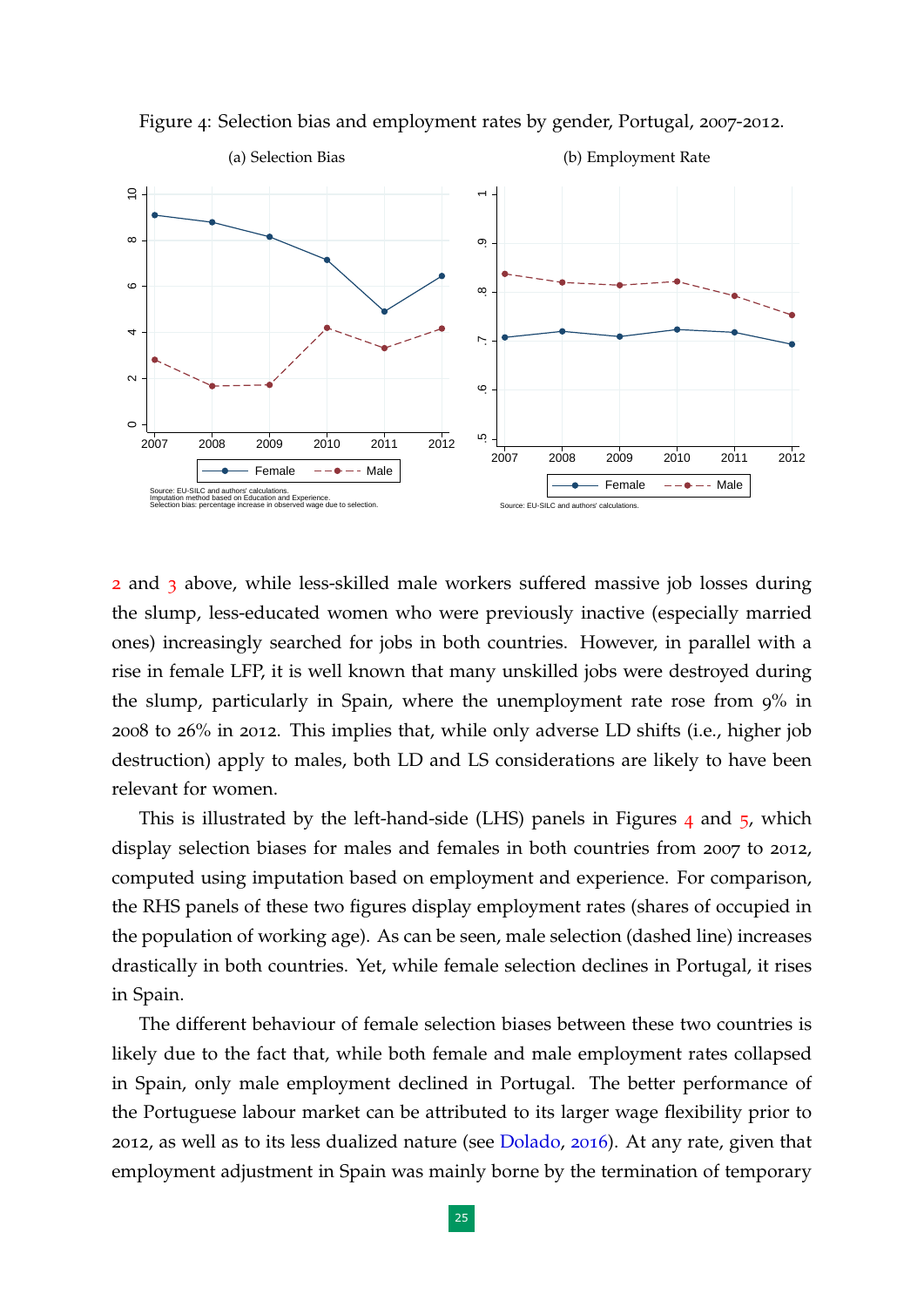<span id="page-25-0"></span>

Figure 5: Selection bias and employment rates by gender, Spain, 2007-2012.

contracts with low or no dismissal cost, where women are over-represented, this evidence seemingly indicates that the rise of female LFP (a positive LS shift) has been more than offset by an even larger reduction in female employment (a negative LD shift). Hence, to the extent that those women who retained their jobs were favourably selected, an increasing, rather than decreasing, female selection bias arises in this country.[26](#page-25-1)

#### **4.1.3 Imputation based on spousal income**

As mentioned above, a number of alternative imputation methods can be used. This subsection reports the analysis on spousal income, while the Online Appendix provides a further robustness case using wages from other waves.

Under the assumption of assortative matching in marriages, spousal income could be a good proxy for an individual's earning capacity. Hence, we impute a wage below (above) the median to those who are non-employed and whose spouses have earnings that are in the bottom (top) quartile of the gender and year specific earnings distribution. Table [3](#page-26-0) presents the results of this imputation method. The main findings of Imputation on SI echo those based on Imputation on EE, although they tend to be less strong, probably due to a weaker performance of Imputation SI in terms of goodness of fit, as can be seen from Table  $A.5$  $A.5$  in the Online Appendix  $B$ , which

<span id="page-25-1"></span> $26$ As will be discussed further in Section [4](#page-20-1).1, similar patterns hold in Greece, a country whose cumulated collapse in GDP of more than 25% during the GR meant even more dramatic employment losses than in Spain.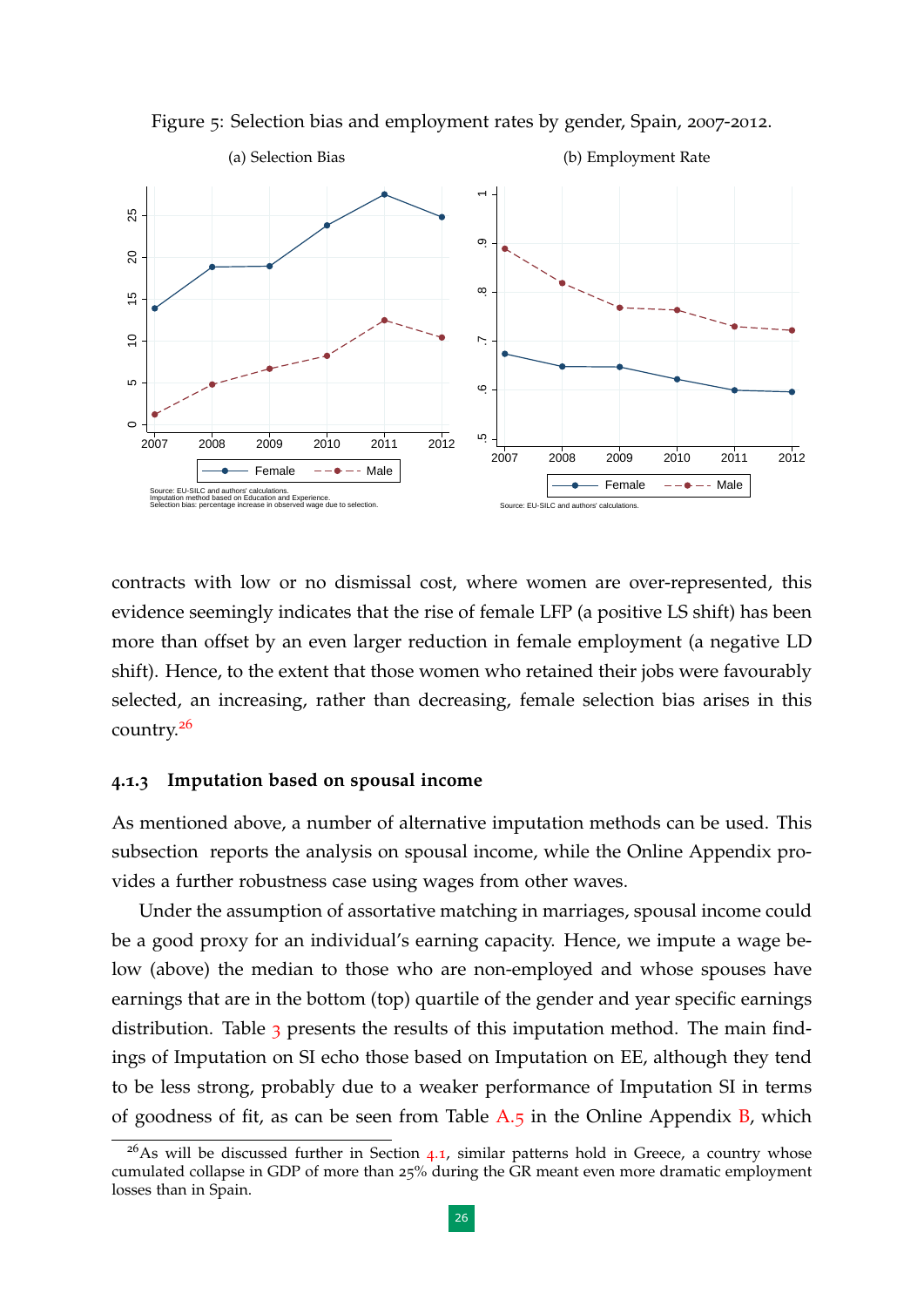<span id="page-26-0"></span>

|                         |      | Levels in 2007 |      |             | Changes over 2007-2012 |           |         |                           |  |
|-------------------------|------|----------------|------|-------------|------------------------|-----------|---------|---------------------------|--|
|                         | Raw  | Potential      |      | Selection   | Raw                    | Potential |         | Selection                 |  |
|                         | Wage | Wage           |      | <b>Bias</b> | Wage                   | Wage      |         | <b>Bias</b>               |  |
|                         | Gap  | Gap            | M    | F           | Gap                    | Gap       | M       | $\boldsymbol{\mathrm{F}}$ |  |
| <b>Southern Europe:</b> |      |                |      |             |                        |           |         |                           |  |
| Greece                  | .182 | .321           | .016 | .154        | $-0.076$               | $-0.039$  | .049    | .086                      |  |
| Italy                   | .035 | .107           | .013 | .085        | .053                   | .032      | .011    | $-.010$                   |  |
| Spain                   | .132 | .179           | .007 | .054        | $-0.027$               | $-0.057$  | .033    | .003                      |  |
| Portugal                | .172 | .205           | .026 | .059        | $-0.038$               | $-073$    | .021    | $-0.014$                  |  |
| Mean                    | .130 | .203           | .015 | .088        | $-.022$                | $-0.034$  | .028    | .016                      |  |
| <b>Rest of Europe:</b>  |      |                |      |             |                        |           |         |                           |  |
| Austria                 | .192 | .221           | .012 | .041        | .012                   | .013      | $-.001$ | .000                      |  |
| Belgium                 | .074 | .093           | .013 | .032        | $-0.019$               | $-0.036$  | .004    | $-0.013$                  |  |
| Ireland                 | .170 | .235           | .031 | .096        | $-0.040$               | $-071$    | .074    | .044                      |  |
| United Kingdom          | .247 | .268           | .014 | .035        | $-0.065$               | $-0.052$  | .009    | .023                      |  |
| Netherlands             | .158 | .151           | .003 | $-.003$     | $-0.54$                | $-0.052$  | .005    | .006                      |  |
| France                  | .114 | .127           | .004 | .018        | .005                   | $-.007$   | .003    | $-0.009$                  |  |
| Finland                 | .203 | .202           | .004 | .003        | $-072$                 | $-.062$   | .003    | .013                      |  |
| Denmark                 | .116 | .115           | .001 | .000        | $-072$                 | $-.071$   | .006    | .007                      |  |
| Norway                  | .154 | .155           | .000 | .001        | .027                   | .025      | .007    | .005                      |  |
| Mean                    | .158 | .174           | .009 | .025        | $-0.031$               | $-0.035$  | .012    | .008                      |  |

Table 3: Median Wage Gaps under Imputation on Spousal Income

Source: EU-SILC and authors' calculations. Note: Selection bias = an increase in observed wage due to selection. Wage imputation rule: Impute wage < median when non-employed and spouse income in bottom quartile; impute wage  $>$  median when non-employed and spouse income in top quartile.

indicates both a lower imputation rate and worse fit. As before, in 2007 we observe a larger selection in Southern EU countries than in Rest of EU, and that this selection is particularly strong for women. The changes that have occurred during the recession are similar for men, as male selection has increased in all of them, but not regarding women: female selection has increased in Greece and, very slightly, in Spain, while it has declined in Italy and Portugal. For the EU core, we find again little change in female selection, while the average increase in male selection is 1.2 pp., mainly driven by its large rise in Ireland.

# **5 Evidence from Quantile Selection Models**

Since our estimates of selection biases so far have exclusively relied on the credibility of the chosen criteria to impute missing wages in a context of short panels and large fraction of people who never worked throughout the panel, it seems convenient to compare these results to those obtained from a more conventional control-function approach, taking advantage of the longitudinal structure of the data.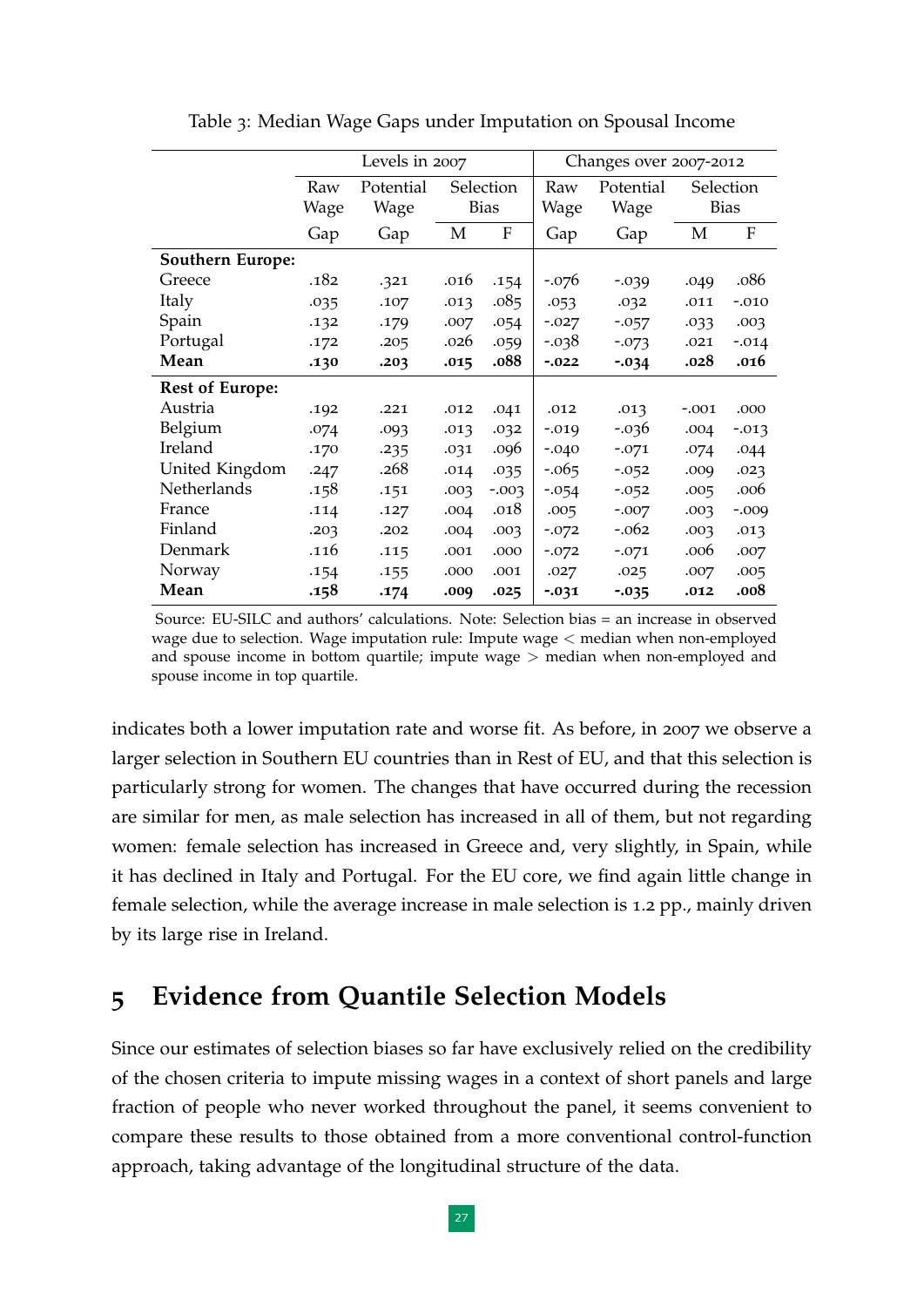Recall that the key ingredients of our theoretical argument are that male job destruction has mostly affected less-skilled workers (i.e., those in the lower part of the wage distribution) and that changes in female LFP and employment have also taken place in that segment of the working-age population - possibly as a result of an added-worker effect. Therefore, it is natural to implement selection correction in a *quantile* regression framework rather than in a standard Heckit setup. The insight is that, if our interpretation is correct, we should observe positive, rather than zero, selection bias at the lower quantiles of the observed male wage distribution. By the same token, selection bias should be more positive in the female distribution if the adverse shifts in LD dominate the favourable shifts in LS (due to the added-worker effect) or, conversely, less positive when LS happens to be the binding constraint. To do so, we apply the methodology recently advocated by Arellano and Bonhomme (2017; AB hereafter).

In AB's (2017) quantile model, sample selection is modeled via the bivariate cumulative distribution function, or *copula*, of the errors in the wage and the selection equations. In particular, the following selection model is considered for the latent wage of each individual of gender  $g$  ( $g = m, f$ ), labeled as  $w^{*g}$ , and their decision to accept a job:

$$
w^{*g} = X^{g'}\beta^g(U), \qquad (18)
$$

$$
D^g = \mathbf{1}\{V \le p(Z^g)\},\tag{19}
$$

$$
w^g = w^{*g} \text{ if } D^g = 1,
$$
 (20)

where  $\beta^{g}(U)$  in (18) is increasing in *U* which is a random variable uniformly distributed on the unit interval, independent of  $X^g$ , i.e., the set of covariates determining wages, such that  $Q(\tau, X^g) = X^{g'}\beta^g(\tau)$  is the  $\tau$ -th conditional quantile of  $w^{*g}$ given *X<sup>g</sup>*. Moreover, (19) is the selection equation with  $Z^g = (X^g, B^g)$ , where  $B^g$ are those extra covariates which appear in the participation equation but not in the wage equation, and *V* is the rank of the error term in this equation, which is also uniformly distributed on  $(0, 1)$ . Assuming that  $(U, V)$  is jointly statistically independent of  $Z^g$  given  $X^g$ , denoting by  $C(u, v)$  the c.d.f. of  $(U, V)$ , and finally assuming that  $p(Z^g) = Pr(D^g = 1 | Z^g) > 0$ , the presence of dependence between *U* and *V* is the source of sample selection bias. In particular, this dependence is captured by  $G(\tau, p; \rho^g) = C(\tau, p; \rho^g)/p$  which is the the conditional copula of *U* given *V*, defined on  $(0, 1) \times (0, 1)$ . Then, AB (2017) show that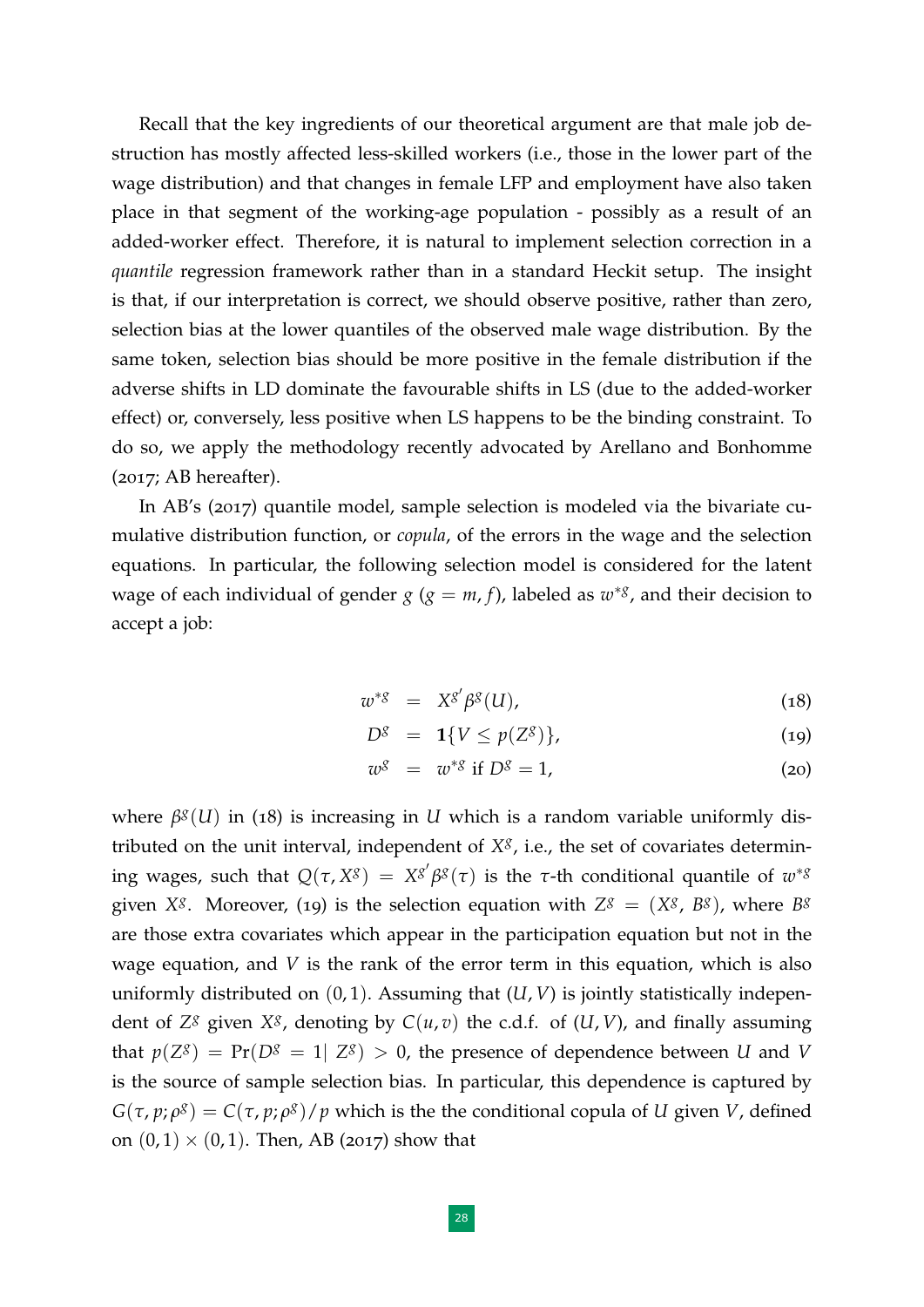$$
\beta^g(\tau) = \arg\min_{b(\tau)} E\left[ \left( D^g(G_{\tau Z^g}(w^g - X^{g'}b^g(\tau))^+ + (1 - G_{\tau Z^g})(w^g - X^{g'}b^g(\tau))^-\right) \right],
$$

where  $a^+ = \max(a, 0)$ ,  $a^- = \max(-a, 0)$ , and  $G_{\tau Z^g} = G(\tau, F^{-1}(z^{g\prime}\gamma^g); \rho^g)$  denotes the rank of  $X^{g'}\beta^g(\tau)$  in the selected sample  $D^g = 1$ , conditional on  $Z^g = z^g$ . Since the above optimization problem is a linear program, given  $\gamma^g$  and  $\rho^g$ , the parameters *β g* (*τ*) can be estimated in a *τ*-by-*τ* fashion by solving linear programs, as with a conventional check function (see Koenker and Bassett, 1978) in standard quantile regressions. The only difference is that, in the latter regressions, *τ* replaces  $G_{\tau Zg}$ ; in other words, correcting for selection in quantile regressions implies that one needs to rotate the check function depending on  $Z^g$ . AB (2017) suggest two previous steps in order to compute  $\beta^g(\tau)$ : estimation of the propensity score  $p(Z^g)$  in (19) (e.g., using a probit model) and estimation by means of a grid-search GMM of the degree of selection (i.e., the copula parameter  $\rho$ ) using a Frank copula, though they also cover more general cases.

Using the method described above, we estimate wage quantile regressions separately for male and female wages, allowing for sample selection using EU-SILC unbalanced panel data for 2007-2012. The dependent variable is the log-hourly wage, covariates *X<sup>8</sup>* contain potential experience (age minus years of schooling) and its square, marital status, our two education indicators discussed earlier, year indicators, and a set of dummies for region of residence (NUTS). As for  $B<sup>g</sup>$  (determinants of participation that do not affect wages directly), we take the number of children in 6 age brackets and their interaction with marital status, plus a dummy variable of whether the corresponding spouse lost his/her job in the previous year interacted with marital status. Note that, if the added-worker effect holds, we would expect a positive effect of this last variable on the probability of participation.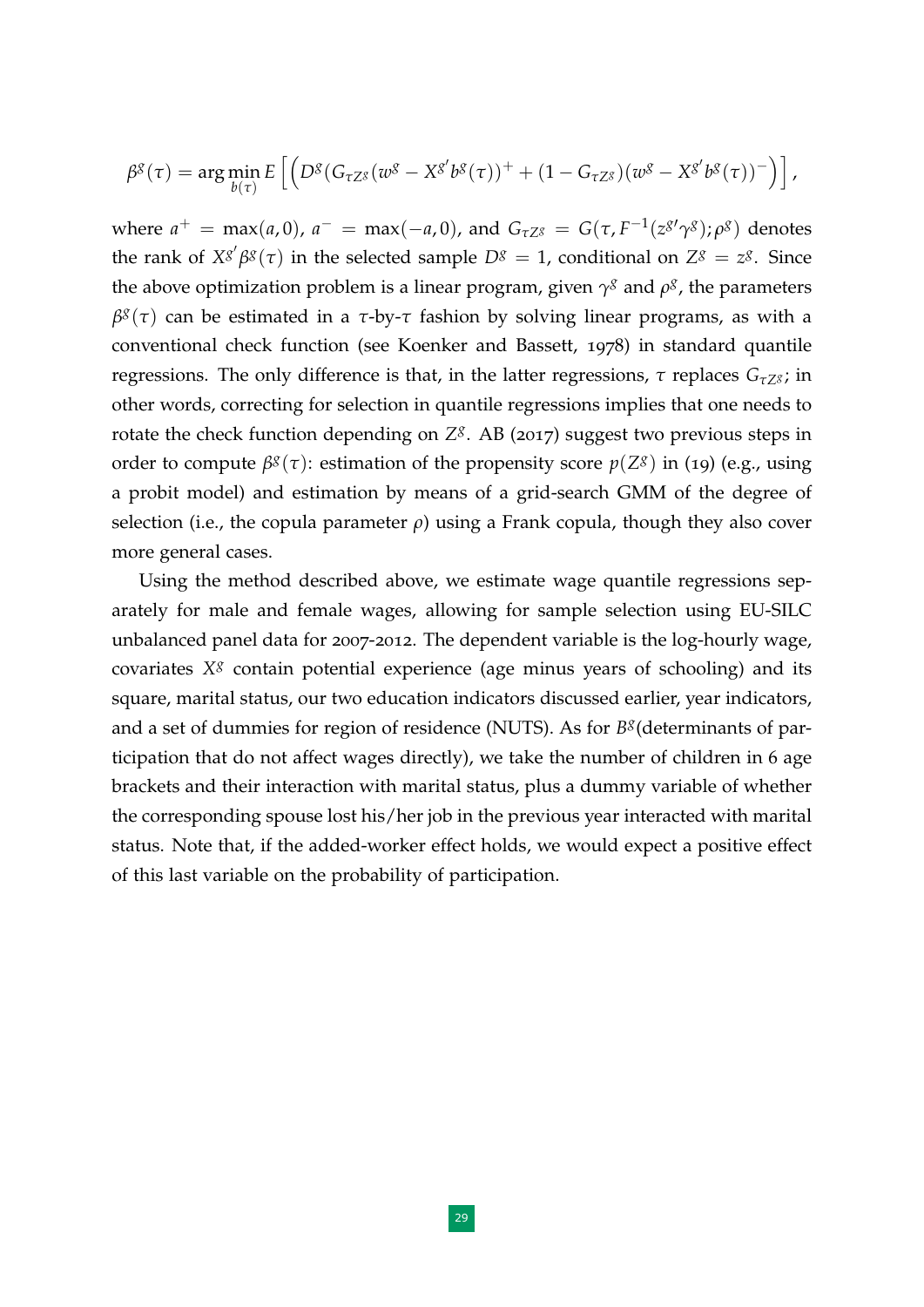<span id="page-29-0"></span>

|                             | <b>Males</b> |                   |          | Females         |                 |         |  |  |
|-----------------------------|--------------|-------------------|----------|-----------------|-----------------|---------|--|--|
| <b>Quantile</b>             | 20%          | 50%               | 80%      | 20%             | 50%             | 80%     |  |  |
|                             | Portugal     |                   |          |                 |                 |         |  |  |
| Change in Selection Bias    | .021         | .013              | .009     | $-0.056$        | $-.040$         | .016    |  |  |
| (Participation eqn: SPUnem) | .012         | $-0.005$          | $-.011$  | .027            | .013            | .006    |  |  |
|                             | (.017)       | (.016)            | (.019)   | (.011)          | (.015)          | (.017)  |  |  |
| (Copula)                    |              | $-432$            |          | .323            |                 |         |  |  |
|                             |              | $[-.528,-.341]$   |          | [.165, .427]    |                 |         |  |  |
| No. Observations            |              | 4480              |          |                 | 5030            |         |  |  |
|                             | Spain        |                   |          |                 |                 |         |  |  |
| Change in Selection Bias    | .072         | .051              | .021     | .134            | .076            | $-.021$ |  |  |
| (Participation eqn: SPUnem) |              | $-0.017 - 0.013$  | $-0.013$ | .048            | .022            | .013    |  |  |
|                             | (.021)       | (.018)            | (.017)   | (0.009)         | (.016)          | (.021)  |  |  |
| (Copula)                    |              | $-674$            |          |                 | $-.462$         |         |  |  |
|                             |              | $[-.733,-.539]$   |          |                 | $[-.563,-.265]$ |         |  |  |
| No. Observations            | 11304        |                   |          | 12823           |                 |         |  |  |
|                             |              |                   | France   |                 |                 |         |  |  |
| Change in Selection Bias    | .013         | .006              | $-0.005$ | $-.042$         | $-.022$         | $-.007$ |  |  |
| (Participation eqn: SPUnem) | $-0.023$     | $-.016$           | $-0.003$ | .026            | .016            | .009    |  |  |
|                             |              | $(.021)$ $(.018)$ | (.017)   | (0.009)         | (.012)          | (.016)  |  |  |
| (Copula)                    | $-0.272$     |                   |          | .163            |                 |         |  |  |
|                             |              | $[-312,-177]$     |          | $[-.017, .212]$ |                 |         |  |  |
| No. Observations            |              | 9060              |          | 9629            |                 |         |  |  |

Table 4: Quantile Regression Estimates Corrected for Selection

Source: EU-SILC and authors' calculations. Note: Robust standard errors in parenthesis, confidence intervals in square brackets. Other covariates in the Participation eqn. are described in the main text. Confidence intervals of the estimate of the Frank copula parameter based on subsampling (subsample size 1000, 500 replications). Matlab code at: [https://drive.google.com/file/d/0B13ohL0\\_ULTDaDE2N0d1ZnEzZ1U/](https://drive.google.com/file/d/0B13ohL0_ULTDaDE2N0d1ZnEzZ1U/view) [view](https://drive.google.com/file/d/0B13ohL0_ULTDaDE2N0d1ZnEzZ1U/view)

#### **5.1 Results**

For brevity, we present evidence below only for Portugal and Spain, as representatives of Southern EU, and for France as a representative of Rest of EU. Table [4](#page-29-0) presents a summary of the main results obtained for these countries for three relevant quantiles at the bottom, centre and upper part of the wage distribution:  $\tau = 0.2$ , 0.5, and 0.8. For each country, gender, and chosen quantile, we show three results concerning: (a) the estimated coefficient on the dummy variable of whether the spouse lost the job in the previous period (denoted as SPunem), (b) the estimated Frank copula, and (c)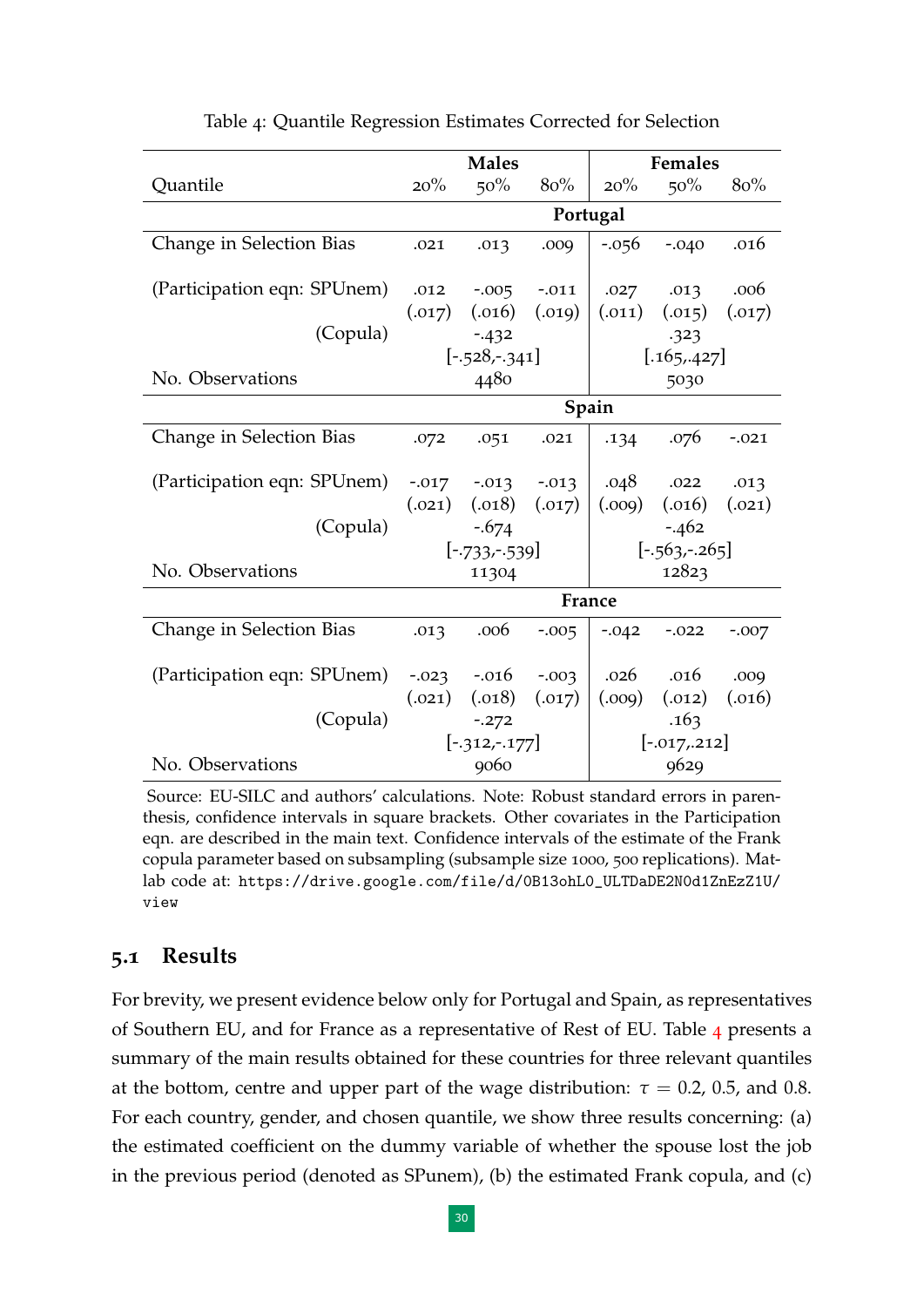the estimated change in the selection bias (RG-PG) between 2007 and 2012.

As can be observed, the estimated coefficient on SPunem for men is often negative and statistically non-significant in all three countries for all the chosen quantiles. By contrast, the corresponding coefficient for women is often positive and highly significant for the 20% quantile, particularly in Spain and Portugal, but insignificant for the other two quantiles. In line with the evidence presented by Bredtmann et al. (2014), this is consistent with the conjectured added-worker effect for less-educated married women in these two countries. Regarding the estimated Frank copula, it is negative for males in all countries, and larger in magnitude for Spain. This means that individuals with higher wages (higher *U*) tend to participate more (lower *V*); in other words, there is positive selection due to the increasing proportion of male individuals in the lower part of the distribution who become non-employed. Contrariwise, the copula for women is positive in Portugal and France, though much lower in the latter; thus, this is an indication of negative female selection because less-skilled women entering the labour market found jobs and female employment increased. However, this is not the case in Spain, where the estimated copula for women is negative (as for men) pointing out that, in contrast to Portugal, the added-worker effect was not matched by new jobs but by a collapse in labour demand for both genders.

These findings explain the results reported in the last row of each panel where the selection bias for men increases over the sample period in all three countries, mainly at the bottom of the wage distribution. As for women, the selection bias decreases in Portugal and to a lesser extent in France, but it increases in Spain, in line with the results presented in subsection 2.2.3.

Estimates for Greece and Italy are reported in Table [A.](#page--1-4)8 in the Online Appendix D. In a nutshell, the results show that, on the one hand, Greece behaves similarly to Spain (LD is binding for women) and, on the other, that Italy fares like Portugal (female LS binds).

Hence, overall we take these results as being fairly supportive of the previous evidence based on median imputation methods.

# **6 Interpreting the findings**

In view of the previous empirical evidence using both selection-correction methods , we complete our analysis by providing an overview of our findings compare to the theoretical scenarios laid out in Section [2](#page-13-0).2 about the main potential drivers of gender wage gaps in the EU during the Great Recession. Relying on the results in Tables 1 and 4 and Figures 2 and 3, we summarize our interpretation of the evidence in Table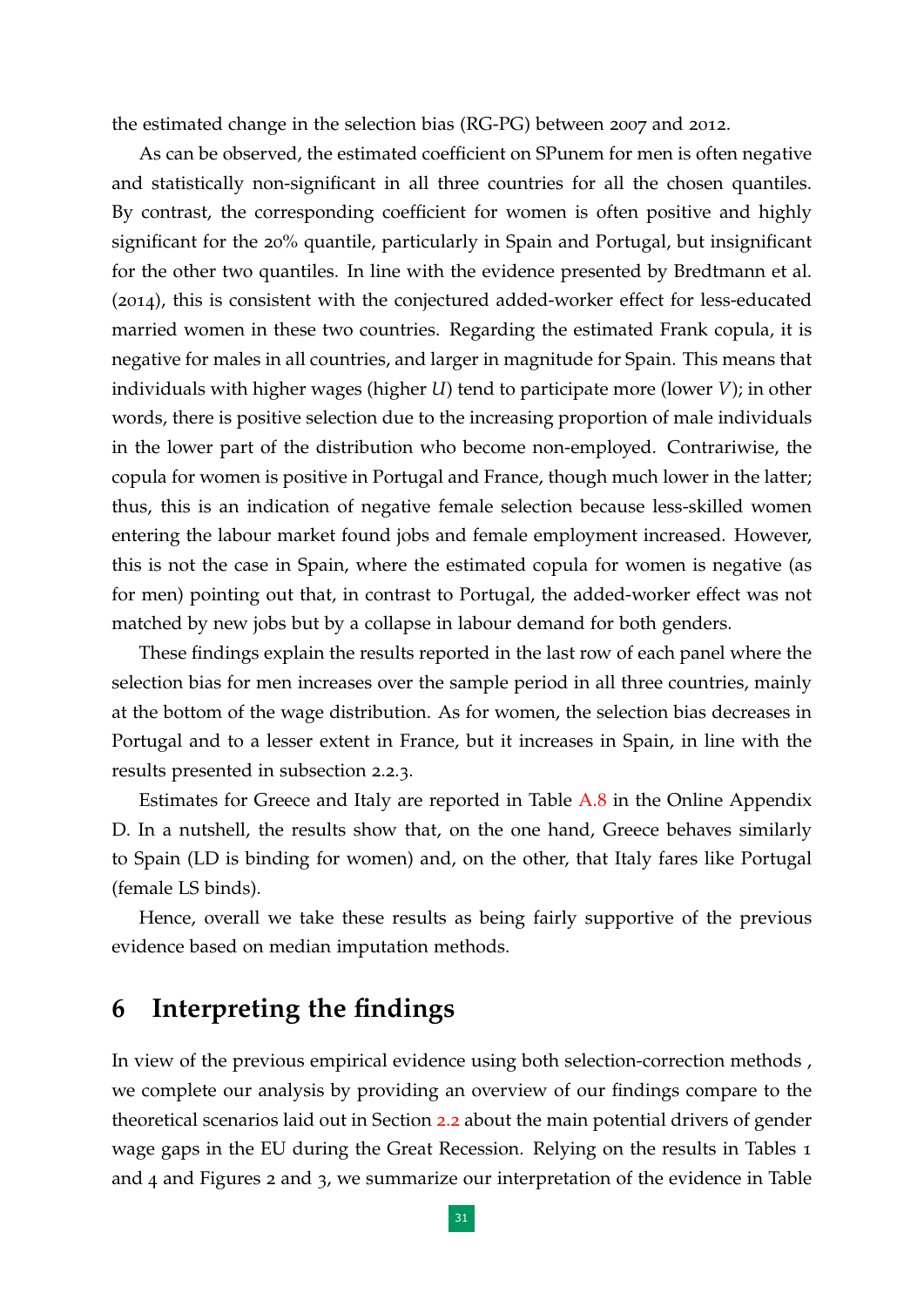<span id="page-31-0"></span>

|                         | <b>Consistent Hypotheses</b> |       |            |            |  |  |
|-------------------------|------------------------------|-------|------------|------------|--|--|
|                         | $I_m$                        | $I_f$ | $\Pi_{fe}$ | $\Pi_{fu}$ |  |  |
| <b>Southern Europe:</b> |                              |       |            |            |  |  |
| Greece                  |                              |       |            |            |  |  |
| Italy                   |                              |       |            |            |  |  |
| Spain                   |                              |       |            |            |  |  |
| Portugal                |                              |       |            |            |  |  |
| <b>Rest of Europe:</b>  |                              |       |            |            |  |  |
| Austria                 |                              |       |            |            |  |  |
| Belgium                 |                              |       |            |            |  |  |
| Ireland                 |                              |       |            |            |  |  |
| United Kingdom          |                              |       |            |            |  |  |
| Netherlands             |                              |       |            |            |  |  |
| France                  |                              |       |            |            |  |  |
| Finland                 |                              |       |            |            |  |  |
| Denmark                 |                              |       |            |            |  |  |
| Norway                  |                              |       |            |            |  |  |

Table 5: Summary of Findings over the Great Recession

Notes: Hypothesis I*<sup>m</sup>* (I*<sup>f</sup>* ): higher job destruction rate among low-skilled *male* (*female*) workers. Hypothesis II<sub>fe</sub>: added-worker effect with female employment *gains*. Hypothesis  $II_{fu}$  : added-worker effect with female employment *losses*.

The first conclusion is that neither the male (Hypothesis I**m**) nor the female version (Hypothesis I**<sup>f</sup>** ) of Hypothesis I (destruction of low-skilled jobs) hold *per se* for any country in our sample. This is because our evidence points to sizeable changes in both male and female selection simultaneously. Hence, one can infer that the estimated selection biases and the observed employment changes in EU countries should be rationalized by a combination of some of the hypotheses listed in Section 2.2.

Within Southern EU, the patterns for Italy and Portugal fit the implications of the combination of Hypotheses  $I_m + II_{fe}$  (added-worker effect with large male employment losses and female employment gains or small losses), which jointly leads a substantial reduction (resp. increase) in female (resp. male) selection, so that ∆*RG* > ∆*PG*. By contrast, the Greek and Spanish patterns seem to be better explained by Hypotheses  $I_m + II_{fu}$ , with a collapse in both male and female (unskilled) employment rates despite higher female LFP, and a simultaneous rise in selection biases for both genders.

Among Rest of EU countries, where employment losses have been much more muted than in Southern EU, except in Denmark and Ireland–, we find two distinct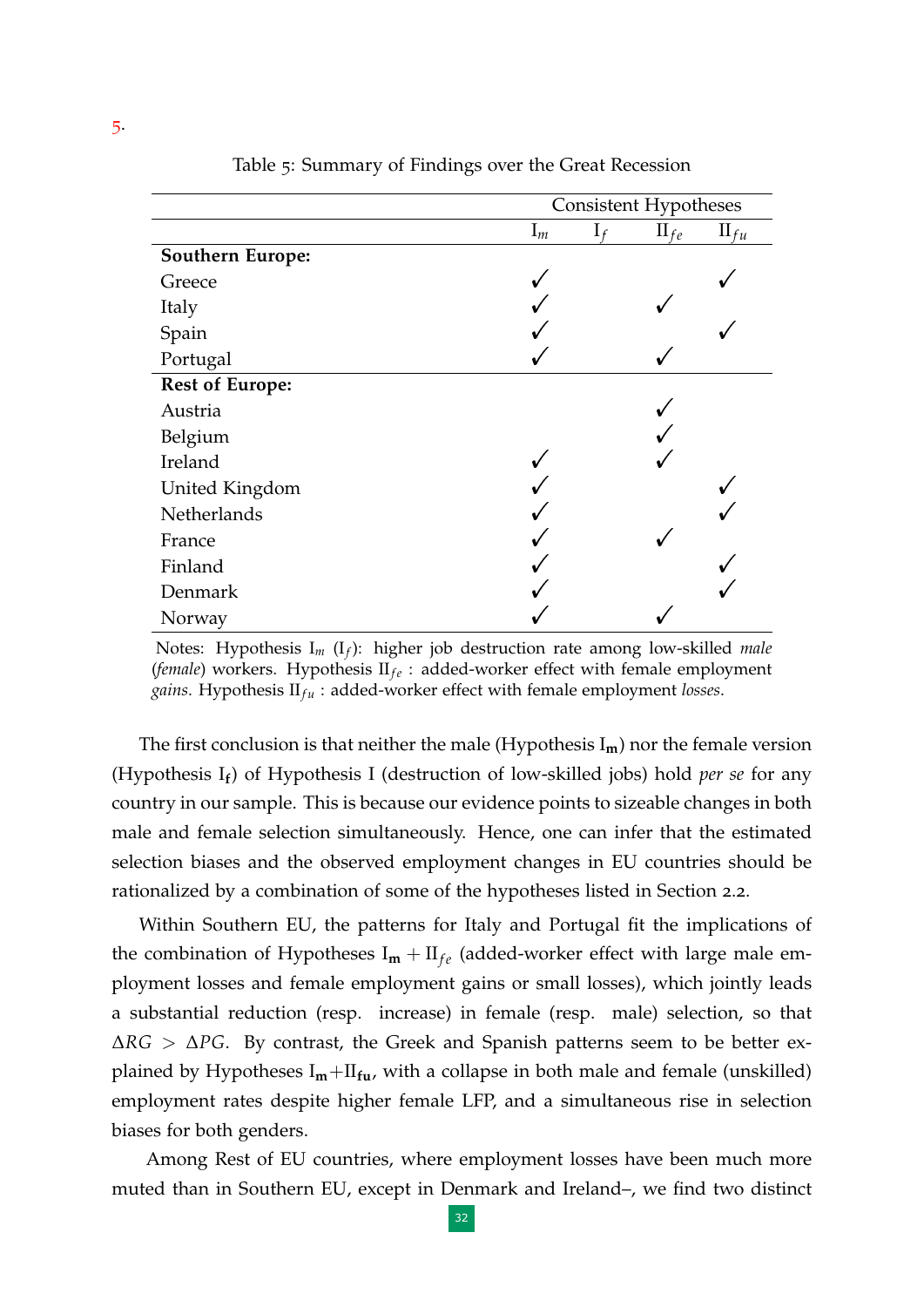patterns. On the one hand, Austria, Belgium, France and Norway represent good illustrations of Hypothesis  $II_{fe}$  on its own (a significant decline in female selection and a mild increase in male selection, together female employment gains). On the other hand, the findings for Finland, The Netherlands, UK, and particularly Denmark and Ireland, are better rationalized by Hypothesis I**m**+II**fu**, since job destruction has affected both gender groups at the bottom of the skill distribution.

Overall, the increase in male selection emerges as a robust finding in most countries, although it has been much more pronounced in Southern EU than in Rest of EU. As for women, depending on whether LD or LS shifts dominate, we find cases where these changes have led to a larger or smaller reduction in PG than in RG. Furthermore, among the Southern EU countries most badly hit by the crisis, it seems that in those economies where female LFP was higher before the recession (Italy and Portugal), the female selection bias has declined, while the opposite has happened in those where female LFP was lower and had more dualized labour markets (Greece and Spain).

# **7 Conclusions**

This paper has analyzed whether conventional patterns of selection of workers into EU labour markets have changed as a result of the large shifts in labour demand and labour supply produced by the Great Recession. Based on a large body of empirical evidence, it has been traditionally assumed that, because of their high LFP rates, there were no relevant differences between the observed and potential male wage distributions prior to the crisis. In contrast, due to their lower participation rates (particularly in southern Europe), women were favourably selected. Our working hypothesis is that, if the large job losses experienced during the crisis have mainly affected unskilled male-dominated sectors, then male selection may have become positive. Moreover, if non-participating women have increased their participation rates due to an added-worker effect, then female selection may have become less positive. The overall impact on the female bias is a priori ambiguous, as adverse labour demand shifts could offset the rise in female labour supply, in which case female selection changes would have been more muted or even become more positive.

Using alternative imputation techniques for the wages of non-participating individuals in EU-SILC datasets for a large group of EU countries, as well as quantile wage regressions corrected for selection biases, our findings support the conjecture that male selection has become positive. This has been especially the case in some Southern EU economies, where large male job losses have taken place in response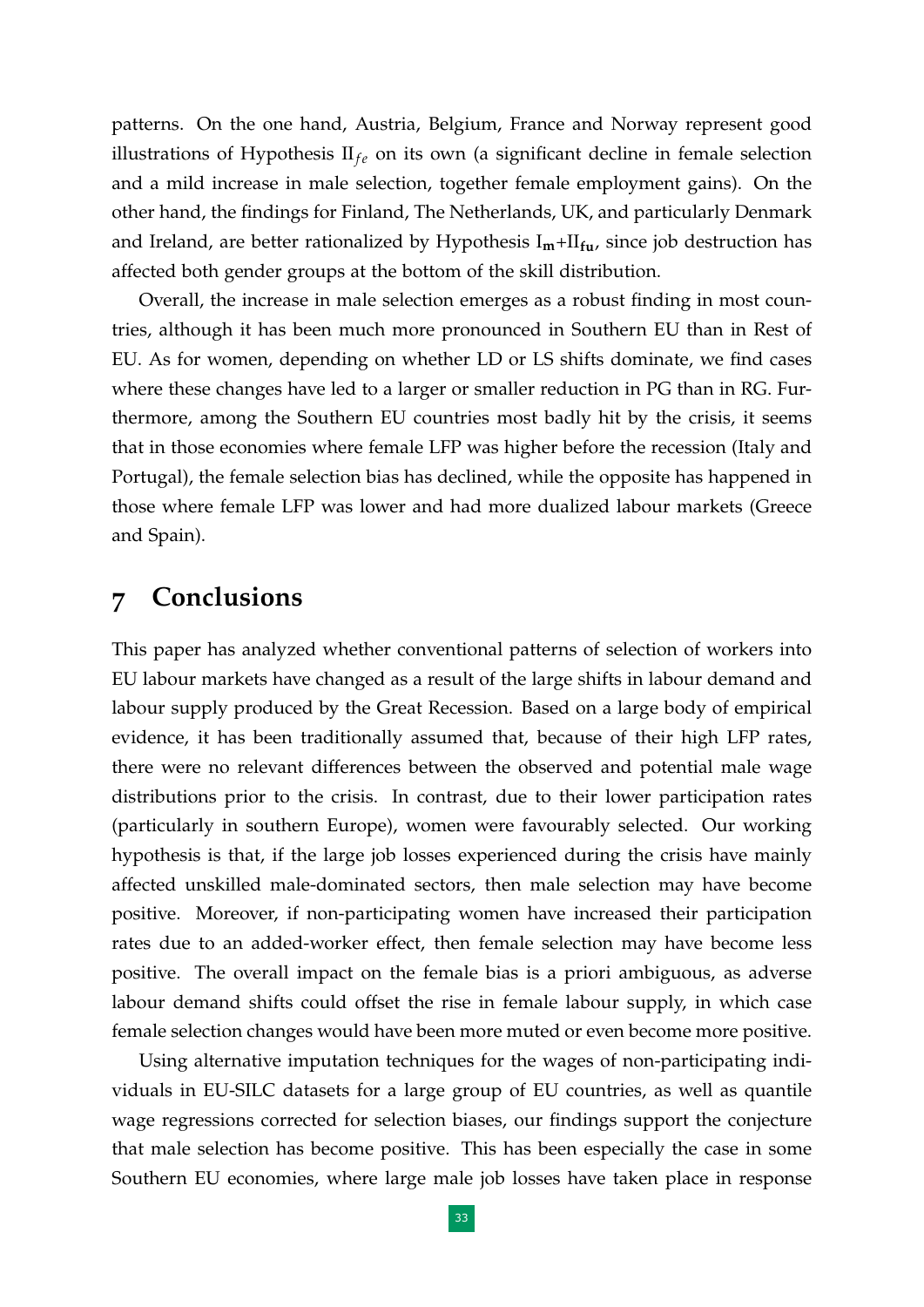to the bursting of real estate bubbles and the decline of other low-productivity industries. With regard to female selection, we find mixed results: while there are cases where, in line with the added-worker effect, female selection has weakened significantly (Austria, Belgium, France, Italy and Portugal), in other instances (most notably Greece and Spain) it has become stronger because widespread job destruction has also led to substantial reductions in female employment rates.

Our results highlight the importance of correcting for male selection in computing gender wage gaps. For example, in Spain, our measure of the PG implies a decline of 2.1 pp. Had we ignored male selection and only corrected for female selection, as is traditionally done, the measured PG would have *increased* by 6.7 pp. Hence, future work measuring gender gaps might require corrections for the two gender groups.

We conjecture that, once the Great Recession is over and employment growth picks up, it is likely that the increase in male selection will remain relevant. This is so since those less-skilled men who lost their jobs during the crisis (mostly concentrated in construction and other low-value-added industries) are likely to become long-term unemployed and hence non-employable. Likewise, the decrease in female selection is likely to be long-lasting since increasing female LFP seems to be a persistent trend at both ends of skills distribution, in line with the job polarization phenomenon documented by [Autor and Dorn](#page-34-10) ([2013](#page-34-10)) for the US and [Goos et al.](#page-35-12) ([2009](#page-35-12)) for some EU countries. That is, the selection patterns that we have identified during the last recession may well result in permanent changes to wage gaps.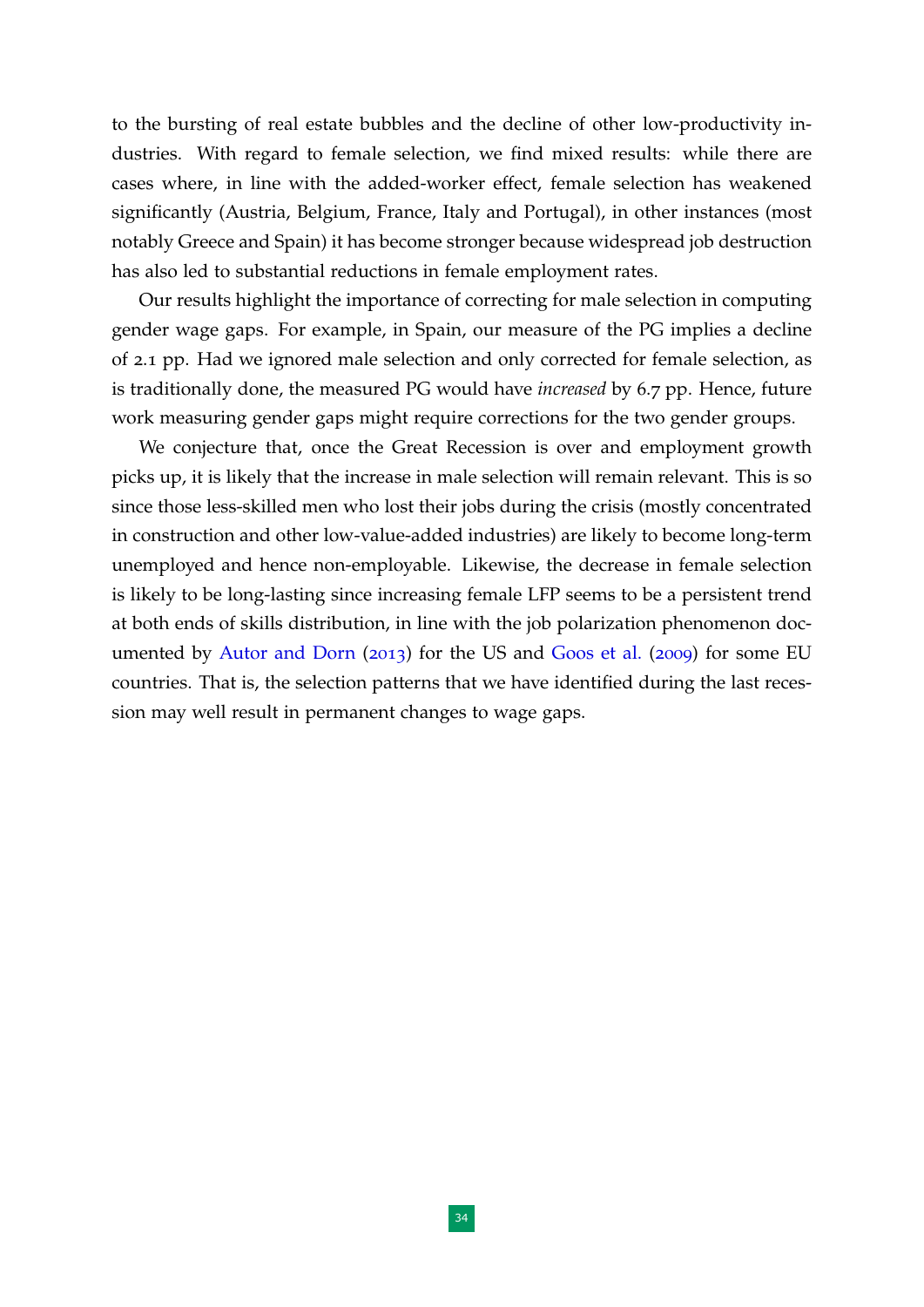# **References**

- <span id="page-34-0"></span>**Arellano, Manuel and Stéphane Bonhomme, "Quantile selection models with an** application to understanding changes in wage inequality," *Econometrica*, 2017, *85*  $(1)$ ,  $1-28$ .
- <span id="page-34-10"></span>**Autor, David and David Dorn**, "The growth of low-skill service jobs and the polarization of the US labor market," *The American Economic Review*, 2013, *103* (5), 1553–1597.
- <span id="page-34-1"></span>**Bentolila, Samuel and Andrea Ichino**, "Unemployment and consumption near and far away from the Mediterranean," *Journal of Population Economics*, 2008, *21* (2), 255–280.
- <span id="page-34-3"></span>**Blau, Francine D, Marianne A Ferber, and Anne E Winkler**, *The economics of women, men, and work*, Pearson; 7 edition, 2013.
- <span id="page-34-8"></span>**Bloomfield, Peter and William Steiger**, *Least absolute deviations: Theory, applications and algorithms*, Vol. 6, Springer Science & Business Media, 2012.
- <span id="page-34-4"></span>**Bowlus, Audra J**, "Matching workers and jobs: Cyclical fluctuations in match quality," *Journal of Labor Economics*, 1995, pp. 335–350.
- <span id="page-34-2"></span>**Bredtmann, Julia, Sebastian Otten, and Christian Rulff**, "Husband's Unemployment and Wife's Labor Supply–The Added Worker Effect across Europe," *Ruhr Economic Paper*, 2014, (484).
- <span id="page-34-7"></span>**Christofides, Louis N, Alexandros Polycarpou, and Konstantinos Vrachimis**, "Gender wage gaps, 'sticky floors' and 'glass ceilings' in Europe," *Labour Economics*, 2013, *21*, 86–102.
- <span id="page-34-9"></span>**Dolado, Juan J.,** "EU Dual Labour Markets: Consequences and Potential Reforms," in R. Blundell et al., ed., *Economics without Borders. Economic Research for European Policy Challenges*, Cambridge: Cambridge University Press, 2016.
- <span id="page-34-6"></span>**Engel, Melissa and Sandra Schaffner**, "How to Use the EU-SILC Panel to Analyse Monthly and Hourly Wages," *Ruhr Economic Paper*, 2012, (390).
- <span id="page-34-5"></span>**Gayle, George-Levi and Limor Golan**, "Estimating a Dynamic Adverse-Selection Model: Labour-Force Experience and the Changing Gender Earnings Gap 1968– 1997," *The Review of Economic Studies*, 2012, *79* (1), 227–267.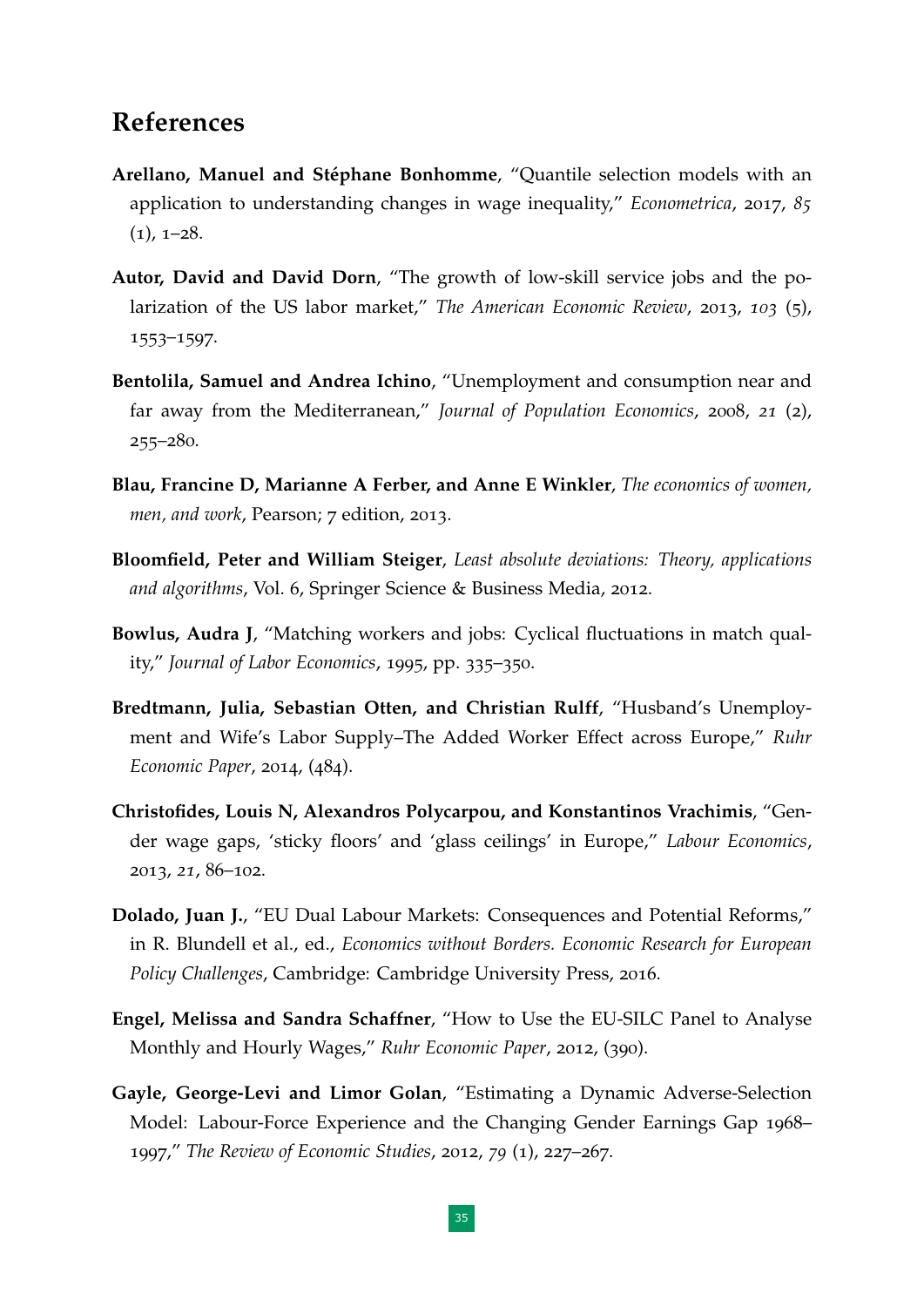- <span id="page-35-7"></span>**Goldin, Claudia**, "A grand gender convergence: Its last chapter," *The American Economic Review*, 2014, *104* (4), 1091–1119.
- <span id="page-35-12"></span>**Goos, Maarten, Alan Manning, and Anna Salomons**, "Job polarization in Europe," *The American Economic Review*, 2009, pp. 58–63.
- <span id="page-35-10"></span>**Gronau, Reuben**, "Wage Comparisons–A Selectivity Bias," *The Journal of Political Economy*, 1974, pp. 1119–1143.
- <span id="page-35-3"></span>**Heckman, James J**, "Sample Selection Bias as a Specification Error," *Econometrica*, 1979, *47* (1), 153–161.
- <span id="page-35-1"></span>**Jenkins, S. P., A. Brandolini, J. Micklewright, and B. (Eds.) Nolan**, *The great recession and the distribution of household income*, Oxford University Press, 2012.
- <span id="page-35-11"></span>**Johnson, Norman L, Samuel Kotz, and Narayanaswamy Balakrishnan**, *Continuous univariate distributions, vol. 1-2*, New York: John Wiley & Sons, 1994.
- <span id="page-35-4"></span>**Johnson, William, Yuichi Kitamura, and Derek Neal**, "Evaluating a simple method for estimating black-white gaps in median wages," *American Economic Review*, 2000, pp. 339–343.
- <span id="page-35-8"></span>**Keane, Michael, Robert Moffitt, and David Runkle**, "Real wages over the business cycle: Estimating the impact of heterogeneity with micro data," *The Journal of Political Economy*, 1988, pp. 1232–1266.
- <span id="page-35-6"></span>**Mulligan, Casey B and Yona Rubinstein**, "Selection, investment, and women's relative wages over time," *The Quarterly Journal of Economics*, 2008, *123* (3), 1061–1110.
- <span id="page-35-5"></span>**Neal, Derek**, "The Measured Black-White Wage Gap among Women Is Too Small," *Journal of Political Economy*, 2004, *112* (S1), S1–S28.
- <span id="page-35-0"></span>**OECD**, "Employment Outlook 2014," *Paris: Organisation for Economic Co-operation and Development*, 2014.
- <span id="page-35-2"></span>**Olivetti, Claudia and Barbara Petrongolo**, "Unequal pay or unequal employment? A cross-country analysis of gender gaps," *Journal of Labor Economics*, 2008, *26* (4), 621–654.
- <span id="page-35-9"></span>**and** , "The Evolution of the Gender Gap in Industrialized Countries," *Annual Review of Economics*, 2016, *8*, 405–434.